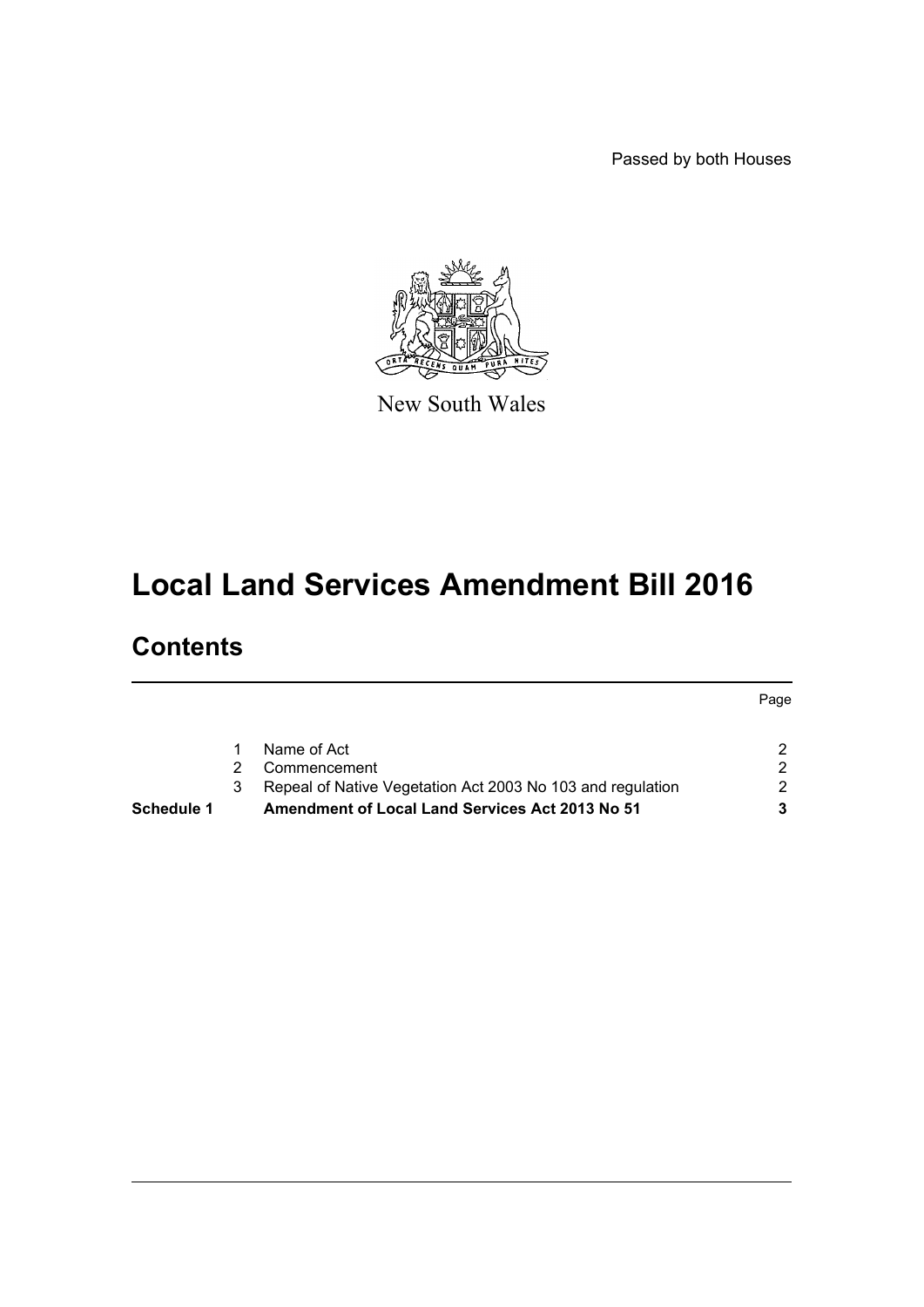*I certify that this PUBLIC BILL, which originated in the LEGISLATIVE COUNCIL, has finally passed the LEGISLATIVE COUNCIL and the LEGISLATIVE ASSEMBLY of NEW SOUTH WALES.*

*Legislative Council 2016* *Clerk of the Parliaments*



New South Wales

# **Local Land Services Amendment Bill 2016**

Act No , 2016

An Act to repeal the *Native Vegetation Act 2003*; and to amend the *Local Land Services Act 2013* in relation to native vegetation land management in rural areas.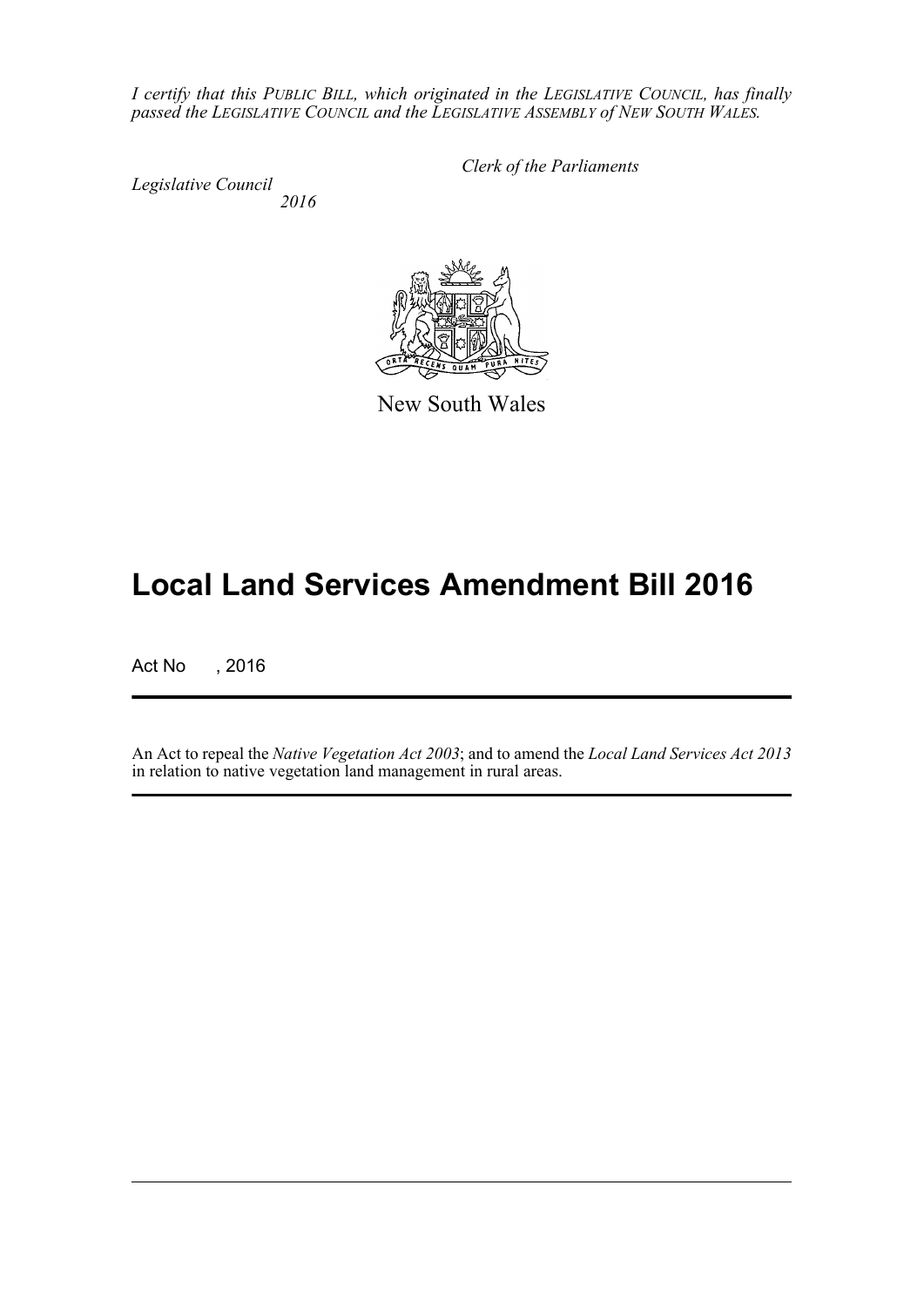#### <span id="page-2-0"></span>**The Legislature of New South Wales enacts:**

#### **1 Name of Act**

This Act is the *Local Land Services Amendment Act 2016*.

#### <span id="page-2-1"></span>**2 Commencement**

This Act commences on a day or days to be appointed by proclamation.

## <span id="page-2-2"></span>**3 Repeal of Native Vegetation Act 2003 No 103 and regulation**

The *Native Vegetation Act 2003* and the *Native Vegetation Regulation 2013* are repealed.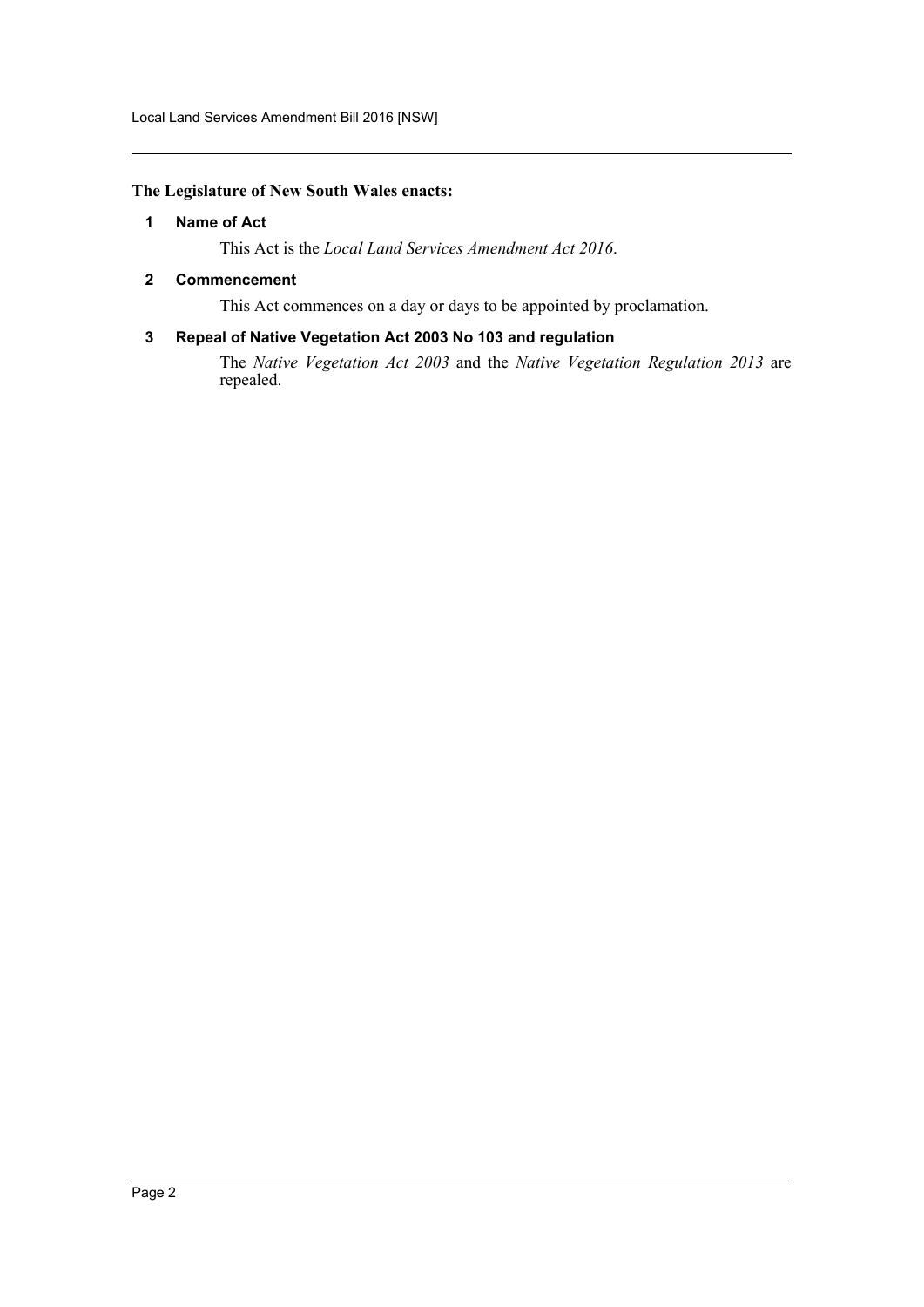# <span id="page-3-0"></span>**Schedule 1 Amendment of Local Land Services Act 2013 No 51**

# **[1] Section 3 Objects of Act**

Omit section 3 (e). Insert instead:

(e) to ensure the proper management of natural resources in the social, economic and environmental interests of the State, consistently with the principles of ecologically sustainable development (described in section 6 (2) of the *Protection of the Environment Administration Act 1991*),

# **[2] Section 14 Functions generally**

Insert after section 14 (1) (d):

(d1) to exercise functions conferred on it by Part 5A and Schedule 5A,

# **[3] Part 5A**

Insert after Part 5:

# **Part 5A Land management (native vegetation)**

# **Division 1 Preliminary**

# **60A Rural areas of State to which Part applies**

This Part applies to any area of the State, other than the following:

- (a) urban areas of the State to which *State Environmental Planning Policy (Urban Vegetation) 2017* applies,
- (b) national park estate and other conservation areas, namely:
	- (i) a wilderness area declared under the *Wilderness Act 1987*, or
	- (ii) land reserved under the *National Parks and Wildlife Act 1974* or acquired by the Minister administering that Act under Part 11 of that Act, or
	- (iii) land dedicated or set apart as a flora reserve under the *Forestry Act 2012* (or any Act repealed by that Act), or
	- (iv) land to which an interim heritage order or listing on the State Heritage Register under the *Heritage Act 1977* applies, or
	- (v) a declared area of outstanding biodiversity value under the *Biodiversity Conservation Act 2016*, or
	- (vi) an area declared to be critical habitat under Division 3 of Part 7A of the *Fisheries Management Act 1994*, or
	- (vii) a declared World Heritage property within the meaning of the *Environment Protection and Biodiversity Conservation Act 1999* of the Commonwealth, or
	- (viii) land dedicated or reserved under the *Crown Lands Act 1989* for similar public purposes for which land is reserved, declared or listed under the other Acts referred to in this paragraph, or
		- (ix) land to which an interim protection order under Part 11 (Regulatory compliance mechanisms) of the *Biodiversity Conservation Act 2016* applies, or
		- (x) Lord Howe Island,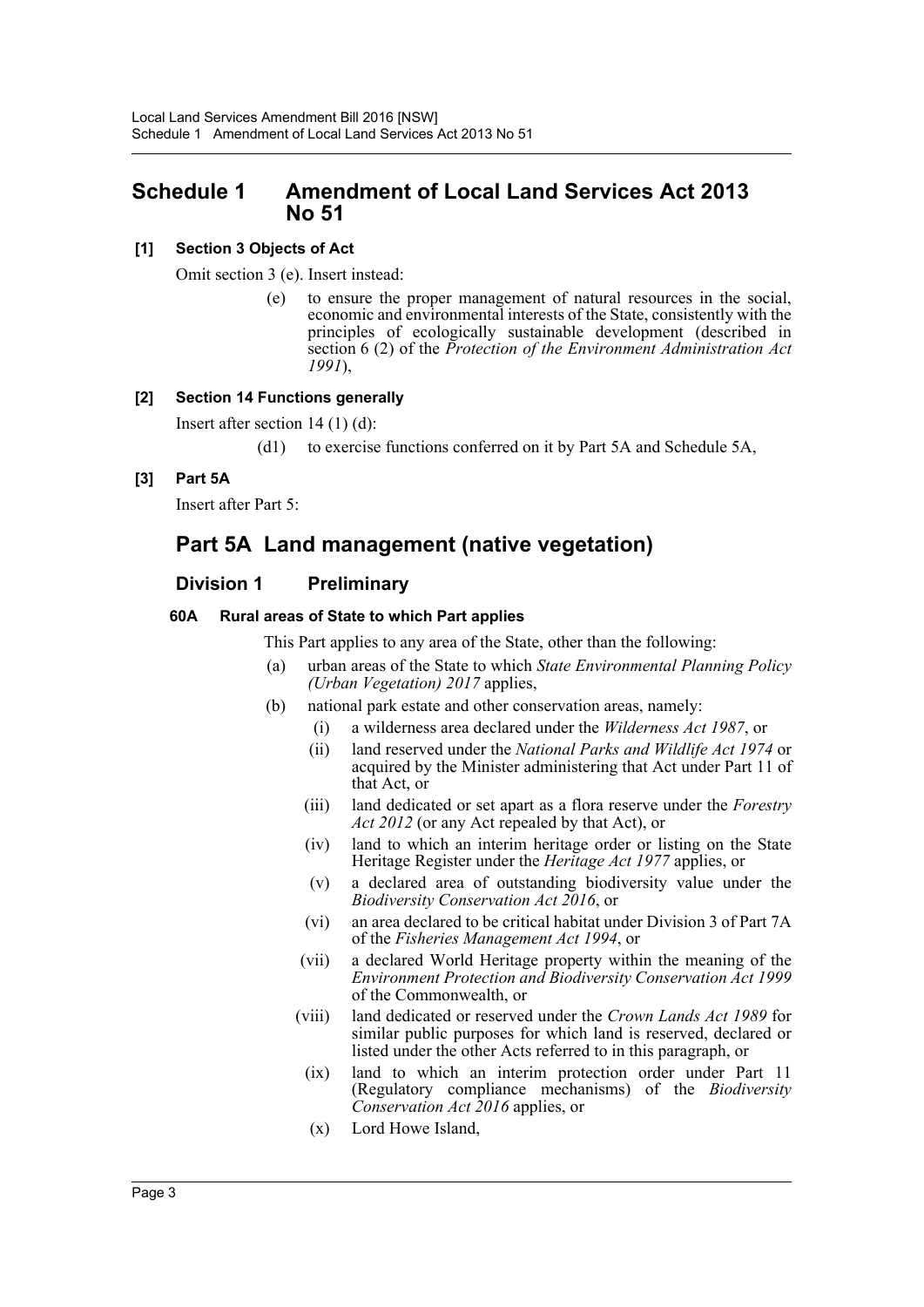- (c) State forestry land, namely:
	- (i) land that is a State forest or timber reserve under the *Forestry Act 2012*, or
	- (ii) land acquired under Division 4 of Part 3 of the *Forestry Act 2012* for the purposes of a State forest (not being any such land acquired for the purposes of a timber plantation).

The regulations may amend this section for the purposes of adding or removing areas of the State to which this Part applies (or of revising references to areas of the State).

### **60B Meaning of "native vegetation"**

- (1) For the purposes of this Part, *native vegetation* means any of the following types of plants native to New South Wales:
	- (a) trees (including any sapling or shrub or any scrub),
	- (b) understorey plants,
	- (c) groundcover (being any type of herbaceous vegetation),
	- (d) plants occurring in a wetland.
- (2) A plant is native to New South Wales if it was established in New South Wales before European settlement. The regulations may authorise conclusive presumptions to be made of the species of plants native to New South Wales by adopting any relevant classification in an official database of plants that is publicly accessible.
- (3) For the purposes of this Part, native vegetation extends to a plant that is dead or that is not native to New South Wales if:
	- (a) the plant is situated on land that is shown on the native vegetation regulatory map as category 2-vulnerable regulated land, and
	- (b) it would be native vegetation for the purposes of this Part if it were native to New South Wales.
- (4) For the purposes of this Part, native vegetation does not extend to marine vegetation (being mangroves, seagrasses or any other species of plant that at any time in its life cycle must inhabit water other than fresh water). A declaration under section 14.7 of the *Biodiversity Conservation Act 2016* that specified vegetation is or is not marine vegetation also has effect for the purposes of this Part.

#### **60C Meaning of "clearing" native vegetation**

For the purposes of this Part, *clearing* native vegetation means any one or more of the following:

- (a) cutting down, felling, uprooting, thinning or otherwise removing native vegetation,
- (b) killing, destroying, poisoning, ringbarking or burning native vegetation.

#### **60D Other definitions**

#### In this Part:

*category 1-exempt land* means areas of the State to which this Part applies designated as category 1-exempt land on the native vegetation regulatory map. *category 2-regulated land* means areas of the State to which this Part applies designated as category 2-regulated land on the native vegetation regulatory map (including category 2-vulnerable regulated land that is so designated).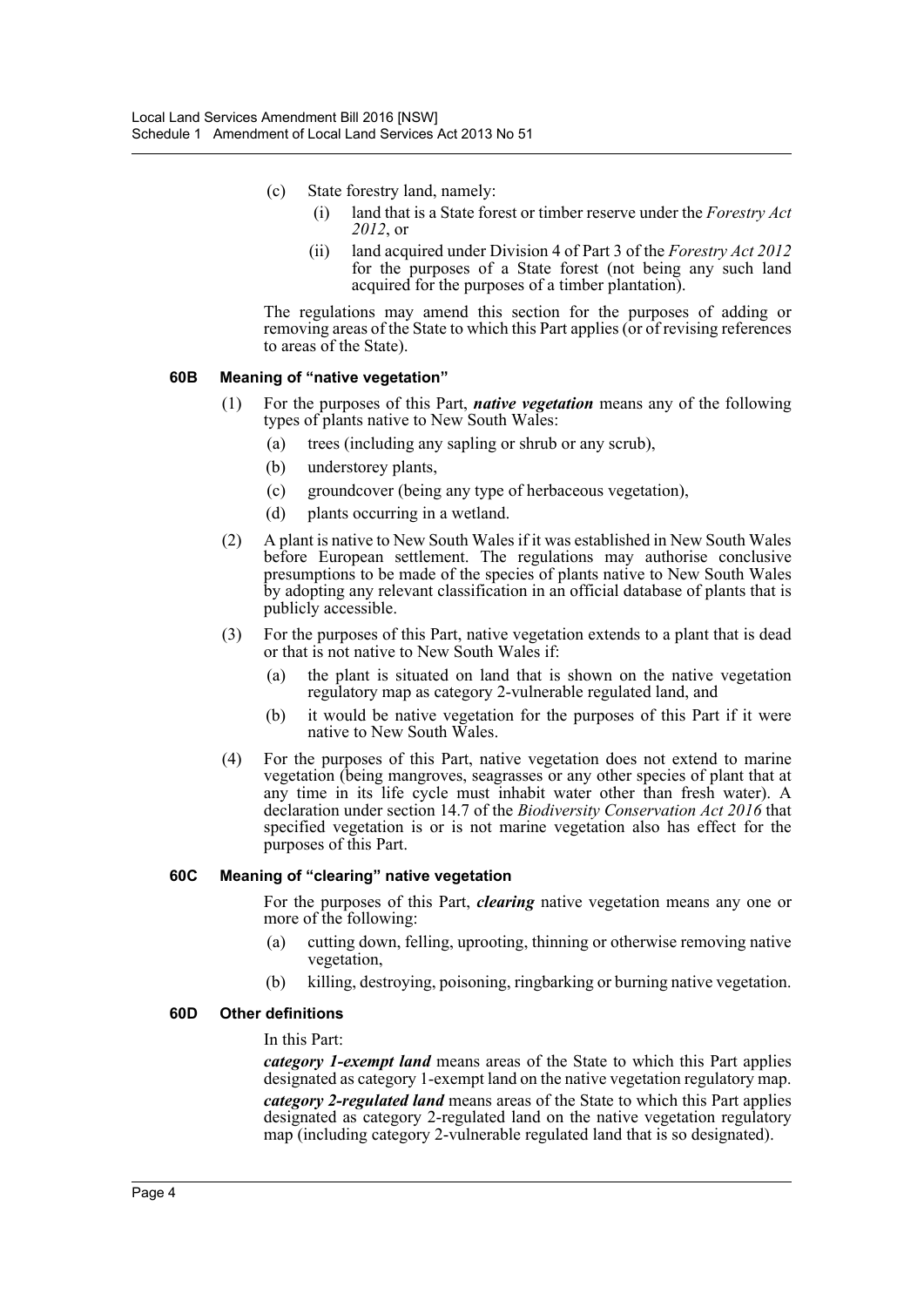*Environment Agency Head* means the Chief Executive of the Office of Environment and Heritage.

*land management (native vegetation) code* means a land management (native vegetation) code made under Division 5 and in force.

*landholder* means a person who is the owner of land or who, whether by reason of ownership or otherwise, is in lawful occupation or possession, or has lawful management or control, of land.

*landholding* includes several parcels of land (whether held under the same title, different titles or different kinds of titles) that constitute or are worked as a single property and that:

- (a) are contiguous with one another or are separated from one another only by a road, river, creek or other watercourse, or
- (b) are certified in writing by Local Land Services to be in the same sub-bioregion and within sufficient proximity to one another so as to constitute a single landholding for the purposes of this Part.

*native vegetation regulatory map* means a native vegetation regulatory map prepared and published under Division 2.

*plant* means any plant, whether vascular or non-vascular, and in any stage of biological development, and includes fungi and lichens, but does not include marine vegetation.

*regulated rural area* means any area of the State to which this Part applies that is category 2-regulated land.

## **Division 2 Native vegetation regulatory map**

#### **60E Purpose of native vegetation regulatory map**

The purpose of the native vegetation regulatory map is to designate areas of the State to which this Part applies:

- (a) where the clearing of native vegetation is not regulated under this Part (*category 1-exempt land*), and
- (b) where the clearing of native vegetation is regulated under this Part (*category 2-regulated land*), and
- (c) where the clearing of native vegetation is regulated under this Part but (because of its vulnerability) is subject to additional restrictions and extended to the clearing of dead and non-native plants (*category 2-vulnerable regulated land*).

#### **60F Transitional arrangement until preparation of maps**

- (1) This section applies to an area of the State to which this Part applies during the period from the commencement of this Part until the area has been designated on a native vegetation regulatory map (the *transitional period*).
- (2) For the purposes of this Part, the area is taken, during the transitional period, to be:
	- (a) category 1-exempt land, if this Part requires the land to be designated as category 1-exempt land on the native vegetation regulatory map, or
	- (b) category 2-regulated land, if this Part requires the land to be designated as category 2-regulated land on the native vegetation regulatory map (except as provided by paragraph (c)), or
	- (c) category 2-vulnerable regulated land, if the land is designated on a transitional native vegetation regulatory map published by the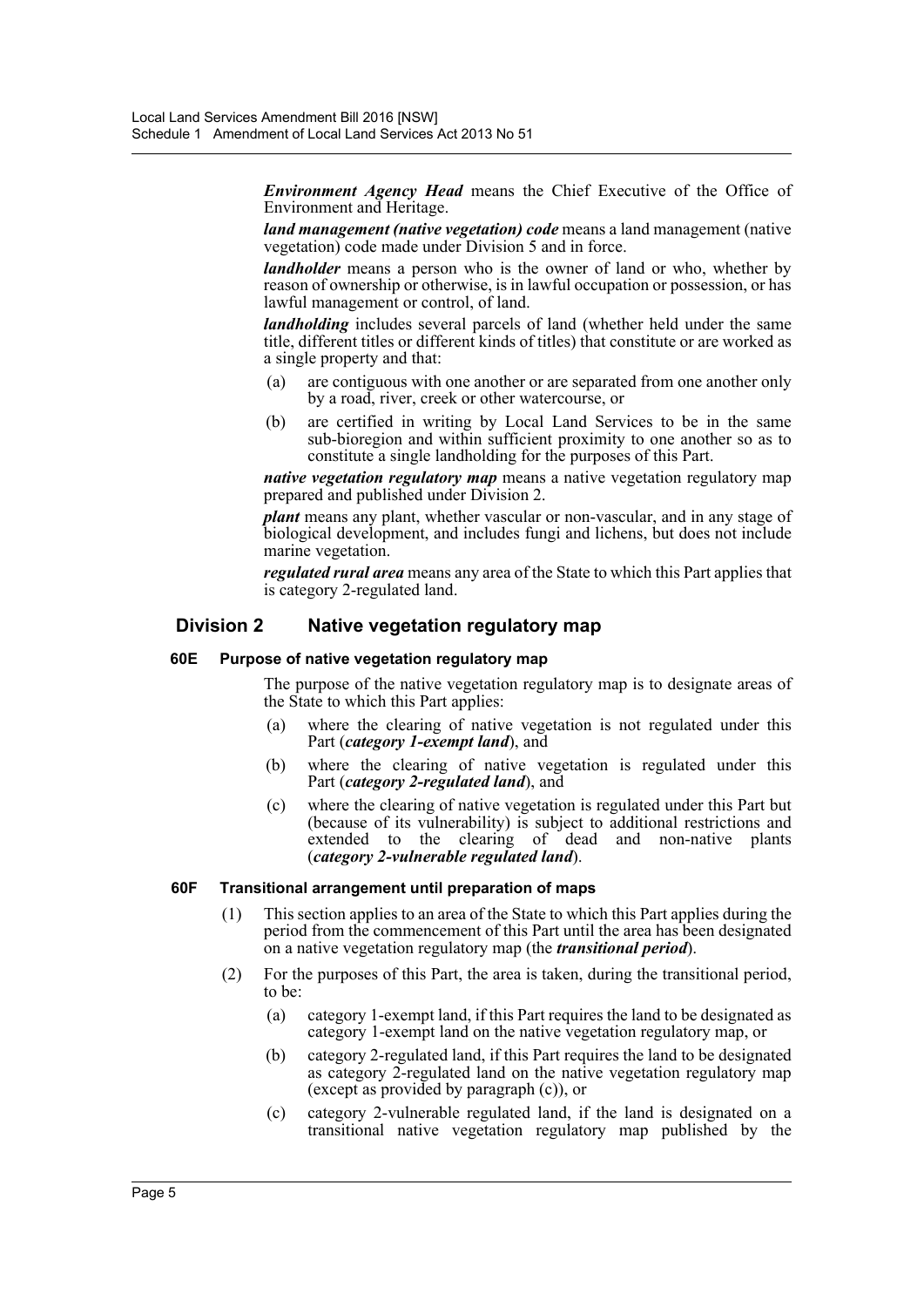Environment Agency Head as steep or highly erodible land, as protected riparian land or as special category land.

(3) For the purposes of this Part, an area is taken, during the transitional period, to be low conservation value grasslands if it comprises only groundcover whose clearing was permitted by section 20 of the *Native Vegetation Act 2003*, as in force immediately before the repeal of that Act.

**Note.** Generally that section permitted clearing if the vegetation comprised less than 50% of indigenous species of vegetation.

- (4) A provision of this Part that determines the relevant categorisation of land by reference to a reasonable belief of the Environment Agency Head about a particular matter is to be construed, for the purposes of this section, as a reference to what a reasonable person would believe about the matter.
- (5) The Environment Agency Head may, in connection with any legal proceedings against a landholder, issue a certificate that the land described in the certificate is (for the reasons set out in the certificate) category 1-exempt land or category 2-regulated land (including category 2-vulnerable regulated land). The certificate is, in those legal proceedings, prima facie evidence of the category of the land during the transitional period.
- (6) The regulations may make further provision with respect to the application of this Part during the transitional period, including:
	- (a) provisions applying to the identification of low conservation value grasslands, and
	- (b) the issue of certificates by the Environment Agency Head, at the request of a landholder, as to the relevant categorisation of land, and
	- (c) the preparation and publication of draft native vegetation regulatory maps for the purposes of the publication of maps at the end of the transitional period and the application of provisions of this Part in relation to those draft maps.

#### **60G Responsibility for preparation and publication of maps**

- (1) The Environment Agency Head is responsible for preparing and publishing native vegetation regulatory maps under this Part.
- (2) Native vegetation regulatory maps are to be prepared in relation to the areas of the State to which this Part applies.
- (3) A native vegetation regulatory map may designate:
	- (a) category 1-exempt land, and
	- (b) category 2-regulated land (including category 2-vulnerable regulated land), and
	- (c) any other sub-category prescribed by the regulations.
- (4) The Environment Agency Head is to publish information about the scientific method used to prepare a native vegetation regulatory map.
- (5) A native vegetation regulatory map is to be published on a government website.

# **60H Category 1-exempt land mapping**

- (1) Land is to be designated as category 1-exempt land if the Environment Agency Head reasonably believes that:
	- (a) the land was cleared of native vegetation as at 1 January 1990, or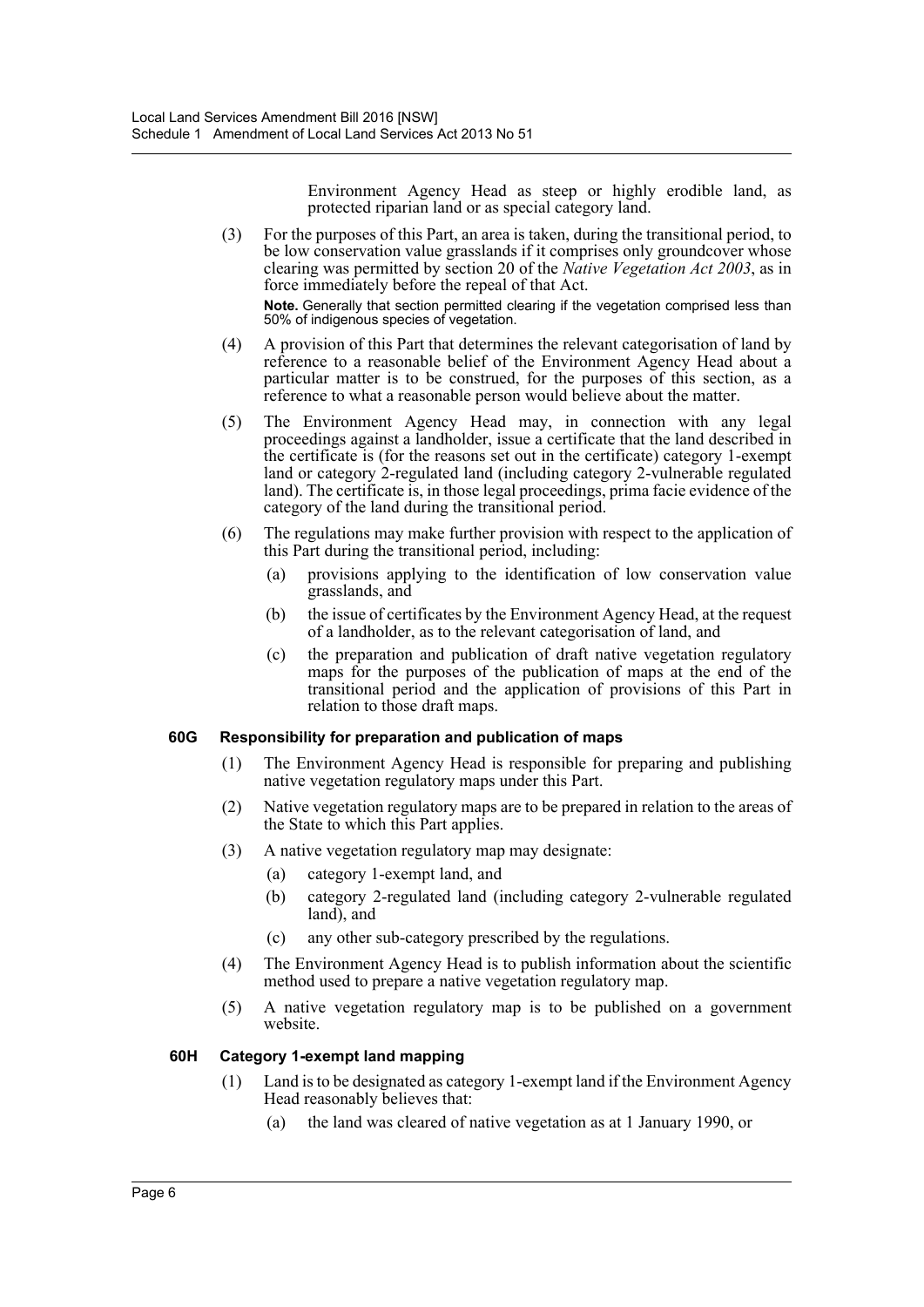- (b) the land was lawfully cleared of native vegetation between 1 January 1990 and the commencement of this Part.
- (2) Land is to be designated as category 1-exempt land if the Environment Agency Head reasonably believes that:
	- (a) the land contains low conservation value grasslands, or
	- (b) the land contains native vegetation that was identified as regrowth in a property vegetation plan referred to in section 9 (2) (b) of the *Native Vegetation Act 2003,* or
	- (c) the land is of a kind prescribed by the regulations as category 1-exempt land.
- (3) Land is to be designated as category 1-exempt land if the land is biodiversity certified under Part 8 of the *Biodiversity Conservation Act 2016* or under any Act repealed by that Act.
- (4) However:
	- (a) land described in subsection (1) or (2) is not to be designated as category 1-exempt land if section  $60I(2)$  requires the land to be designated as category 2-regulated land, and
	- (b) land described in subsection (1) (a) is not to be designated as category 1-exempt land if the land was unlawfully cleared of native vegetation after  $\overline{1}$  January 1990, and
	- (c) land described in subsection (2) (a) is not to be designated as category 1-exempt land if the land was unlawfully cleared of native vegetation after  $\overline{1}$  January 1990.
- (5) The regulations may make provision for the purposes of determining whether grasslands are low conservation value grasslands for the purposes of this Division.

#### **60I Category 2-regulated land mapping**

- (1) Land is to be designated as category 2-regulated land if the Environment Agency Head reasonably believes that:
	- (a) the land was not cleared of native vegetation as at 1 January 1990, or
	- (b) the land was unlawfully cleared of native vegetation after 1 January 1990.
- (2) Land is to be designated as category 2-regulated land if the Environment Agency Head reasonably believes that:
	- (a) the land contains native vegetation that was grown or preserved with the assistance of public funds (other than funds for forestry purposes), or
	- (b) the land is eligible for designation as category 2-vulnerable regulated land, or
	- (c) the land is subject to a private land conservation agreement under the *Biodiversity Conservation Act 2016*, or
	- (d) the land is subject to be set aside under a requirement made in accordance with a land management (native vegetation) code under this Part, or
	- (e) the land contains grasslands that are not low conservation value grasslands, or
	- (f) the land is or was subject to a requirement to take remedial action to restore or protect the biodiversity values of the land under this Part or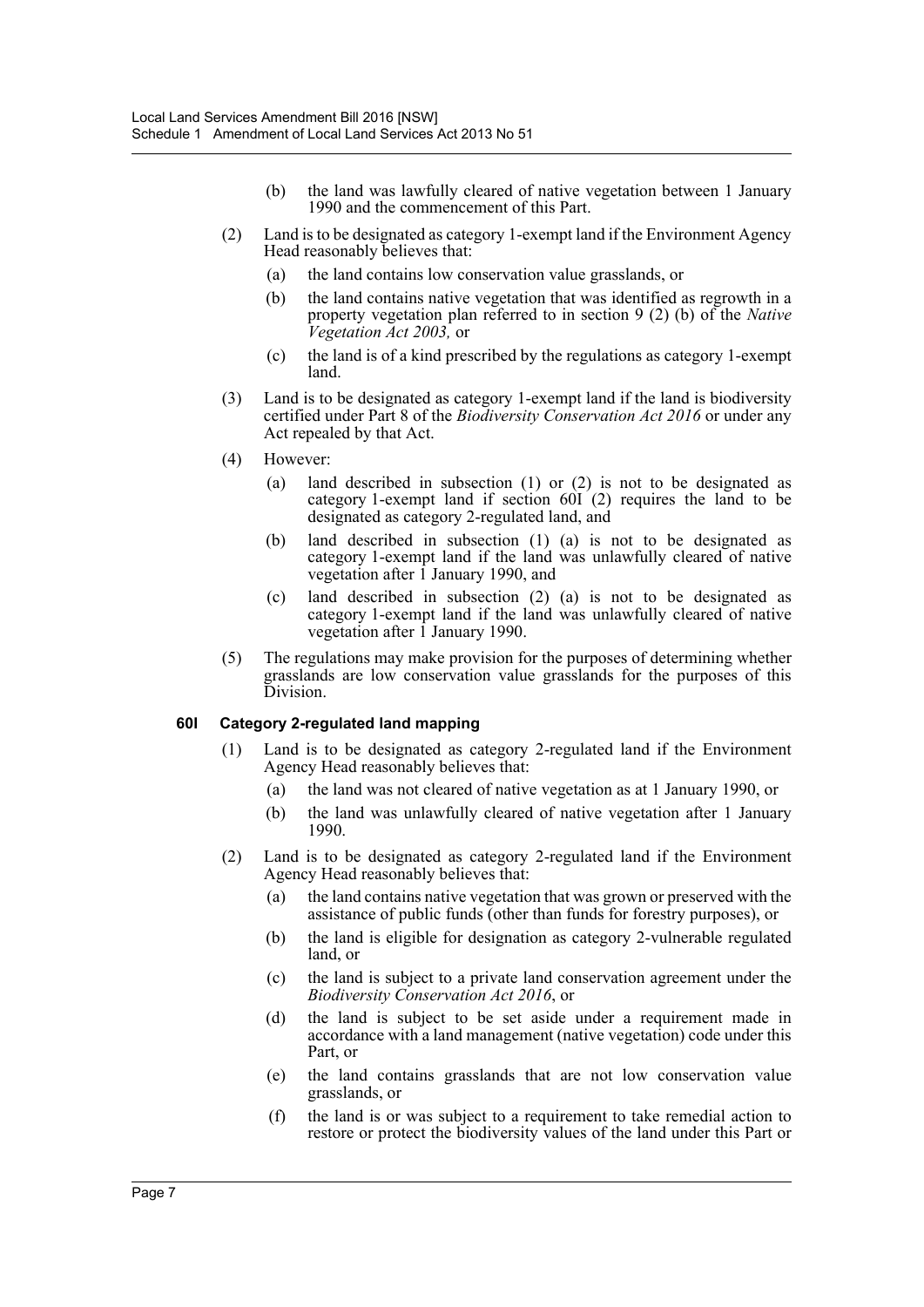the *Biodiversity Conservation Act 2016* or under the *Native Vegetation Act 2003* or the *National Parks and Wildlife Act 1974*, or

- (g) the land is subject to an approved conservation measure that was the basis for other land being biodiversity certified under Part 8 of the *Biodiversity Conservation Act 2016* or under any Act repealed by that Act, or
- (h) the land is an offset under a property vegetation plan under the *Native Vegetation Act 2003* or is a set aside under a Ministerial order under Division 3 of Part 6 of the *Native Vegetation Regulation 2013*, or
- (i) the land is in the coastal wetlands and littoral rainforests area of the coastal zone referred to in the *Coastal Management Act 2016*, or
- (j) the land is identified as koala habitat (of a kind prescribed by the regulations) in a plan of management made under *State Environmental Planning Policy No 44—Koala Habitat Protection*, or
- (k) the land is a declared Ramsar wetland within the meaning of the *Environment Protection and Biodiversity Conservation Act 1999* of the Commonwealth, or
- (l) the land has (subject to the regulations) been mapped by the Environment Agency Head as land containing critically endangered species of plants under the *Biodiversity Conservation Act 2016*, or
- (m) the land has been mapped by the Environment Agency Head as land containing a critically endangered ecological community under the *Biodiversity Conservation Act 2016*, or
- (n) the land is of a kind prescribed by the regulations as category 2-regulated land.
- (3) However, land described in subsection (1) is not to be designated as category 2-regulated land if section 60H (2) or (3) requires the land to be designated as category 1-exempt land.

#### **60J Matters relating to determination of mapped category of land**

- (1) This section makes provision relating to the mapping of land under this Division as category 1-exempt land or category 2-regulated land.
- (2) Native vegetation that comprises grasslands or other non-woody vegetation is taken to have been cleared if the native vegetation was significantly disturbed or modified. The regulations may make provision for the purposes of determining whether native vegetation has been significantly disturbed or modified for the purposes of this Division.
- (3) Determinations may be made by the Environment Agency Head that land was unlawfully cleared of native vegetation only if compliance or enforcement action of a kind prescribed by regulations was taken in relation to the clearing.
- (4) Determinations may be made by the Environment Agency Head that land was cleared of native vegetation as at 1 January 1990 or between that date and the commencement of this Part only on the basis of the best available aerial photographs or satellite imagery before and after the relevant date, and any evidence provided by the landholder under section 60K (8).
- (5) Determinations made (or taken on appeal to have been made) by the Environment Agency Head as to whether land was or was not unlawfully cleared of native vegetation does not affect any decision made with respect to compliance or enforcement action taken under this or any other Act in relation to the clearing.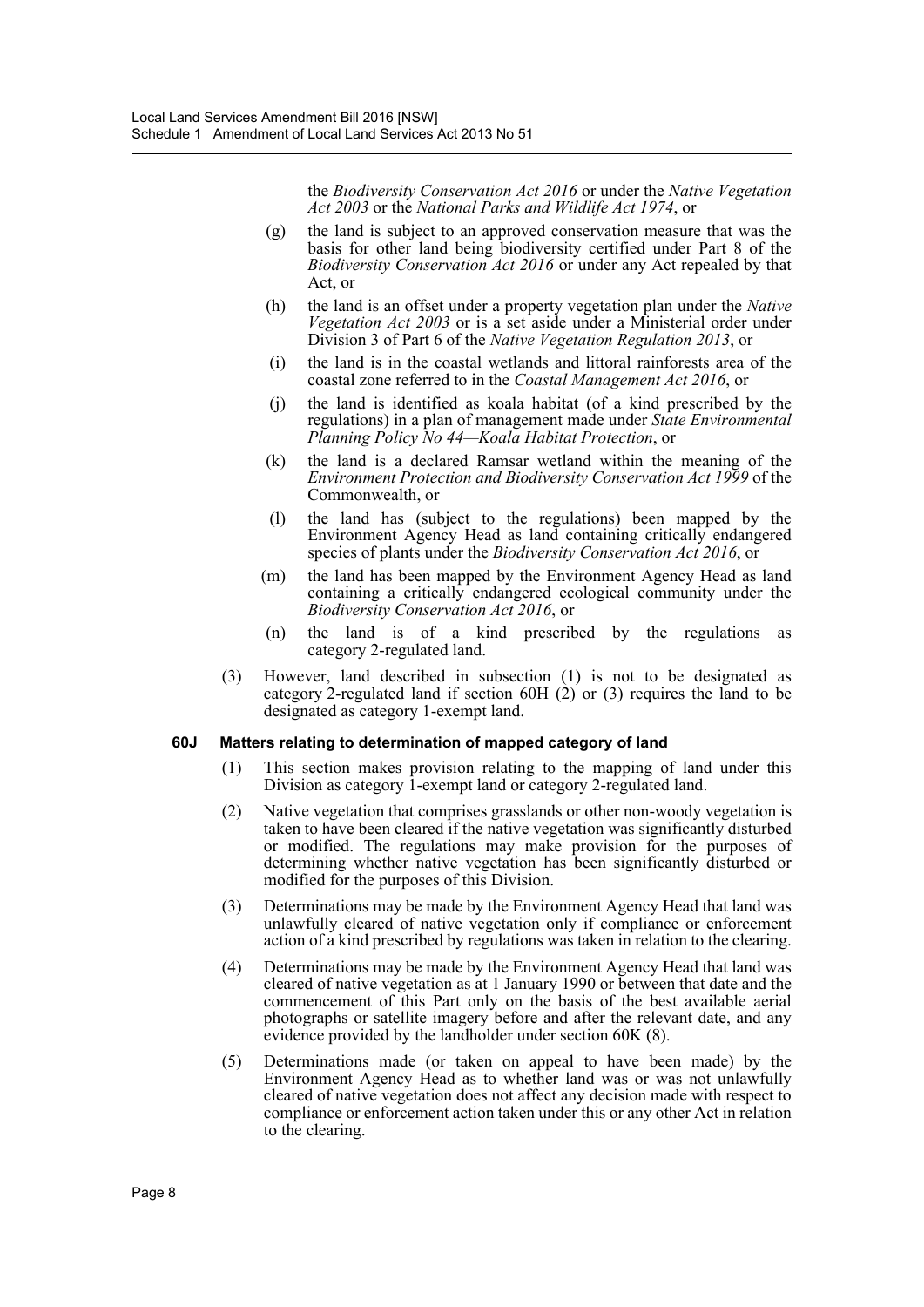#### **60K Re-categorisation of mapped land**

- (1) Re-categorisation of land is the preparation and publication of a native vegetation regulatory map in accordance with this Part for any of the following purposes:
	- (a) the designation of land that is designated on a published map as one category to another category,
	- (b) the designation of land that is not designated as any category on a published map as land of a particular category,
	- (c) the removal of the designation of land on a published map.
- (2) The Environment Agency Head is to keep the categorisation of land under review and undertake an annual review of published maps.
- (3) The Environment Agency Head may re-categorise land if:
	- (a) there is an error in a published map, or
	- (b) the Environment Agency Head obtains new or improved information about historical vegetation cover or land use for a particular landholding, or
	- (c) in the case of category 2-regulated land that the landholder applies to be re-categorised as category 1-exempt land—the Environment Agency Head reasonably believes that the land has been lawfully cleared after the commencement of this Part in accordance with a property vegetation plan under the *Native Vegetation Act 2003* that remains in force, with an approval under Division 6 or with a development consent under the *Environmental Planning and Assessment Act 1979* or an approval under Part 5.1 of that Act (unless the land concerned is required to be re-vegetated under the conditions of any such approval or consent), or
	- (d) the land is subject to a successful review or appeal of an existing categorisation or of a re-categorisation (and the re-categorisation gives effect to the decision on the review or appeal), or
	- (e) the land is authorised to be re-categorised by a land management (native vegetation) code, or
	- (f) the land is authorised to be re-categorised by the regulations.
- (4) The Environment Agency Head is required to re-categorise land if the status of the land changes so that:
	- (a) the land becomes (or ceases to be) an area that is excluded from the operation of this Part, or
	- (b) the land is required to be designated as land of a different category.

A change in the status of land that results in the land being excluded from the operation of this Part has effect when the status of the land changes, whether or not the land has been re-categorised by the Environment Agency Head.

- (5) The Secretary of the Department of Planning and Environment is to notify the Environment Agency Head and the Secretary of the Department (within the meaning of this Act) of any proposed environmental planning instrument that is likely to result in land becoming (or ceasing to be) an area that is excluded from the operation of this Part or that is likely to result in a re-categorisation of a kind prescribed by the regulations.
- (6) Land that is category 2-regulated land cannot be re-categorised as category 1-exempt land because of:
	- (a) any clearing activity authorised under this Part, or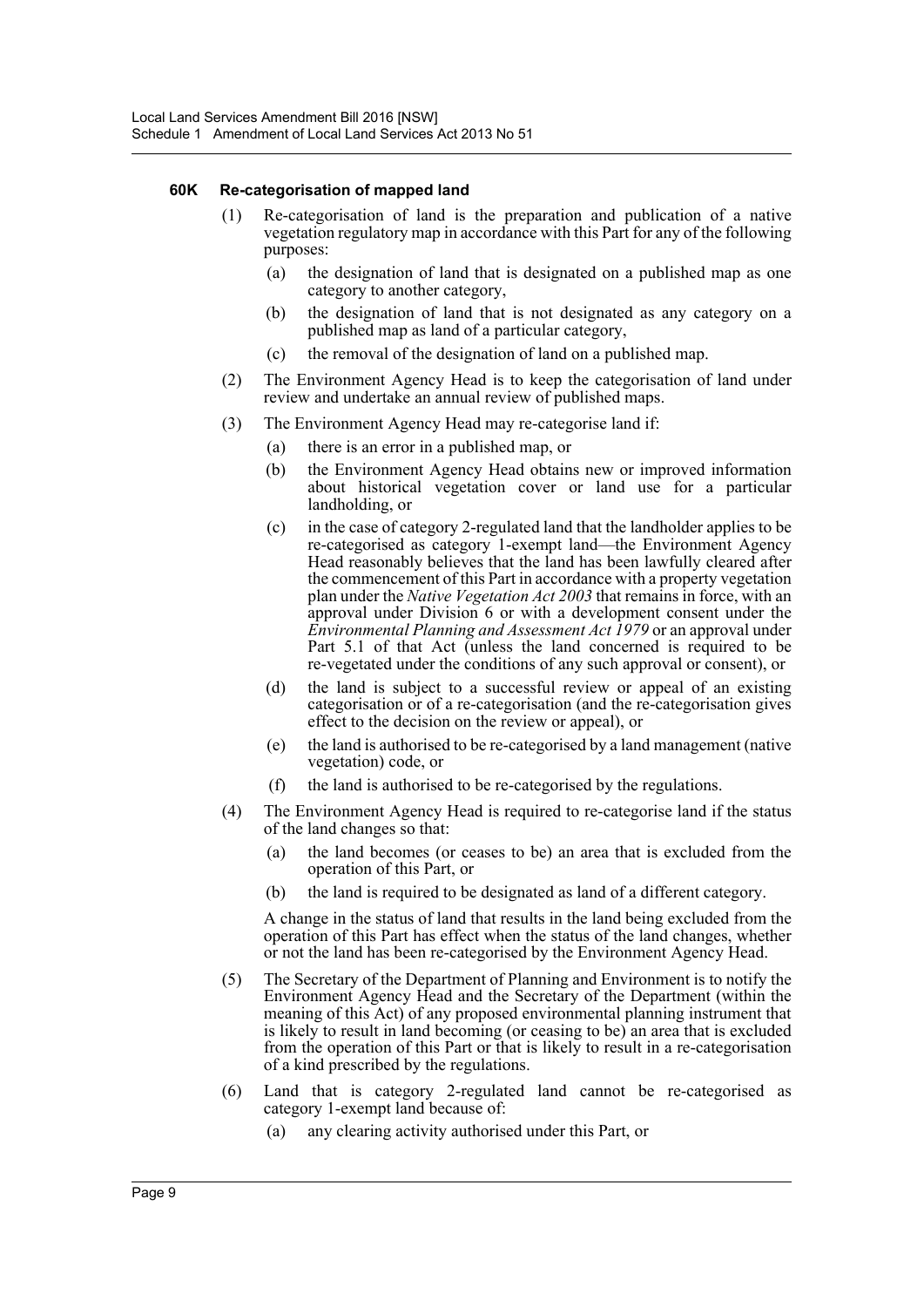(b) any authorised clearing activity referred to in section 60O (Clearing authorised under other legislation),

unless the re-categorisation is authorised by this Part, a land management (native vegetation) code or the regulations.

- (7) The Environment Agency Head is required to consult the landholders concerned before land is re-categorised and to give the landholders at least 30 days to make submissions to the Environment Agency Head about proposed re-categorisations, unless the re-categorisation has been requested by the landholder or relates to the exclusion of land from (or inclusion of land into) the operation of this Part. The regulations may make provision for consultation by individual notification to all or specified landholders of any land or by a public consultation process.
- (8) The Environment Agency Head, when making a determination that grasslands or other non-woody vegetation was significantly disturbed or modified on 1 January 1990 or between that date and the commencement of this Part for the purposes of a re-categorisation of the land, is to take into account any evidence provided by the landholder.
- (9) If the Environment Agency Head notifies the landholder of category 1-exempt land of a proposed re-categorisation of the land to category 2-regulated land, the land is taken to be category 2-regulated land until whichever of the following first occurs:
	- (a) the Environment Agency Head notifies the landholder that the land is not to be re-categorised or the land is recategorised,
	- (b) the period prescribed by the regulations for the purposes of this subsection expires.

The Environment Agency Head is required to advise the landholder of the effect of this subsection when notifying the landholder of the proposed re-categorisation.

- (10) If a person commits an offence against section 60N in relation to land to which subsection (9) applies, the maximum penalty for the offence is (despite that section) a Tier 3 monetary penalty (within the meaning of the *Biodiversity Conservation Act 2016*).
- (11) The regulations may make further provision for or with respect to authorising or preventing the clearing of native vegetation during the process of the consideration of a re-categorisation of land or pending the publication of new maps to give effect to a re-categorisation decision.

#### **60L Review of categorisation decisions**

- (1) The relevant landholder may request the Environment Agency Head to review a decision relating to the categorisation or re-categorisation of land on a native vegetation regulatory map.
- (2) The grounds on which a request for a review may be made are the same grounds on which the Environment Agency Head may re-categorise the land.
- (3) The grounds on which a request for a review may be made extend to a categorisation based on whether or not clearing was lawful, unless the categorisation was based on a determination of the matter made by a court.
- (4) The Environment Agency Head is to determine a request for a review, and for that purpose may arrange for an official who was not responsible for the original decision to conduct the review.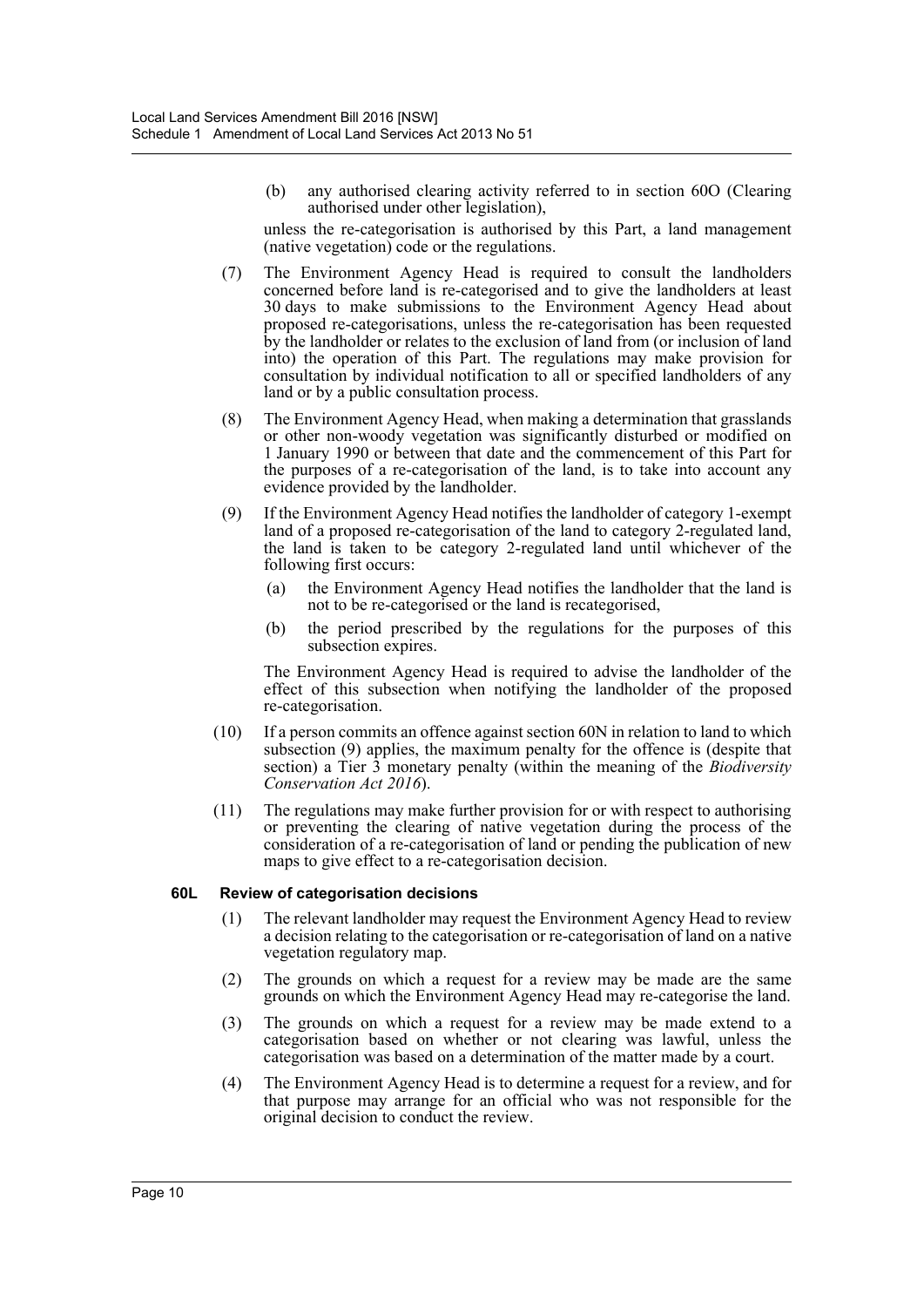- (5) The regulations may make provision for or with respect to reviews, including the following:
	- (a) the form of requests for a review,
	- (b) the information to be provided in connection with a request for a review,
	- (c) the extension of any request relating to a part of the landholding concerned to other parts of the landholding,
	- (d) the fee payable for dealing with a request for a review,
	- (e) notification of and consultation with affected persons or bodies.

#### **60M Appeal against categorisation or re-categorisation decisions**

- (1) The relevant landholder may appeal to the Land and Environment Court against a decision relating to the categorisation or re-categorisation of land on a native vegetation regulatory map.
- (2) An appeal cannot be made against any such decision unless:
	- (a) it is a decision made after a review under section 60L, or
	- (b) a request has been made for a review of the decision under section 60L but the review has not been determined within the period prescribed by the regulations.
- (3) An appeal is to be made within the time prescribed by the regulations.
- (4) The lodging of an appeal does not, except to the extent the Court otherwise directs in relation to the appeal, operate to stay the decision appealed against.

## **Division 3 Regulation of clearing of native vegetation in regulated rural areas**

#### **60N Unauthorised clearing of native vegetation in regulated rural areas—offence**

- (1) A person who clears native vegetation in a regulated rural area is guilty of an offence unless the person establishes any of the following defences:
	- (a) that the clearing is for an allowable activity authorised under Division 4 and Schedule 5A,
	- (b) that the clearing is authorised by a land management (native vegetation) code under Division 5,
	- (c) that the clearing is authorised by an approval of the Panel under Division 6.
	- (d) that the clearing is authorised under section 60O (Clearing authorised under other legislation etc).

Maximum penalty:

- (a) for an offence that was committed intentionally and that caused or was likely to cause significant harm to the environment:
	- (i) in the case of a corporation—\$5 million, or
	- (ii) in the case of an individual—\$1 million, or
- (b) for any other offence:
	- (i) in the case of a corporation—\$2 million, or
	- (ii) in the case of an individual—\$500,000.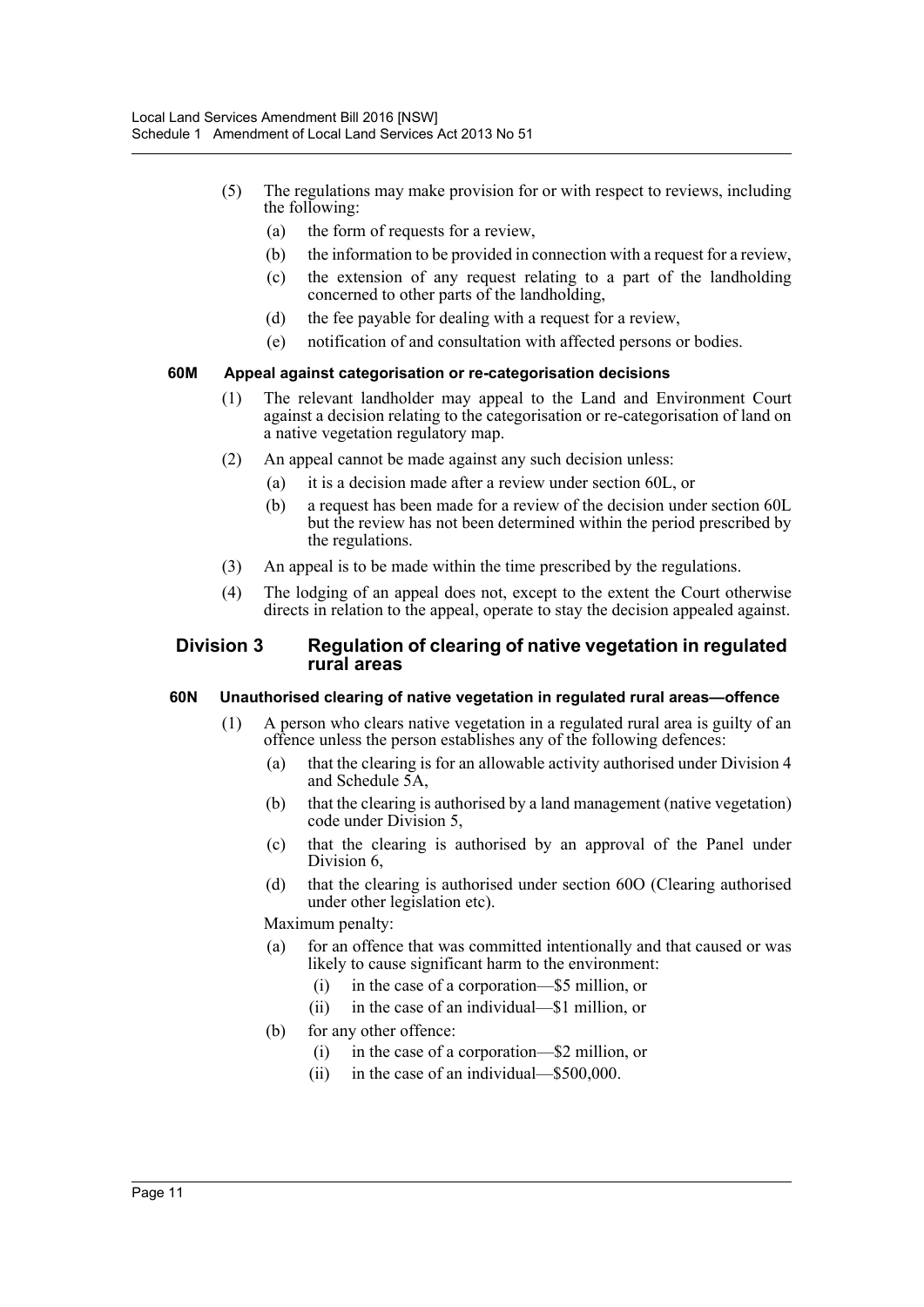- (2) The higher maximum penalty under this section does not apply unless:
	- (a) the prosecution establishes (to the criminal standard of proof) that the offence was committed intentionally and caused or was likely to cause significant harm to the environment, and
	- (b) the court attendance notice or application commencing the proceedings alleged that those factors applied to the commission of the offence.

If any such allegation in the notice or application is not established by the prosecution, the lower maximum penalty under this section applies (whether or not the notice or application is amended).

- (3) For the purposes of this section, clearing of native vegetation is not authorised as referred to in subsection (1) unless the conditions to which the authorisation is subject (including any conditions of a land management (native vegetation) code relating to the clearing or any certificate or approval issued or granted for the clearing) are complied with. This subsection extends to conditions that impose obligations on the person who clears the native vegetation that are required to be complied with before or after the clearing is carried out.
- (4) This section does not operate to preclude the commission of an offence under the *Environmental Planning and Assessment Act 1979* or the *Biodiversity Conservation Act 2016* in relation to the clearing of native vegetation.

#### **60O Clearing authorised under other legislation**

For the purposes of this Part, the clearing of native vegetation in a regulated rural area is authorised under other legislation in any of the following cases:

#### (a) **Planning approval**

The clearing was authorised by:

- (i) a development consent under Part 4 of the *Environmental Planning and Assessment Act 1979*, or
- (ii) a State significant infrastructure approval under Part 5.1 of that Act, or
- (iii) a transitional Part 3A project approval under Schedule 6A to that Act.

**Note.** A planning approval may authorise clearing as part of or ancillary to the carrying out of other development, but except in limited cases does not authorise only clearing of native vegetation—see section 60P.

#### (b) **Other planning authorisation**

The clearing was:

- (i) a part of or ancillary to the carrying out of exempt development within the meaning of the *Environmental Planning and Assessment Act 1979*, or
- (ii) an activity carried out by a determining authority within the meaning of Part 5 of that Act after compliance with that Part, or
- (iii) authorised by an approval of a determining authority within the meaning of Part 5 of that Act granted after compliance with that Part.

#### (c) **Biodiversity conservation authorisation**

The clearing was authorised by a biodiversity conservation licence under the *Biodiversity Conservation Act 2016* or was authorised by a regulation made under section 2.9 of that Act (including under a code of practice made or adopted by any such regulation).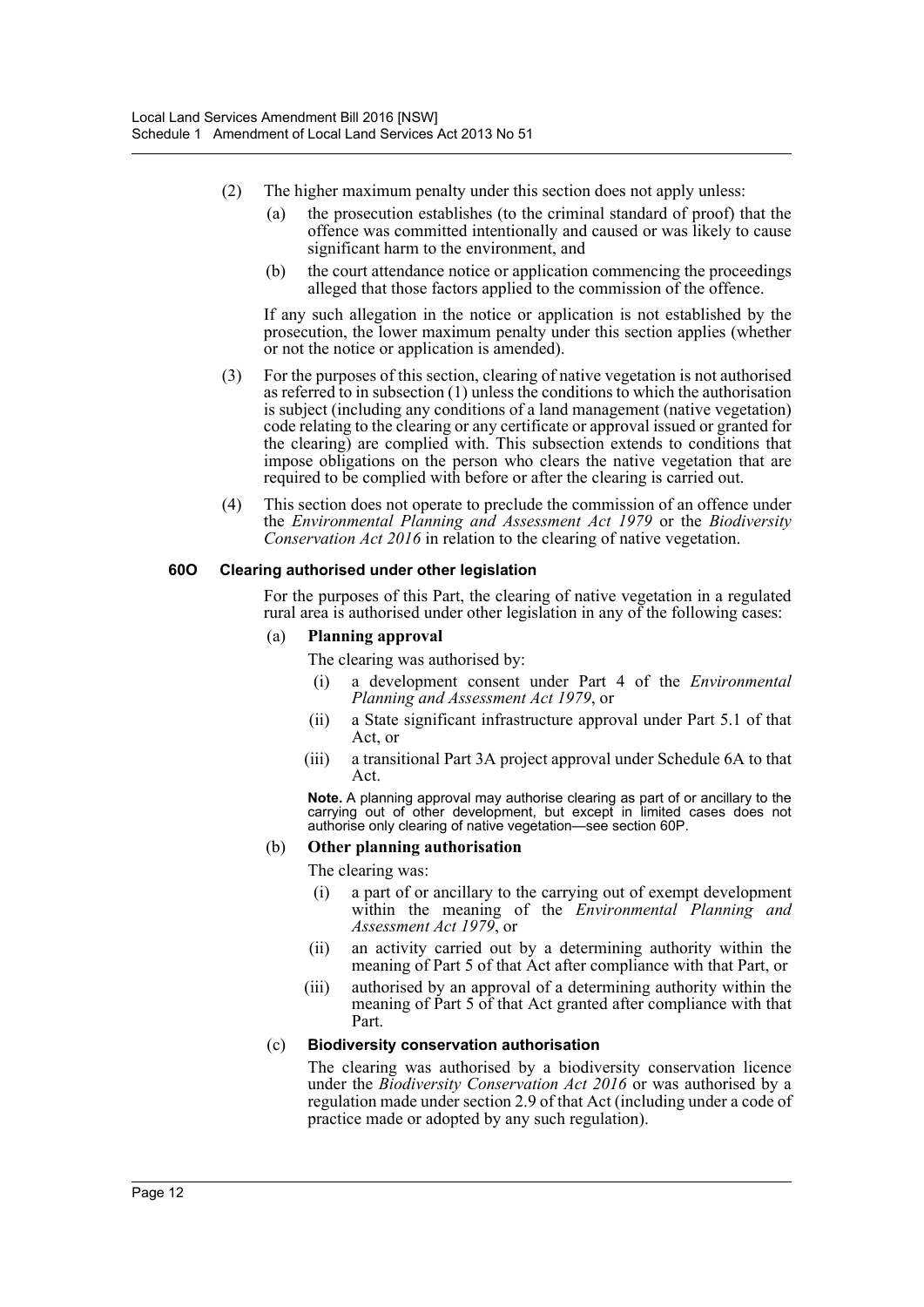## (d) **Rural fires authorisation**

The clearing was:

- (i) an emergency fire fighting act or emergency bush fire hazard reduction work within the meaning of the *Rural Fires Act 1997*, or
- (ii) bush fire hazard reduction work to which section  $100C(4)$  of the *Rural Fires Act 1997* applies or vegetation clearing work under section 100R of that Act.

### (e) **Electricity network operator bush fire risk mitigation direction**

The clearing was required to be carried out to give effect to a direction of a network operator under Division 2A of Part 5 of the *Electricity Supply Act 1995*.

#### (f) **State emergency authorisation**

The clearing was authorised by or under the *State Emergency and Rescue Management Act 1989* or the *State Emergency Service Act 1989* and was reasonably necessary in order to avoid a threat to life or property.

### (g) **Biosecurity authorisation**

The clearing was an authorised action for the purposes of section 386 of the *Biosecurity Act 2015*.

#### (h) **Plantation operations authorisation**

The clearing was the carrying out of a plantation operation on an authorised plantation in accordance with the *Plantations and Reafforestation Act 1999*, the conditions of the authorisation and the provisions of the Plantations and Reafforestation Code applying to the plantation.

#### (i) **Forestry operations authorisation**

The clearing was:

- (i) the carrying out of a forestry operation in a State forest or other Crown-timber land to which an integrated forestry operations approval under Part 5B of the *Forestry Act 2012* applies, being a forestry operation that is carried out in accordance with the approval, or
- (ii) the carrying out of a forestry operation authorised by Part 5C (Private native forestry) of the *Forestry Act 2012*.

#### (j) **Water management authorisation**

The clearing was authorised by a licence, permit, approval or other authority under the *Water Management Act 2000*.

#### (k) **Mining/petroleum authorisation**

The clearing was authorised by a lease, licence or other authority under the *Mining Act 1992* or the *Petroleum (Onshore) Act 1991*.

#### (l) **Fisheries management authorisation**

The clearing was authorised by a licence under Division 6 of Part 7A of the *Fisheries Management Act 1994* or was authorised under Division 3 or 4 of Part 7 of that Act.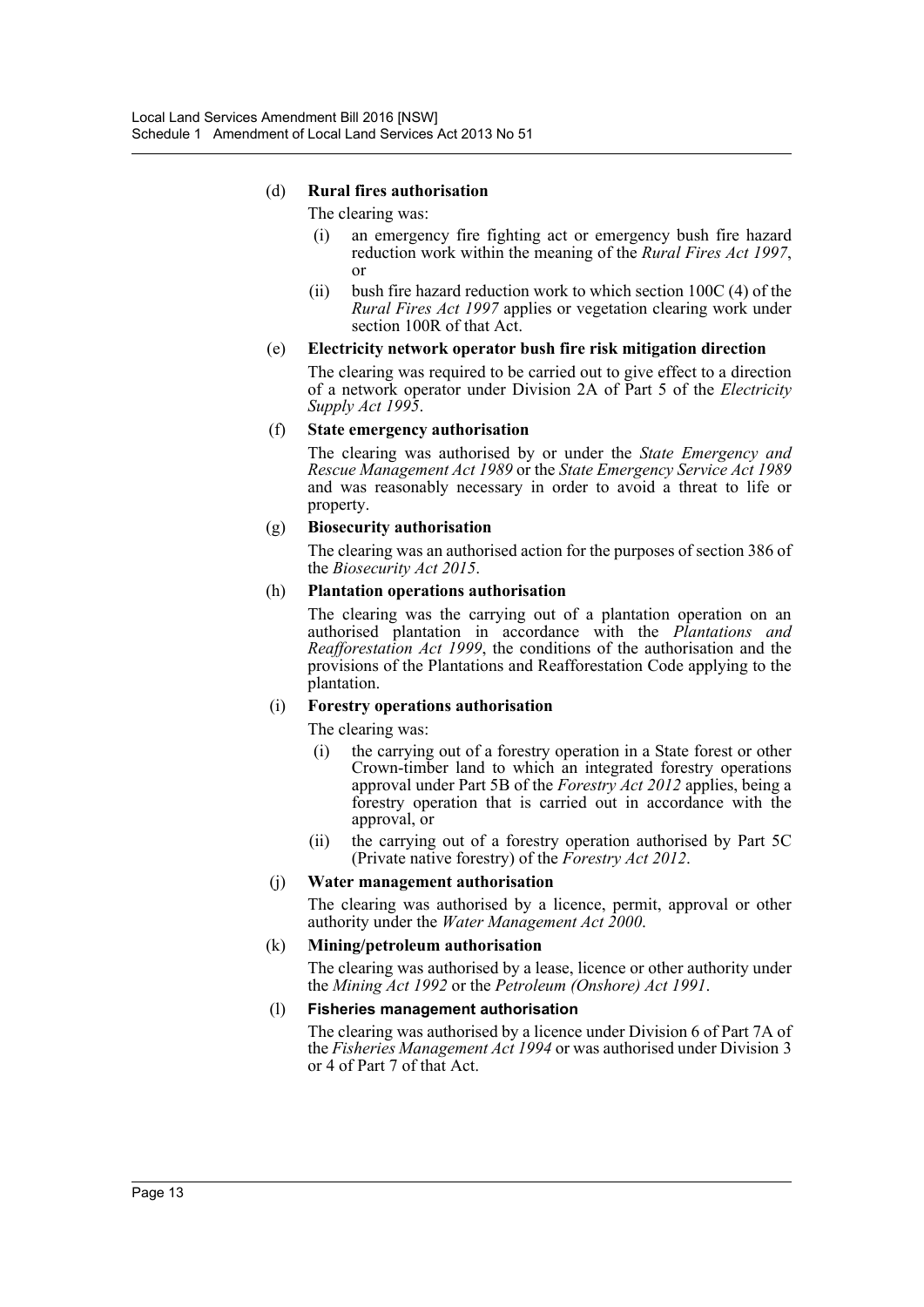#### (m) **Survey work**

The clearing was required to be carried out for the purposes of a survey under the *Surveying and Spatial Information Act 2002* and was carried out by or under the direction of a surveyor.

#### (n) **Roads authorisation**

The clearing was authorised by a consent under Division 3 of Part 9 of the *Roads Act 1993*.

#### (o) **Private land conservation agreement**

The clearing was authorised by a private land conservation agreement under the *Biodiversity Conservation Act 2016*.

#### (p) **Other legislative authorisation**

The clearing was authorised by or under any other Act that has effect despite this Part.

### **60P Limitation on planning instruments requiring consent for clearing only**

- (1) An environmental planning instrument under the *Environmental Planning and Assessment Act 1979* (other than a State environmental planning policy or so much of a local environmental plan that adopts a mandatory provision of a standard instrument under that Act) may not be made to require development consent or other authorisation only for the clearing of native vegetation in an area of the State to which this Part applies. Any such requirement in an environmental planning instrument has no effect.
- (2) This section does not affect the imposition of conditions relating to the clearing of native vegetation on a development consent of any other kind.

# **Division 4 Allowable activities clearing of native vegetation**

# **60Q Allowable activities clearing—Schedule 5A**

- (1) Schedule 5A sets out the clearing of native vegetation in regulated rural areas for allowable activities that is authorised without any approval or other authority under this Part for the clearing.
- (2) Schedule 5A does not permit clearing or any other activity:
	- (a) without an approval or other authority required by or under another Act or another Part of this Act (or in anticipation of the grant of any such approval or other authority), or
	- (b) in contravention of any provision of or made under (or in contravention of any agreement made under) another Act or another Part of this Act.

#### **60R Amendment of Schedule 5A**

The regulations may amend Schedule 5A.

### **Division 5 Clearing native vegetation under land management (native vegetation) code**

#### **60S Authorised clearing by landholders under codes**

(1) The clearing of native vegetation in a regulated rural area is authorised without any approval or other authority under this Part if it is clearing carried out by or on behalf of the landholder in accordance with a land management (native vegetation) code under this Division.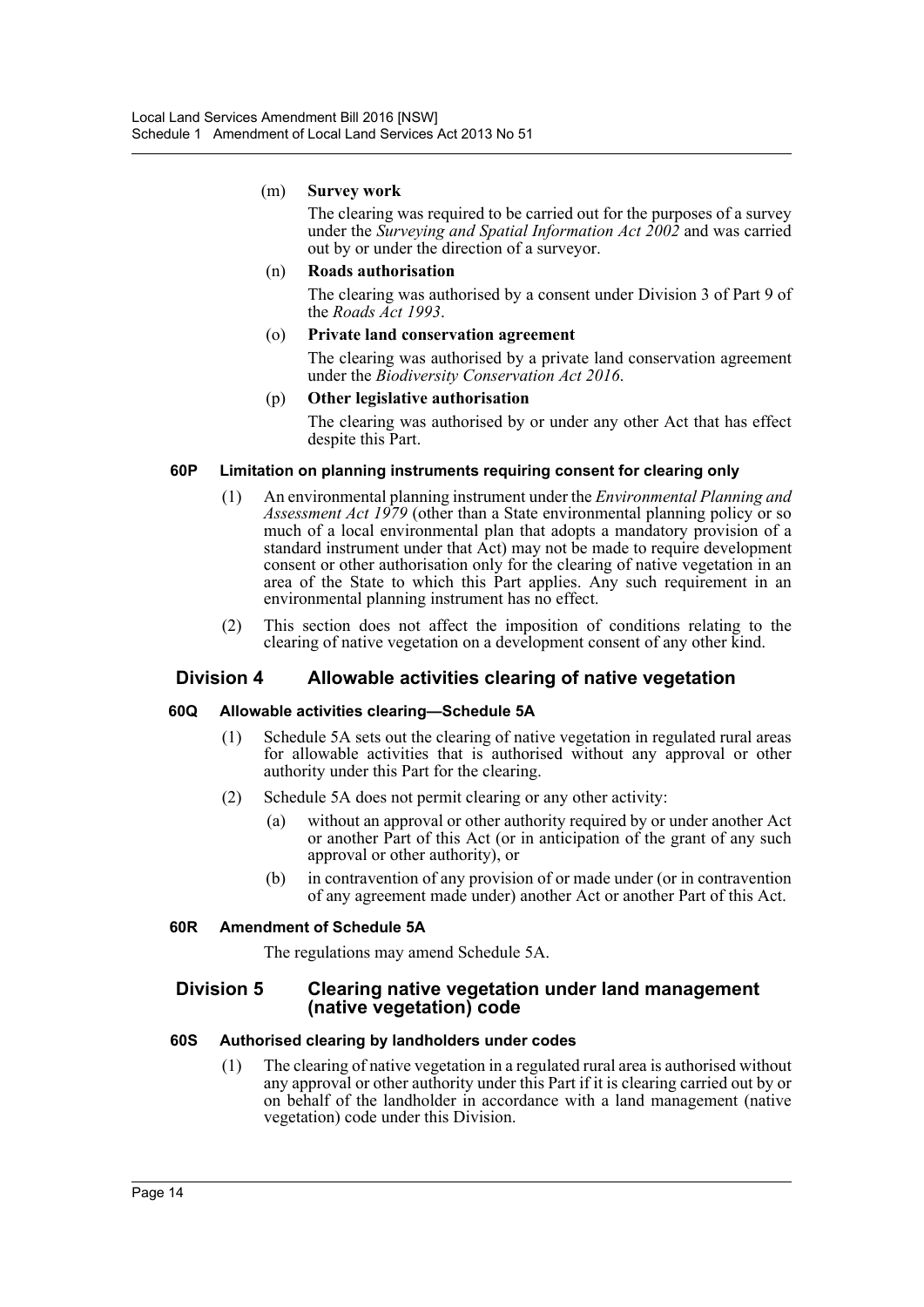- (2) The clearing of native vegetation is not authorised by a land management (native vegetation) code in any part of a regulated rural area that is excluded by the regulations or that is excluded by the code concerned.
- (3) Clearing of native vegetation authorised by Division 4 and Schedule 5A is not subject to a land management (native vegetation) code despite anything to the contrary in the code.
- (4) A land management (native vegetation) code does not permit clearing or any other activity:
	- (a) without an approval or other authority required by or under another Act or another Part of this Act, or
	- (b) in contravention of any provision of or made under another Act or another Part of this Act, or
	- (c) if the regulations so provide, without the consent of all landholders or other persons with a specified interest in the land.

#### **60T Responsibility for preparation and making of codes**

- (1) The Minister is responsible for preparing and making land management (native vegetation) codes under this Division.
- (2) The Minister may make a land management (native vegetation) code only with the concurrence of the Minister administering the *Biodiversity Conservation Act 2016*.
- (3) When preparing or giving concurrence to a land management (native vegetation) code, the Minister or the Minister administering that Act (as the case requires) is to have regard to the principles of ecologically sustainable development (described in section 6 (2) of the *Protection of the Environment Administration Act 1991*).

**Note.** Those principles require economic, social and environmental considerations to be effectively integrated in decision-making processes.

(4) A land management (native vegetation) code is to be published on the NSW legislation website.

#### **60U Public consultation on proposed codes**

- (1) Before a land management (native vegetation) code is made, the proposed code is to be made publicly available for a period of at least 4 weeks.
- (2) During the period of public consultation, any person may make a written submission to the Minister on the proposed code. The Minister may (but need not) make publicly available the submissions made on the proposed code (or a summary of or report on any such submissions).
- (3) The Minister is, before making a land management (native vegetation) code, to consider any submissions duly made on the proposed code.
- (4) If substantial changes are proposed to be made to a proposed code following public consultation, the Minister may undertake further public consultation on the revised proposed code.
- (5) A failure to comply with a requirement under this section in relation to a proposed code does not prevent the code being made, or invalidate the code once it is made.
- (6) The regulations may make further provision for or with respect to public consultation under this section.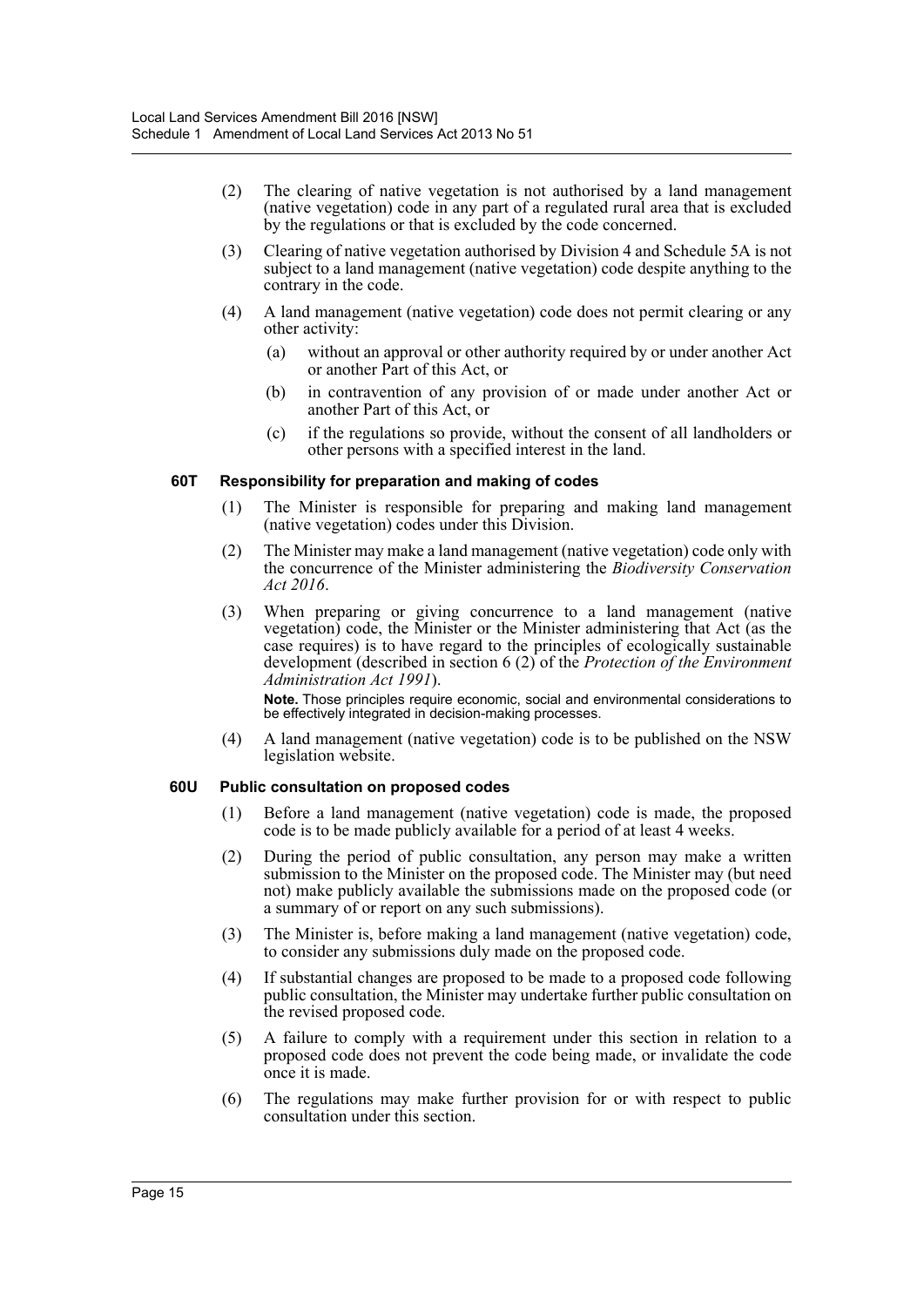#### **60V Amendment or repeal of codes**

- (1) A land management (native vegetation) code may be amended or repealed in the same way as a code may be made.
- (2) Public consultation under section 60U applies to the amendment or repeal of a land management (native vegetation) code.
- (3) However, the Minister may:
	- (a) dispense with public consultation on any amendment of a code if satisfied it should be dispensed with because of the minor nature or urgency of the matter, and
	- (b) dispense with the concurrence of the Minister administering the *Biodiversity Conservation Act 2016* on any amendment of a code if satisfied it should be dispensed with because of the minor nature of the matter.

#### **60W Content of codes**

- (1) A land management (native vegetation) code may make provision for or with respect to authorising the clearing of native vegetation on category 2-regulated land.
- (2) A code may, in connection with any clearing authorised by the code:
	- (a) set out the circumstances in which a set aside area for native vegetation is required in connection with any such clearing, and
	- (b) provide for the re-vegetation, weed control and other land management actions on category 1-exempt land or other land to establish or maintain a set aside area or to protect areas that may be impacted by any such clearing, and
	- (c) authorise the re-categorisation of land in connection with any such clearing.
- (3) A code may (without limitation) make provision for or with respect to the following:
	- (a) the clearing of native vegetation in particular regions or other areas,
	- (b) the clearing of native vegetation in connection with particular activities,
	- (c) the clearing of particular kinds of native vegetation,
	- (d) when clearing of native vegetation may or may not be carried out,
	- (e) the clearing of native vegetation that may continue to be carried out for the purposes of rotational farming practices that were in place as at 1 January 1990,
	- (f) the manner in which clearing of native vegetation is to be carried out,
	- (g) the giving of notice to Local Land Services and others before or after the clearing of native vegetation is carried out,
	- (h) voluntary or mandatory certificates from Local Land Services confirming that the clearing may lawfully be carried out and certificates from Local Land Services authorising minor variations of the code (including the duration of any such certificates),
	- (i) the keeping of records relating to the clearing of native vegetation,
	- (j) the conservation of biodiversity,
	- (k) the transition to this Part of clearing and other requirements under property vegetation plans under the *Native Vegetation Act 2003*,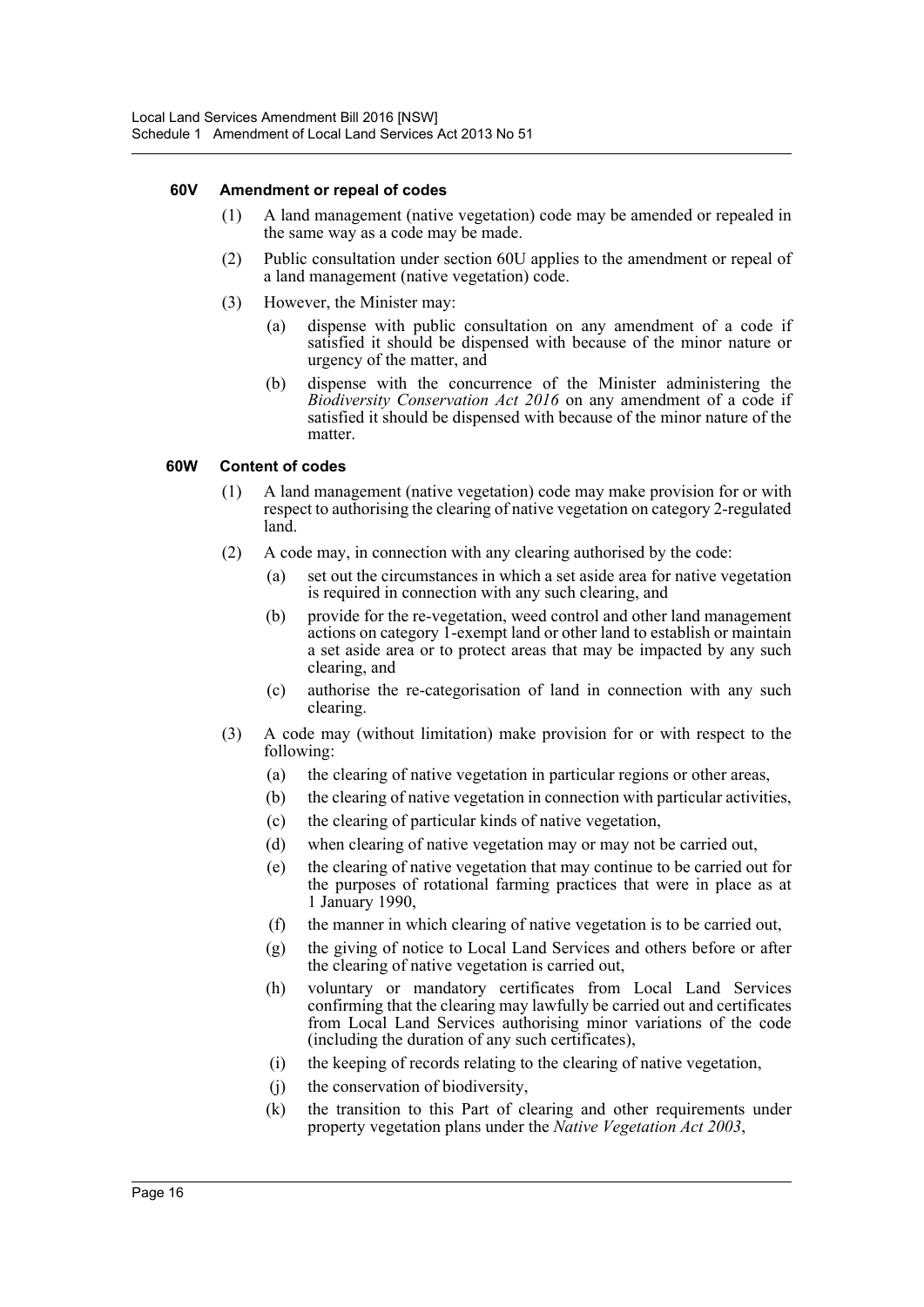(l) any other matter prescribed by the regulations.

### **60X Notice to Local Land Services of clearing**

(1) The landholder must give, or cause to be given, to Local Land Services notice of the clearing of native vegetation under the authority conferred by a land management (native vegetation) code unless the code exempts the landholder from giving notice of clearing of that kind.

Maximum penalty:

- (a) in the case of a corporation—\$110,000, or
- (b) in the case of an individual—\$22,000.
- (2) The notice is to be given within the time (whether before or after the clearing), and in the form and manner, specified in the land management (native vegetation) code.

# **60Y Certification by Local Land Services prior to clearing—general**

- (1) Local Land Services may, on the application of a landholder, issue the following certificates:
	- (a) a certificate confirming that proposed clearing of native vegetation, by or on behalf of the landholder, of the kind set out in the certificate is compliant with the requirements of a specified land management (native vegetation) code (a *voluntary code compliant certificate*),
	- (b) a certificate for the clearing of native vegetation of the kind set out in the certificate that is required under a land management (native vegetation) code before the clearing is carried out under the code (a *mandatory code compliant certificate*),
	- (c) a certificate that authorises minor variations of a land management (native vegetation) code in its application to the landholding concerned of the kind set out in the certificate (an *authorised code variation certificate*).
- (2) A certificate under this section may adopt relevant terms for the certificate that are prescribed by the regulations or the land management (native vegetation) code.
- (3) An authorised code variation certificate may be combined with a voluntary code compliant certificate or a mandatory code compliant certificate.
- (4) Local Land Services may vary the terms of a certificate under this section by notice in writing to the landholder.
- (5) Local Land Services may revoke a certificate under this section by notice in writing to the landholder.
- (6) A certificate under this section remains in force for the period specified in the certificate unless sooner revoked by Local Land Services or surrendered by the landholder. The relevant land management (native vegetation) code may limit the maximum period that may be so specified in the certificate.
- (7) A certificate under this section continues to have effect in relation to any clearing of native vegetation that was carried out before the certificate expired or was revoked or surrendered.
- (8) A certificate under this section continues to have effect in relation to the completion of the clearing of native vegetation that is carried out after the certificate expires if the clearing authorised by the certificate had been substantially carried out before the expiry of the certificate.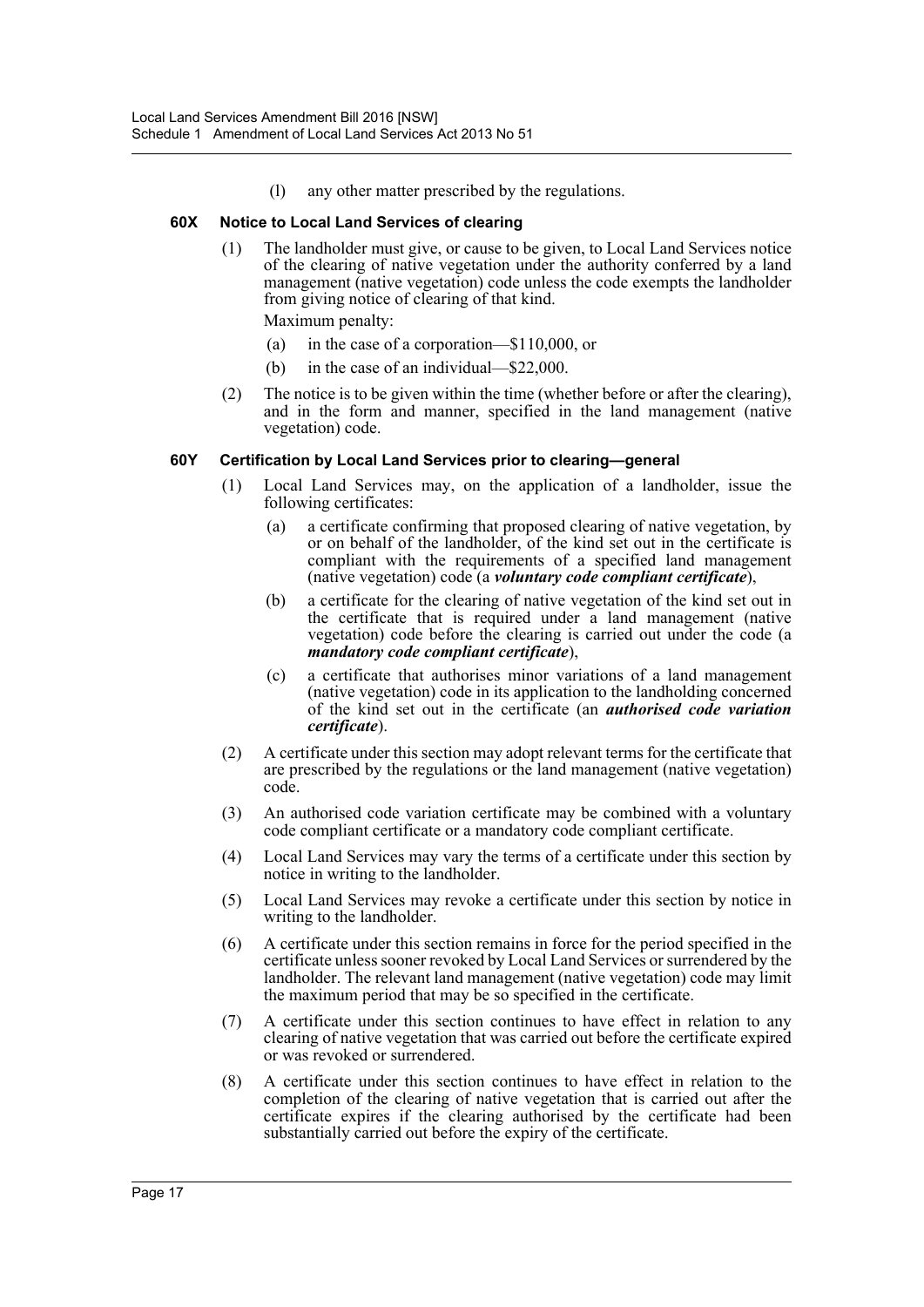- (9) If the relevant land management (native vegetation) code is amended or repealed after a certificate is issued under this section, the continued clearing of native vegetation in compliance with the certificate is clearing authorised by a land management (native vegetation) code.
- (10) A certificate under this section applies to the clearing of native vegetation by or on behalf of the landholder to whom it was issued and by or on behalf of any other person who becomes a landholder of the land concerned after the certificate was issued.
- (11) A landholder is not entitled to any compensation because a certificate issued under this section is revoked or its terms are varied.
- (12) The regulations may make provision for or with respect to certificates under this section, including for or with respect to the following:
	- (a) the making of applications for certificates (including information to be provided by the landholder), **Note.** See section 22 with respect to fees payable in relation to the issue of
	- certificates. (b) the issue of certificates by authorised persons or bodies on behalf of
	- Local Land Services,
	- (c) the terms and form of certificates,
	- (d) the amendment, revocation or surrender of certificates.
- (13) To avoid doubt, Local Land Services is not a determining authority for the purposes of Part 5 of the *Environmental Planning and Assessment Act 1979* when issuing or varying a certificate under this section.

## **60Z Voluntary and mandatory code compliant certificates**

- (1) Local Land Services is to issue a voluntary code compliant certificate or a mandatory code compliant certificate for which a landholder has applied if satisfied that the proposed clearing will be clearing carried out in accordance with the relevant land management (native vegetation) code, and is to refuse to issue that certificate if not so satisfied.
- (2) The clearing of native vegetation by or on behalf of a landholder in accordance with a voluntary code compliant certificate or a mandatory code compliant certificate is conclusively presumed to be clearing carried out in accordance with the relevant land management (native vegetation) code.
- (3) However, any such certificate may restrict the application of the certificate to specified aspects of the clearing of native vegetation. Any other aspect of the clearing is not conclusively presumed to be clearing carried out in accordance with the relevant land management (native vegetation) code.
- (4) For the purposes of this section, any clearing is not conclusively presumed to be clearing carried out in accordance with the relevant land management (native vegetation) code if the information provided in the application for the certificate (or pursuant to a request by Local Land Services to determine the application) was false or misleading in a material particular.
- (5) This section does not apply to any contravention of section 60ZC (Provisions relating to set aside areas).

# **60ZA Limitation on issue of mandatory code compliant certificates**

(1) The Minister administering this Division and the Minister administering the *Biodiversity Conservation Act 2016* may, by order published jointly in the Gazette, restrict the issue of mandatory code compliant certificates.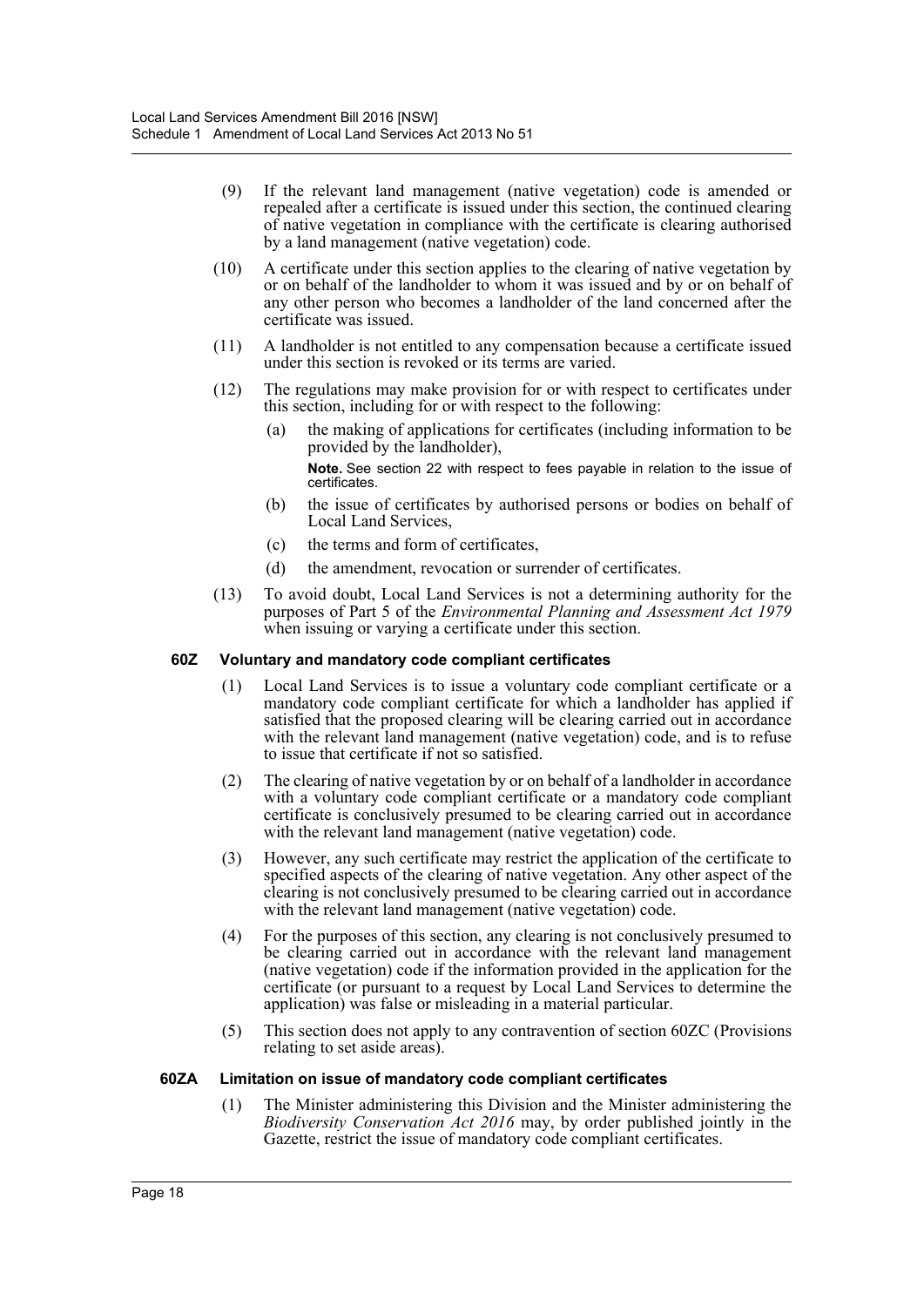- (2) Any such restriction may, without limitation, exclude the issue of those certificates in particular areas or all areas and for particular periods or indefinitely.
- (3) Local Land Services is to exercise its functions under this Division subject to any such restriction.
- (4) An order may be made under this section without prior notice to affected landholders and affected landholders are not entitled to any compensation because of the operation of the order.

#### **60ZB Authorised code variation certificates**

- (1) Local Land Services is to issue an authorised code variation certificate for which a landholder has applied if satisfied that:
	- (a) the proposed variation is for a legitimate purpose associated with the management of the land concerned, and
	- (b) the variation is reasonable in the circumstances, and
	- (c) the environmental impact of the variation would only be minor,
	- and is to refuse to issue that certificate if not so satisfied.
- (2) The clearing of native vegetation by or on behalf of a landholder in accordance with a land management (native vegetation) code, as varied by an authorised code variation certificate, is clearing carried out in accordance with that code.
- (3) However, any such clearing is not clearing carried out in accordance with that code to the extent it relies on a variation authorised by the certificate if the information provided in the application for the certificate (or pursuant to a request by Local Land Services to determine the application) was false or misleading in a material particular.

#### **60ZC Provisions relating to set aside areas**

- (1) This section applies where a land management (native vegetation) code requires a set aside area for native vegetation on part of a landholding and clearing of native vegetation on any other part of the landholding is carried out in reliance on the authority conferred by the code. This section does not apply if the clearing of the native vegetation on a set aside area is carried out in accordance with an approval under Division 6. This section applies despite any authorisation to clear native vegetation for an allowable activity under Division 4 and Schedule 5A.
- (2) The land management (native vegetation) code is to contain the requirements for set aside areas under the terms of a mandatory code compliant certificate, including the characteristics of areas suitable to be set aside, the size of the area to be set aside, any re-vegetation or other management actions required or prohibited in the set aside area, when the area is to be set aside and the consent to the set aside of landholders or other persons with a specified interest in the area.
- (3) Clearing under the land management (native vegetation) code may not be carried out until the set aside area is registered on a public register of set aside areas maintained by Local Land Services in accordance with the regulations.
- (4) A set aside area cannot be an area:
	- (a) that is covered by a private land conservation agreement under the *Biodiversity Conservation Act 2016*, or
	- (b) that is set aside from clearing for biodiversity purposes because of any other agreement or any statutory or other legal obligation (other than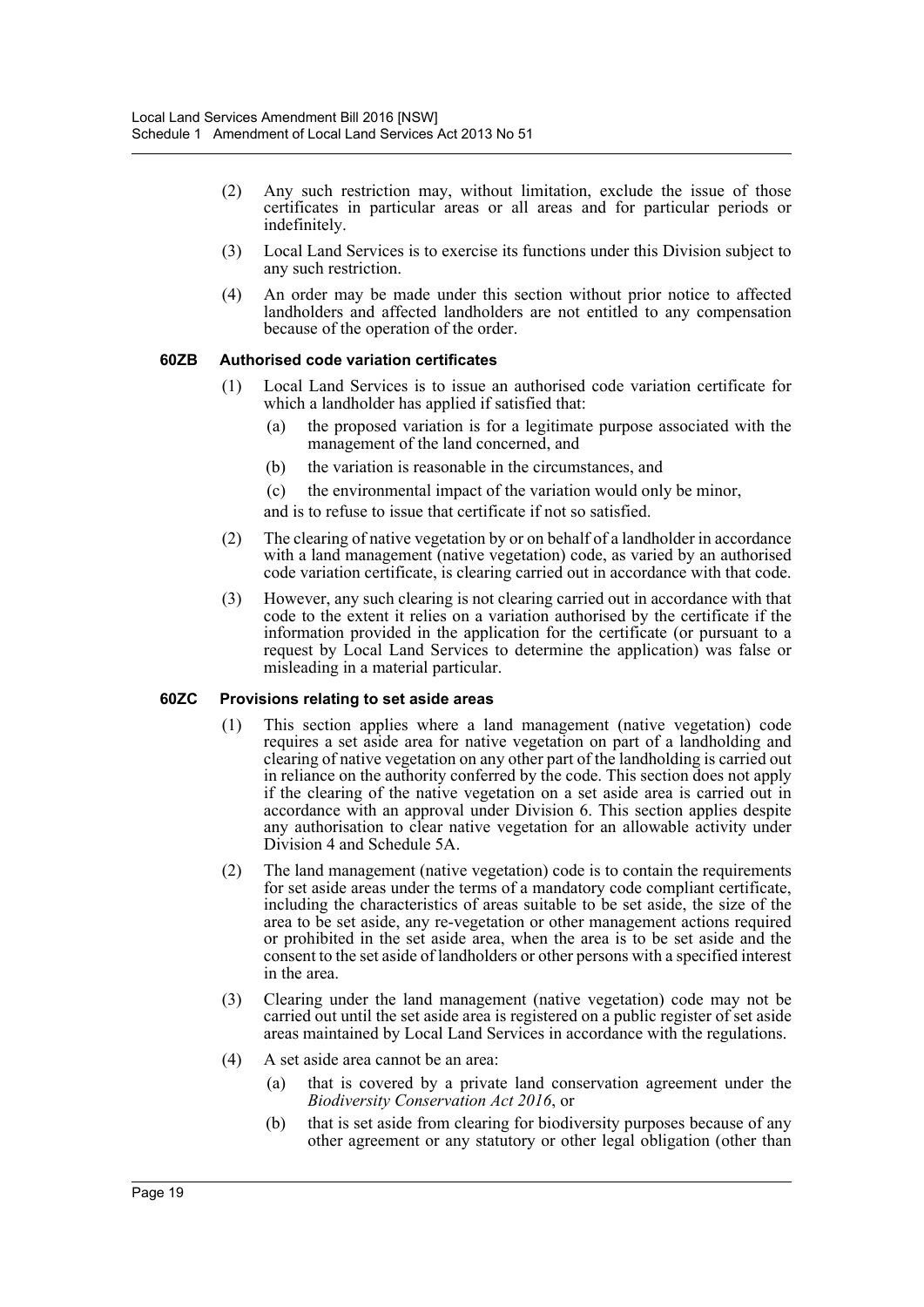under a law of the Commonwealth that relates to the same impacts arising from the same activity), or

- (c) that is of a kind that the regulations exclude from being a set aside area.
- (5) The landholder of any land containing a set aside area (including any future landholder of the area) has the following obligations:
	- (a) the landholder is required to comply with the obligations of the relevant land management (native vegetation) code (and the necessary mandatory code compliant certificate) with respect to establishing the set aside area,
	- (b) the landholder must not clear native vegetation on the set aside area, other than:
		- (i) in the course of land management activities authorised or required by that code or certificate, or
		- (ii) for allowable activities under Schedule 5A that improve the native vegetation on the set aside area as determined under that code and certificate,
	- (c) the landholder must carry out such land management actions as are required by that code or certificate to protect the biodiversity values of the set aside area or other part of the landholding concerned.
- (6) A landholder who contravenes an obligation of the landholder under subsection (5) is guilty of an offence if the set aside area and obligation concerned are recorded on the public register of set aside areas.

Maximum penalty:

- (a) in the case of a corporation—\$1,650,000, or
- (b) in the case of an individual—\$330,000.
- (7) The obligations of landholders under this section have effect despite section 42 of the *Real Property Act 1900*.
- (8) The regulations may make provision for or with respect to set aside areas, including the following:
	- (a) the registration of set aside areas (and any changes to set aside areas) on the public register of set aside areas and inquiries in connection with information on the register,
	- (b) the notification of set aside areas to relevant local councils,
	- (c) authorising Local Land Services to change the location of a set aside area to an area of equal or higher biodiversity value or to reduce or extinguish a set aside area if clearing on the set aside area under other legislative authority is inconsistent with the continuation of the set aside area,
	- (d) authorising Local Land Services to change or suspend land management activities required to be carried out on set aside areas.

**Note.** The *Environmental Planning and Assessment Act 1979* and the instruments made under that Act (and the biodiversity offsets scheme under the *Biodiversity Conservation Act 2016*) may deal with the obligations of planning authorities with respect to the impact of development on set aside areas and relevant offsets for any loss of biodiversity values associated with clearing for development in a set aside area.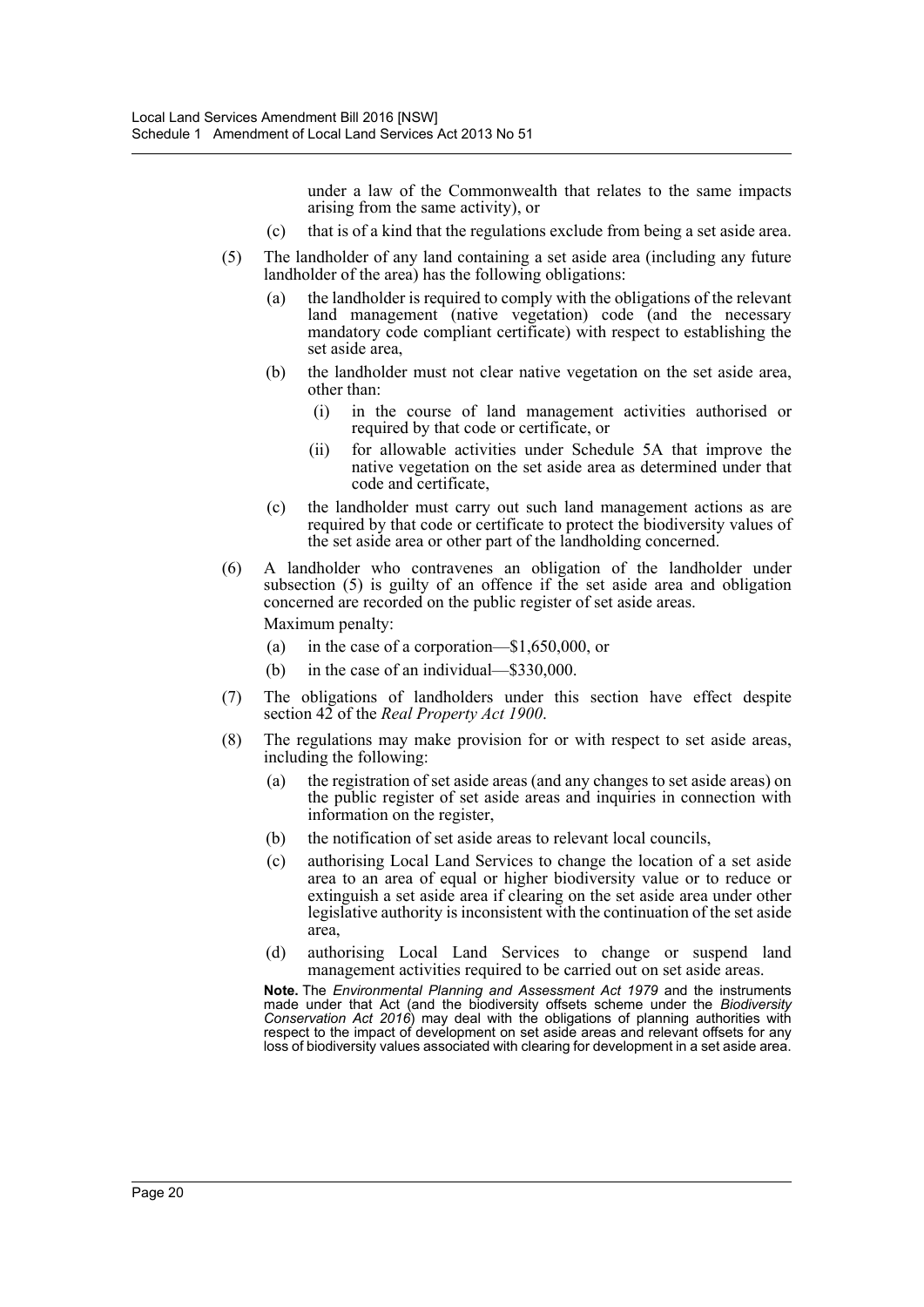# **Division 6 Approval for clearing native vegetation not otherwise authorised**

# **60ZD Definitions: Division 6**

In this Division:

*biodiversity development assessment report*—see section 6.12 of the *Biodiversity Conservation Act 2016*. *biodiversity values*—see section 1.5 of the *Biodiversity Conservation Act <sup>2016</sup>*. *Panel* means the Native Vegetation Panel established under section 60ZE.

### **60ZE The Panel**

- (1) The Minister is to establish a panel for the purposes of this Division, to be called the Native Vegetation Panel.
- (2) The Panel is to consist of the following 3 members appointed by the Minister:
	- (a) a Chairperson of the Panel, being a person with expertise in planning, public administration or social assessment,
	- (b) a person with expertise in economics, agricultural economics or agricultural land production systems,
	- (c) a person with expertise in ecology or the protection and conservation of biodiversity.
- (3) The Panel has the function of determining applications under this Division for approval to clear native vegetation.
- (4) The Panel is not subject to the direction or control of the Minister (except in relation to the procedure of the Panel or as provided by or under this Act).
- (5) The Panel is a NSW Government agency.
- (6) Schedule 5B contains provisions with respect to the members and procedure of the Panel. The regulations may amend Schedule 5B.
- (7) The Minister may make arrangements for the provision to the Panel of staff and facilities of (and information relating to the administration of this Part held by) Local Land Services or a Public Service agency responsible to the Minister.
- (8) Legal proceedings by or against the Panel are to be taken in the name of the Panel and not by or against the members of the Panel.

#### **60ZF Obtaining approval for clearing of native vegetation**

- (1) An application may be made to the Panel by or on behalf of the landholder for approval to clear native vegetation on land in any area of the State to which this Part applies.
- (2) The Panel may, in accordance with this Division, grant an approval to clear the native vegetation under this Division or refuse the application.
- (3) An approval for the clearing of native vegetation on any land may only be granted under this Division if the land comprises or includes category 2-regulated land.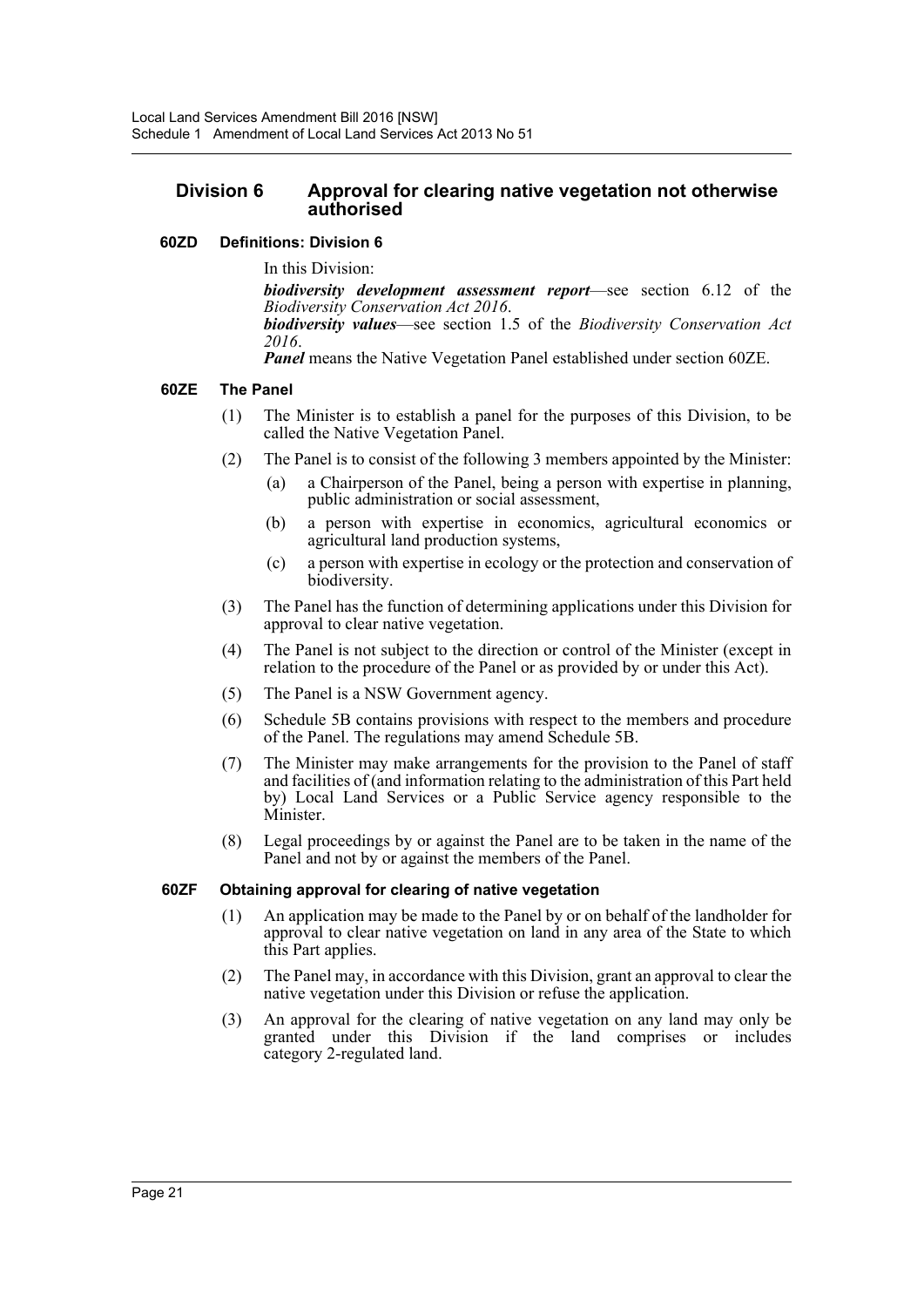- (4) An approval may only be granted under this Division if the land is being cleared for a purpose specified in the application for approval and:
	- (a) the land can be used for that purpose without development consent or State significant infrastructure approval under the *Environmental Planning and Assessment Act 1979*, and
	- (b) the clearing of the land is not part of an activity that is carried out by, or that requires the approval of, a determining authority within the meaning of Part 5 of that Act.
- (5) In determining an application for approval under this Division, the Panel is to take into consideration the environmental, social and economic impacts of the proposed clearing (in accordance with the principles of ecologically sustainable development) having regard to the purpose for which the land is to be used after it is cleared. In relation to the environmental impacts, the Panel is to take into consideration (without limitation) the following:
	- (a) the likely impact of the proposed clearing on biodiversity values as set out in a biodiversity development assessment report that has been submitted by the applicant for the approval in accordance with section 60ZG,
	- (b) whether the clearing of the native vegetation is likely to cause or increase soil erosion, salination, acidification, land slip, flooding, pollution or other adverse land or water impacts,
	- (c) any future clearing of native vegetation on the land that has been duly authorised or notified but not yet carried out.
- (6) The Panel must refuse to grant approval under this Division if the Panel is of the opinion that the proposed clearing of native vegetation is likely to have serious and irreversible impacts on biodiversity values. *Serious and irreversible impacts on biodiversity values* means serious and irreversible impacts on biodiversity values as determined under section 6.5 of the *Biodiversity Conservation Act 2016* that would remain after the measures proposed to be taken to avoid or minimise the impact of the proposed clearing on biodiversity values.
- (7) An approval under this Division may be granted subject to such conditions relating to the clearing as are specified in the approval (including in relation to any matter referred to in subsection (5)). However, an approval cannot be granted subject to conditions relating to the use of the land after it has been cleared.

**Note.** The *Environmental Planning and Assessment Act 1979* deals with land use.

- (8) An approval under this Division may be granted even if part of the clearing is otherwise authorised under this Part or under section 60O (Clearing authorised under other legislation etc).
- (9) An approval under this Division may be granted subject to a condition that any development consent under the *Environmental Planning and Assessment Act 1979* that authorises the clearing of native vegetation on the land is surrendered under that Act. Any such development consent may be granted subject to a condition that any approval under this Division is surrendered under this Division.
- (10) An application for approval under this division may be made jointly by or on behalf of a group of landholders. In that case, the application is to be assessed and determined under this Division having regard to the whole area that is the subject of the application.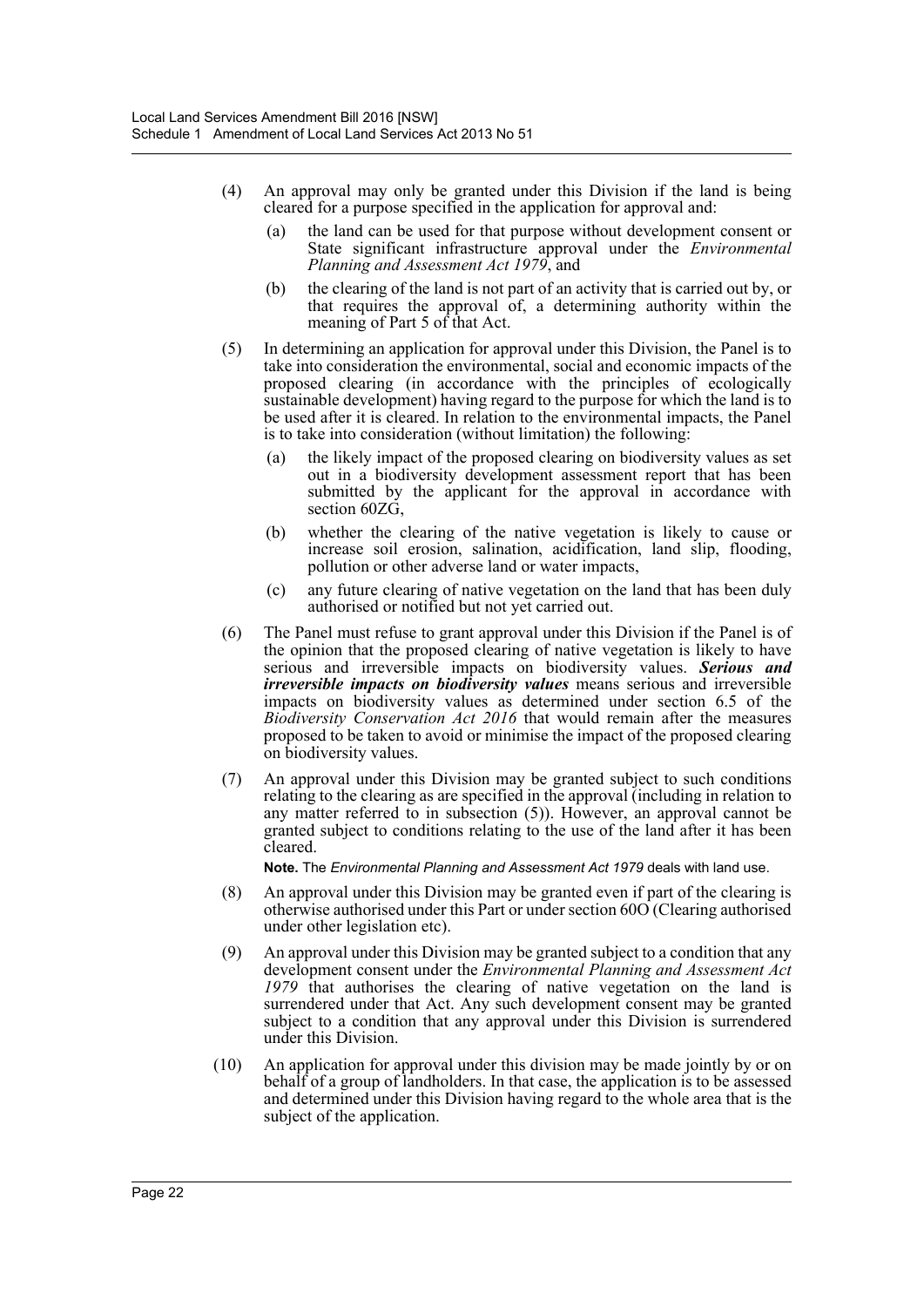(11) The regulations may make provision for or with respect to the fees payable in connection with an application for an approval under this Division.

#### **60ZG Biodiversity development assessment report and retirement of biodiversity credits**

- (1) An approval may only be granted under this Division if a biodiversity development assessment report in respect of the proposed clearing has been obtained by the applicant for that approval and provided to the Panel.
- (2) The Panel is to provide the Environment Agency Head with a copy of any biodiversity development assessment report that is submitted to the Panel in connection with an application for approval.
- (3) If the Panel decides to grant approval, the conditions of the approval must require the applicant to retire biodiversity credits to offset the residual impact on biodiversity values of the number and class set out in the report (subject to subsection (4)). The residual impact is the impact after the measures that are required to be carried out by the terms or conditions of the approval to avoid or minimise the impact on biodiversity values of the proposed clearing (being measures on which the report was based).

**Note.** Division 6 of Part 6 of the *Biodiversity Conservation Act 2016* enables a person who is required under this section to retire biodiversity credits to make a payment instead to the Biodiversity Conservation Fund of the value of the credits in accordance with the offsets payment calculator.

- (4) The Panel may reduce or increase the number of biodiversity credits that would otherwise be required to be retired if the Panel determines that the reduction or increase is justified having regard to the environmental, social and economic impacts of the proposed clearing and the agricultural purpose for which the land is to be used after it is cleared. The Panel must give reasons for a decision to reduce or increase the biodiversity credits.
- (5) An approval under this Division does not authorise the clearing of native vegetation until any obligation under the approval to retire biodiversity credits has been complied with.
- (6) However, an approval under this Division may provide for the staged clearing of native vegetation and for the corresponding staged retirement of the relevant number of biodiversity credits before each such stage of clearing is carried out.
- (7) For the purposes of this Division, the impact on biodiversity values of proposed clearing includes the impact of clearing or retaining dead vegetation on the land concerned, and accordingly the measures required to be carried out by the terms or conditions of an approval may include the retention of dead vegetation.
- (8) This section does not operate to limit the measures that the Panel may require to avoid or minimise the impacts of proposed clearing or the power of the Panel to refuse to grant approval because of those impacts.

#### **60ZH Regulations and application of planning approval provisions to approvals under this Division**

- (1) The regulations may make provision for or with respect to applications for approvals under this Division and to approvals granted under this Division.
- (2) In particular, the regulations may apply provisions (with or without modification) of the *Environmental Planning and Assessment Act 1979* relating to applications for development consent or to development consent to applications for approvals or to approvals under this Division.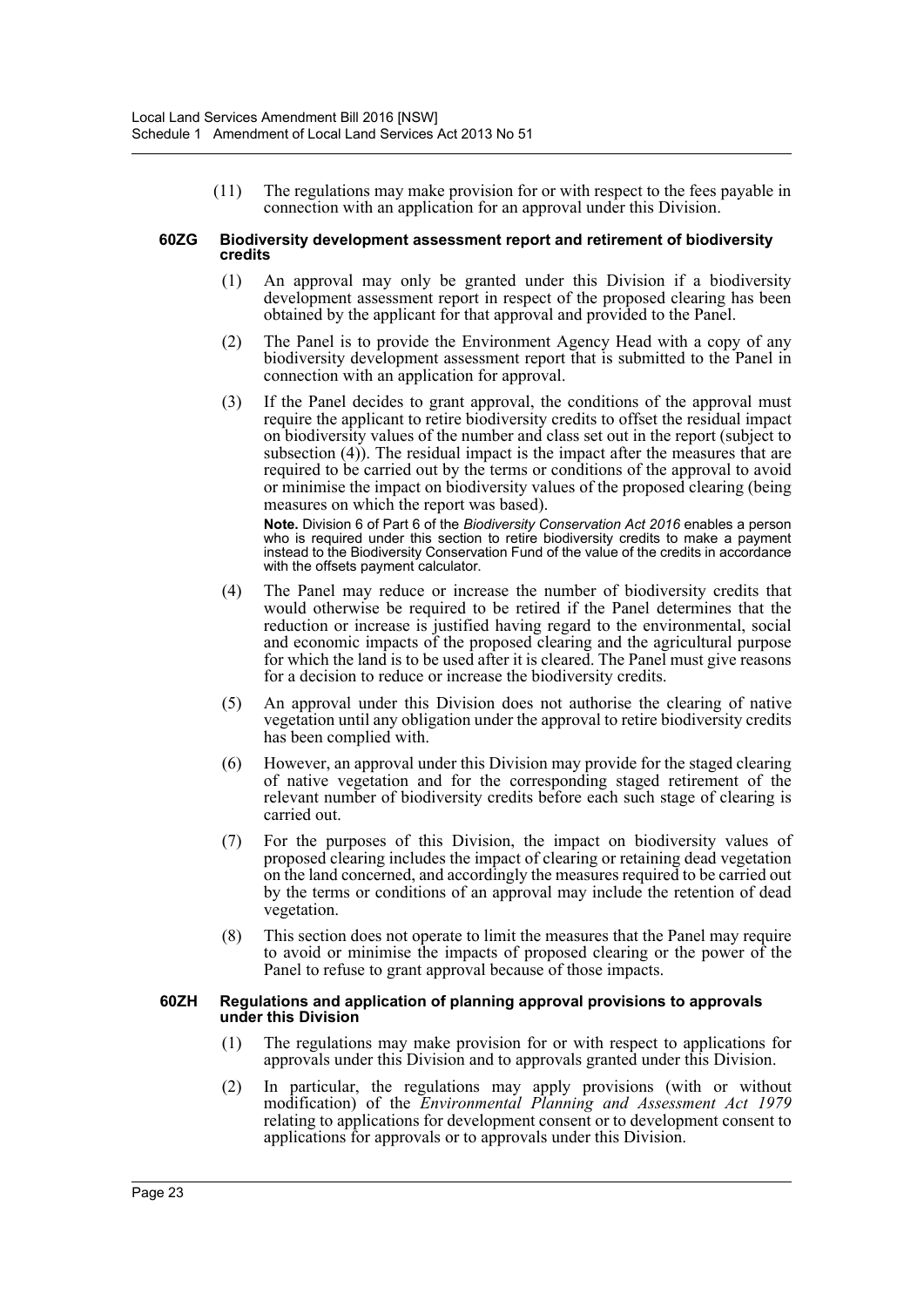#### **60ZI Modification of approvals under this Division**

- (1) An application may be made to the Panel for the modification of an approval granted under this Division to clear native vegetation on any land. The application may be made by or on behalf of the landholder concerned.
- (2) A further biodiversity development assessment report is to be provided to the Panel in connection with the application unless the Panel determines that the application will not increase the impact on biodiversity values.
- (3) The biodiversity development assessment report is to be made in relation to the clearing as proposed to be modified, but is to take into account any measures to avoid, minimise or offset the impacts of the proposed clearing to which the modification relates that have already been taken in connection with the approval before its modification.
- (4) The Panel may:
	- (a) grant the application and modify the approval granted under this Division accordingly, or
	- (b) refuse the application.

The Panel may vary the terms of the modification sought by the applicant.

(5) The regulations may make further provision with respect to applications for the modification of approvals under this Division (including exemptions to the application of this section).

#### **60ZJ Appeal against approval decisions**

- (1) A landholder may appeal to the Land and Environment Court against a decision to refuse an application by the landholder for approval under this Division or for the modification of any such approval or against a decision to impose a condition of any such approval.
- (2) An appeal is to be made within the time prescribed by the regulations.
- (3) The regulations may provide that a failure to determine an application for an approval or for the modification of an approval within the period provided by the regulations is taken to be a refusal of the application for the purposes of this section.
- (4) In this section, a reference to a landholder includes a reference to a person who makes a relevant application on behalf of the landholder.

#### **60ZK Miscellaneous provisions relating to approvals**

- (1) An approval under this Division applies to the clearing of native vegetation by or on behalf of the landholder to whom it was granted and by or on behalf of any other person who becomes a landholder of the land concerned after the approval was granted.
- (2) If an application for approval (or for the modification of an approval) under this Division is refused by the Panel, the applicant is to be given the reasons for the decision.
- (3) To avoid doubt, the Panel is not a determining authority for the purposes of Part 5 of the *Environmental Planning and Assessment Act 1979* when granting or modifying an approval under this Division.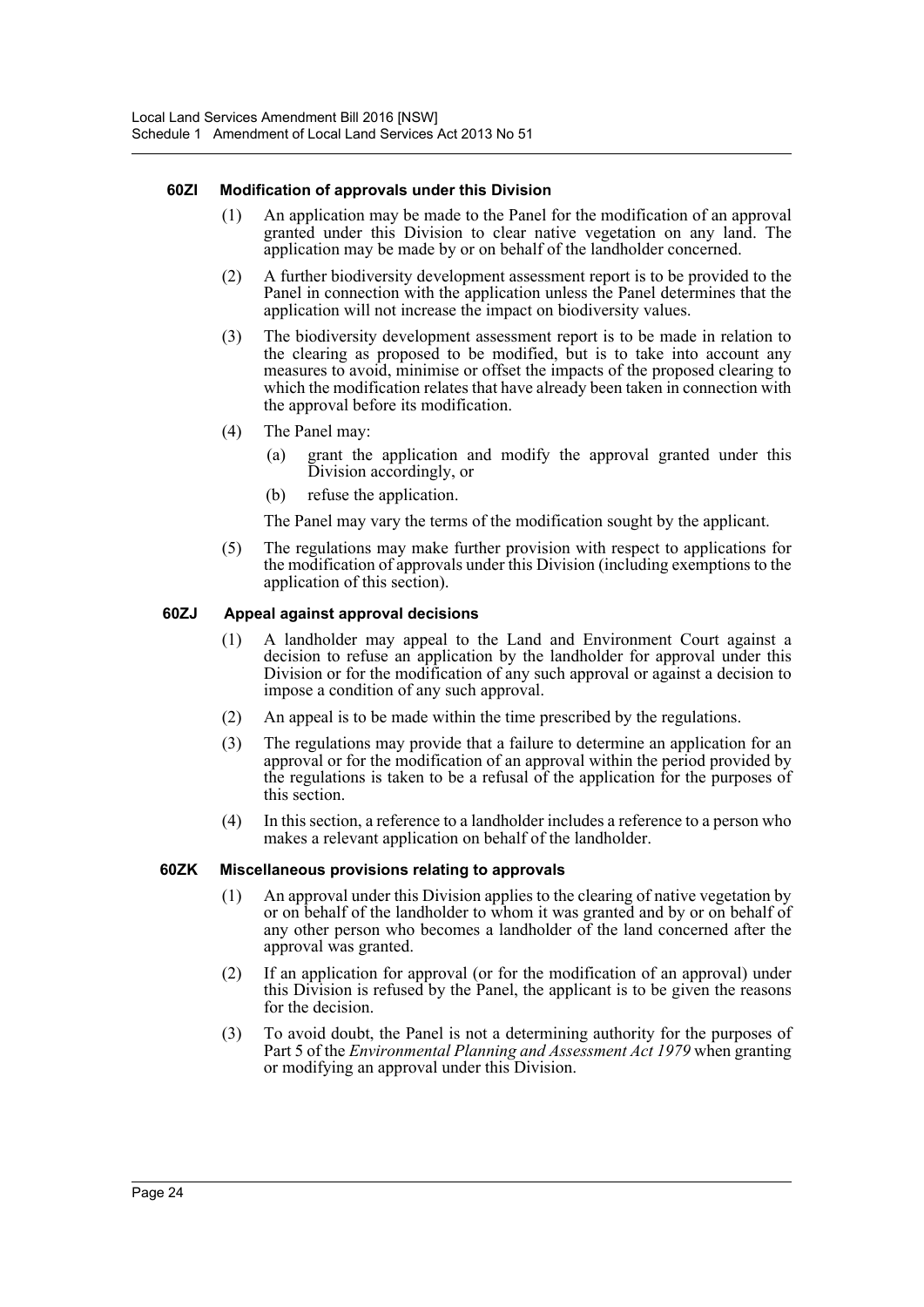#### **60ZL SEPP may apply approvals under this Division to the clearing of native vegetation on urban land**

- (1) A State environmental planning policy under the *Environmental Planning and Assessment Act 1979* may apply the provisions of this Division to any urban area of the State that is not an area of the State to which this Part applies.
- (2) The provisions of this Division may be so applied, with or without modifications or additions.

# **Division 7 Miscellaneous**

#### **60ZM Enforcement under Biodiversity Conservation Act 2016**

(1) The *Biodiversity Conservation Act 2016* contains provisions relating to the enforcement of this Part and Schedule 5A.

**Note.** The following provisions of that Act apply (to the extent specified in those provisions) to the enforcement of this Part:

- (a) Part 11 (Regulatory compliance mechanisms),
- (b) Part 12 (Investigation powers),
- (c) Part 13 (Criminal and civil proceedings).
- (2) Accordingly:
	- (a) functions under Part 11 (Powers of authorised officers) are not exercisable in relation to any matter arising under this Part or Schedule 5A,
	- (b) proceedings for an offence against this Part or the regulations under this Part cannot be instituted under Part 12 (Enforcement provisions) and that Part does not apply to any such alleged offence.

#### **60ZN Local Land Services to report on rates of allowable clearing**

- (1) Local Land Services is to publicly report on an annual basis on its estimate of the overall rate of clearing of native vegetation in regulated rural areas:
	- (a) as a result of clearing for allowable activities under Division 4 and Schedule 5A, and
	- (b) as a result of clearing authorised by a land management (native vegetation) code under Division 5.
- (2) Local Land Services may include that report in its annual report under the *Annual Reports (Statutory Bodies) Act 1984*.

#### **60ZO Local Land Services to maintain public information registers in relation to native vegetation management**

- (1) Local Land Services is to maintain and make publicly available registers of the following (*public information registers*):
	- (a) aggregate information about notices given under section 60X (Notice to Local Land Services of clearing),
	- (b) aggregate information about certificates under section 60Y (Certification by Local Land Services prior to clearing—general),
	- (c) aggregate information about certificates under Schedule 5A to which section 60Y applies,
	- (d) approvals (and any modification of approvals) granted under Division 6,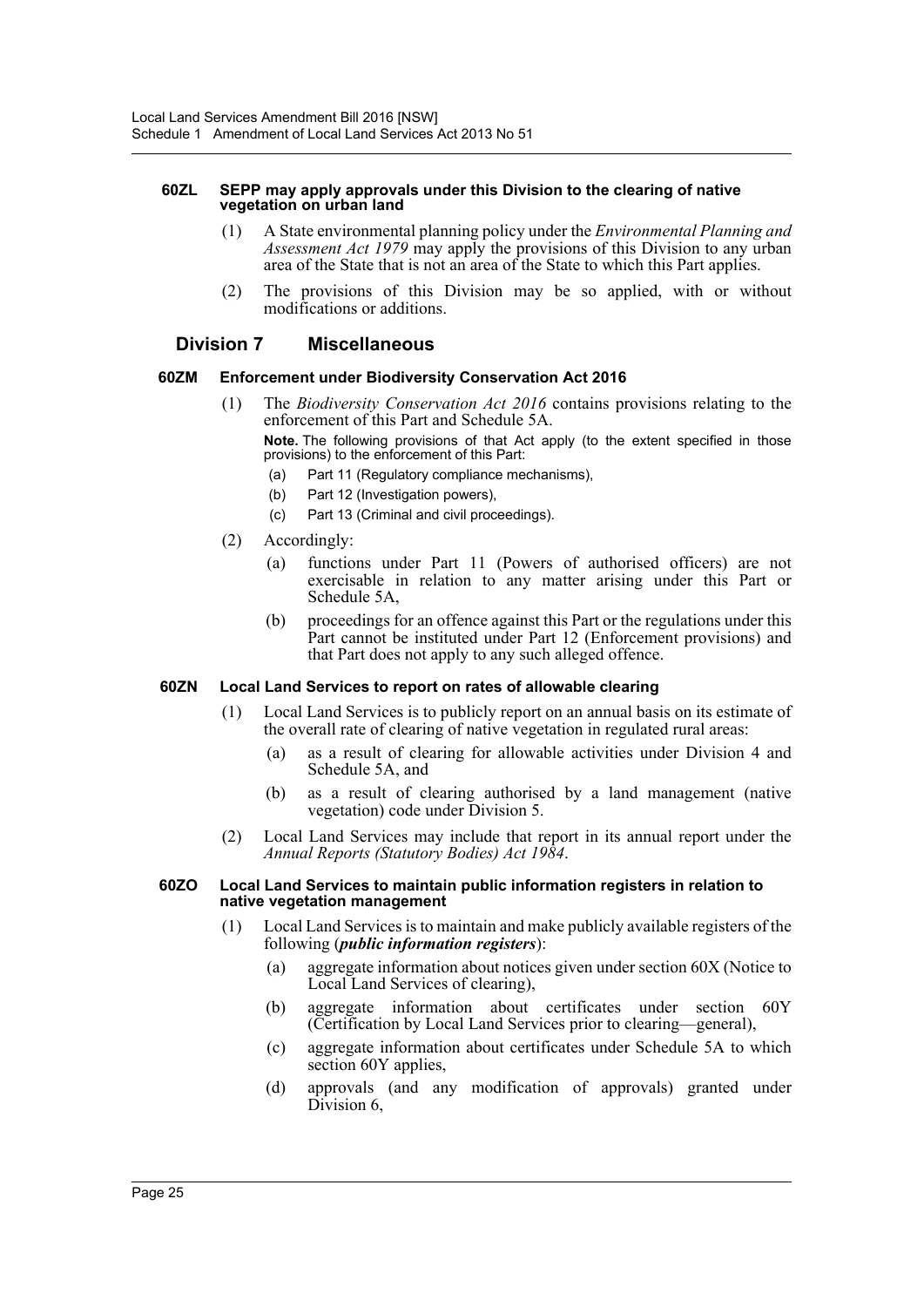(e) applications for approval (or for modifications of approvals) that have been refused and the reasons for the refusal.

Aggregate information about notices or certificates is to be compiled on a regional basis and is not to identify the particular landholder who gave the notice or to whom the certificate was issued (or the address of the landholding concerned).

- (2) Public information registers are to be made available on or from a government website maintained by Local Land Services.
- (3) Where a public information register contains only aggregate information in relation to notices or certificates, Local Land Services is required to make arrangements with other public authorities to enable them to obtain access to individual notices or certificates for the purposes of exercising their functions.
- (4) The regulations may make further provision for or with respect to public information registers (including the information required to be included in, or excluded from, the registers and the correction of the registers).

#### **60ZP Regulations: Part 5A**

- (1) Regulations made under Divisions 1, 2, 4 and 5 are to be made on the joint recommendation of the Minister and the Minister administering the *Biodiversity Conservation Act 2016*.
- (2) In addition to any other regulations specifically authorised by this Part, the regulations may make provision for or with respect to the clearing of native vegetation authorised by or under this Part.

### **[4] Section 69 Relationship to other Acts**

Omit "contrary to the *Native Vegetation Act 2003*".

Insert instead "contrary to Part 5A or to the *Biodiversity Conservation Act 2016*".

#### **[5] Section 130 Minister may make pest control orders**

Omit "protected fauna or a threatened species" from section 130 (5).

Insert instead "a protected animal or an animal or fish of a threatened species under the *Biodiversity Conservation Act 2016* or Part 7A of the *Fisheries Management Act 1994*".

#### **[6] Section 211 Review of Act (other than native vegetation provisions)**

Insert after section 211 (4):

(5) Part 5A and Schedules 5A and 5B are not required to be reviewed under this section.

# **[7] Section 212**

Insert after section 211:

#### **212 Review of native vegetation provisions of this Act**

- (1) The Minister is to review Part 5A and Schedules 5A and 5B to determine whether the policy objectives of those provisions remain valid and whether the terms of those provisions remain appropriate for securing those objectives.
- (2) The review is to be undertaken in conjunction with the review of the *Biodiversity Conservation Act 2016* that is undertaken under that Act by the Minister administering that Act.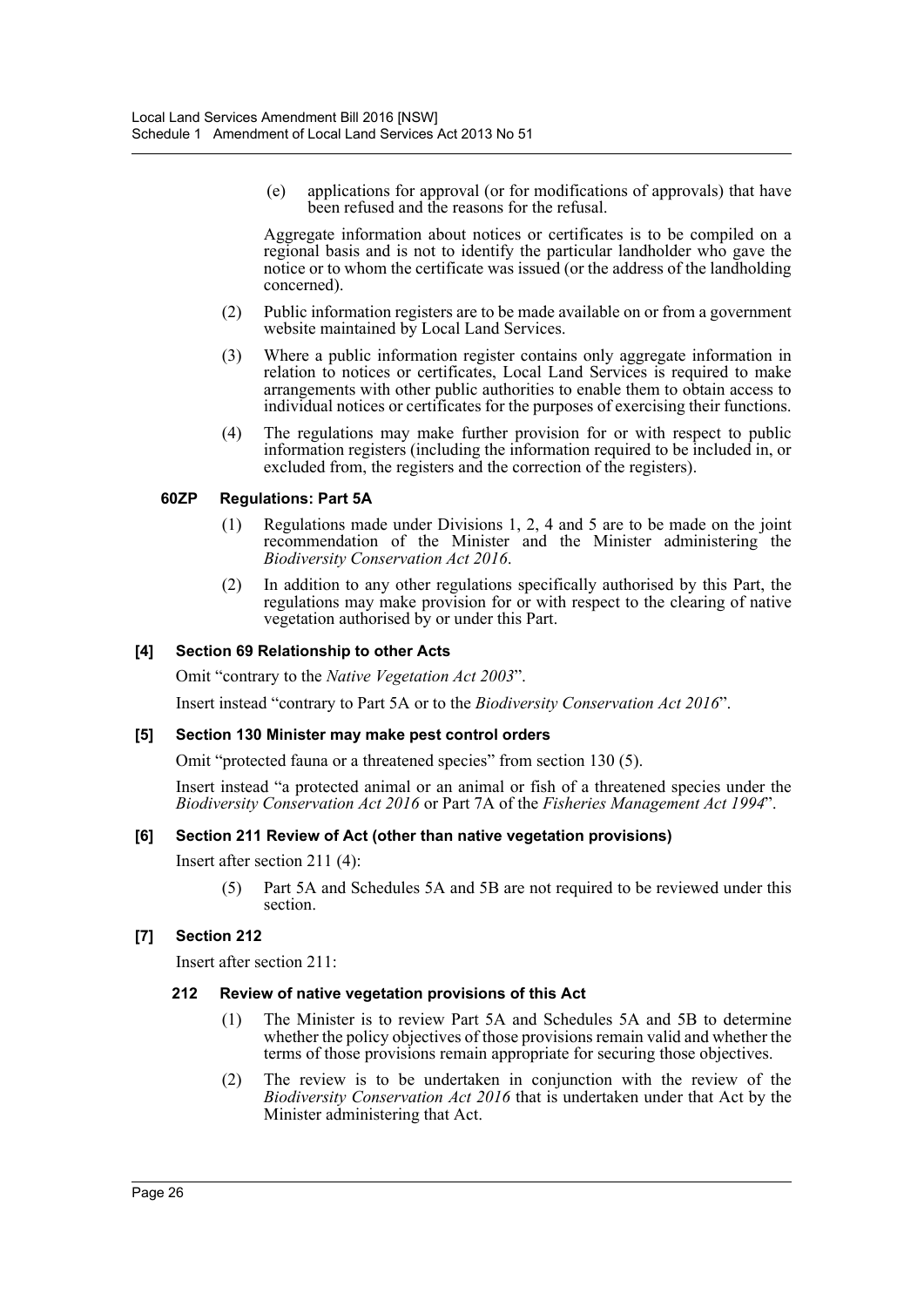- (3) The review is to be undertaken as soon as possible after the period of 5 years from the commencement of Part 5A and Schedules 5A and 5B.
- (4) A report on the outcome of the review is to be tabled in each House of Parliament within 12 months after the end of the period of 5 years.

## **[8] Schedule 5A**

Insert after Schedule 5:

# **Schedule 5A Allowable activities clearing of native vegetation**

(Section 60Q)

# **Part 1 Preliminary**

#### **1 Application**

- (1) This Schedule sets out the clearing of native vegetation for allowable activities that is authorised without any other approval under Part 5A of this Act in a regulated rural area (that is, an area of the State to which that Part applies that is category 2-regulated land on the native vegetation regulatory map).
- (2) Section 60O sets out other clearing that is authorised by legislative and other provisions.

**Note.** Section 60Q provides that this Schedule does not authorise clearing or other activities without obtaining any authority required by or under, or in contravention of, other Acts (including provisions of this Act other than Part 5A).

#### **2 Only landholders authorised to clear**

- (1) Clearing of native vegetation authorised by this Schedule to be carried out on a landholding may only be carried out by or on behalf of the landholder (unless this Schedule provides to the contrary).
- (2) If this Schedule authorises the clearing of native vegetation by an infrastructure owner or other person who is not the landholder, this Schedule does not authorise the entry onto land to carry out the clearing.

#### **3 The allowable activity zones**

The allowable activity zones for the purposes of this Schedule are as follows:

#### (a) **Coastal Zone**

The local government areas of Ballina, Bega Valley, Bellingen, Byron, Central Coast, Clarence Valley (to the east of the line that follows Summerland Way from the north, then Armidale Road until its intersection with Orara Way, then Orara Way), Coffs Harbour, Eurobodalla, Kempsey, Kiama, Lake Macquarie, Lismore, Maitland, Mid-Coast (except the former area of Gloucester), Nambucca, Port Macquarie-Hastings, Port Stephens, Richmond Valley, Shellharbour, Shoalhaven, Tweed and Wollongong.

#### (b) **Central Zone**

The local government areas (except any areas or parts of an area in the Western Zone) of Albury, Armidale Regional, Balranald, Bathurst Regional, Berrigan, Bland, Blayney, Blue Mountains, Bogan, Cabonne, Carrathool, Cessnock, Clarence Valley (to the west of the line that follows Summerland Way from the north, then Armidale Road until its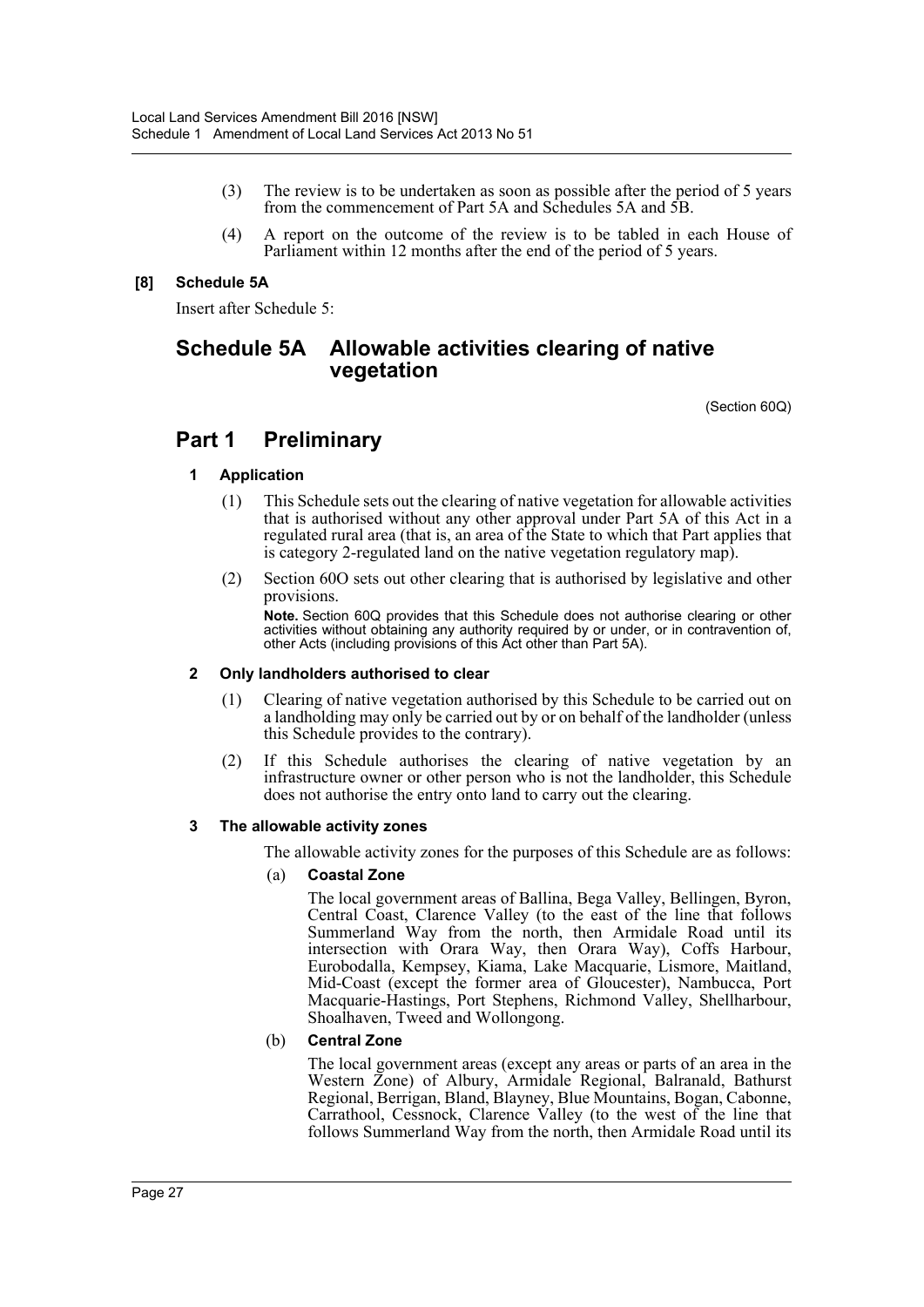intersection with Orara Way, then Orara Way), Coolamon, Coonamble, Cootamundra-Gundagai Regional, Cowra, Dubbo Regional, Dungog, Edward River, Federation, Forbes, Gilgandra, Glen Innes Severn, Goulburn Mulwaree, Greater Hume, Griffith, Gunnedah, Gwydir, Hay, Hilltops, Inverell, Junee, Kyogle, Lachlan, Leeton, Lithgow, Liverpool Plains, Lockhart, Mid-Coast (but only the former area of Gloucester), Mid-Western Regional, Moree Plains, Murray River, Murrumbidgee, Muswellbrook, Narrabri, Narrandera, Narromine, Oberon, Orange, Parkes, Queanbeyan-Palerang Regional, Singleton, Snowy Monaro Regional, Snowy Valleys, Tamworth Regional, Temora, Tenterfield, Upper Hunter, Upper Lachlan, Uralla, Wagga Wagga, Walcha, Walgett, Warren, Warrumbungle, Weddin, Wingecarribee, Wollondilly and Yass Valley.

# (c) **Western Zone**

The Western Division of the State (within the meaning of the *Crown Lands Act 1989*).

### **4 Definition of "small holding"**

For the purposes of this Schedule, a *small holding* is a single landholding in the same ownership that has an area of less than:

- (a) in the case of the Western Zone—40 hectares, or
- (b) in any other case—10 hectares.

### **5 Measurement of maximum distances for clearing**

- (1) For the purposes of this Schedule, the maximum distance of clearing of native vegetation comprises:
	- (a) in the case of linear infrastructure—the total width of clearing that is authorised for the infrastructure, or
	- (b) in the case of fixed point infrastructure—the maximum distance of clearing that is authorised measured from the perimeter of the infrastructure.
- (2) For fixed point infrastructure, clearing of native vegetation is authorised for the area occupied by the infrastructure in addition to the authorised maximum distance of clearing from the perimeter of the infrastructure.

#### **6 No stacking of maximum distances for clearing**

- (1) The maximum distances of clearing of native vegetation authorised by this Schedule in relation to linear or fixed point infrastructure are not cumulative.
- (2) Accordingly, if the maximum distance for an item of infrastructure overlaps with the maximum distance for another item of infrastructure on the land concerned, those distances are not to be combined to form a composite distance or area. For example, if a road is situated next to a pipeline, the maximum distance of clearing is not the sum of the maximum distance for the road and the maximum distance for the pipeline.

# **7 Clearing only to minimum extent necessary**

The clearing of native vegetation that is authorised by this Schedule for any purpose only authorises clearing to the minimum extent necessary for that purpose.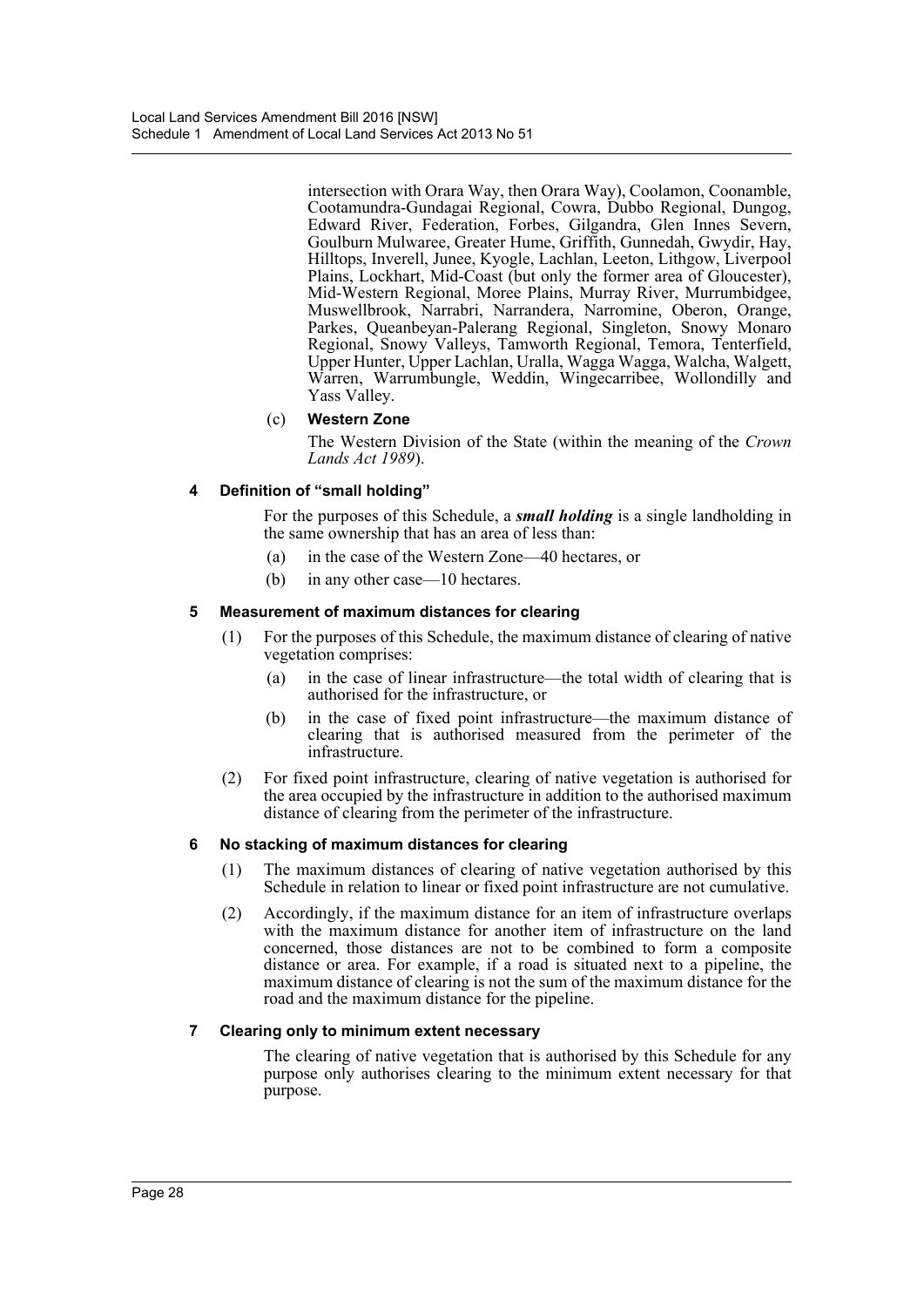#### **8 Separate items of infrastructure to be constructed so as to reduce overall distance of clearing**

- (1) This Schedule does not authorise clearing of native vegetation in relation to an item of infrastructure constructed by a landholder on the same landholding as another item of infrastructure for which clearing is authorised by this Schedule if:
	- (a) the item of infrastructure could have been constructed closer to the other item of infrastructure so as to reduce the overall distance of clearing for both items of infrastructure to the smallest overall distance, and
	- (b) the landholder does not provide a reasonable justification for the location of the item of infrastructure constructed by the landholder.
- (2) This clause applies only if the item of infrastructure was constructed after the commencement of Part 5A of this Act.

### **9 Clearing for maximum distance that straddles different holdings**

A maximum distance of clearing authorised by this Schedule in relation to an item of infrastructure on a landholding applies even if part of the clearing within that maximum distance is carried out on an adjoining landholding.

#### **10 Local Land Services may increase maximum clearing distances**

- (1) Local Land Services may, on application by a landholder, issue a certificate that increases a maximum distance specified in this Schedule in its application to the land concerned.
- (2) Local Land Services is to issue that certificate if it is satisfied that:
	- (a) the proposed increase is for a legitimate purpose associated with the management of the land concerned, and
	- (b) the increase is reasonable in the circumstances, and
	- (c) the environmental impact of the increase would only be minor,

and is to refuse to issue that certificate if it is not so satisfied.

- (3) The maximum distance in its application to the land concerned is increased in accordance with that certificate while it remains in force.
- (4) Section 60Y (Certification by Local Land Services prior to clearing—general) also applies to a certificate issued under this clause.

#### **11 Exclusion of land subject to remediation direction, stop work order etc**

Despite anything to the contrary in this Schedule, clearing of native vegetation is not authorised on land that is subject to an order under Part 11 (Regulatory compliance mechanisms) of the *Biodiversity Conservation Act 2016*.

# **Part 2 Clearing for allowable activities—general**

**Note.** Part 4 of this Schedule sets out special provisions that apply to category 2-vulnerable regulated land.

#### **12 Application**

This Part sets out the clearing of native vegetation that is generally authorised on land.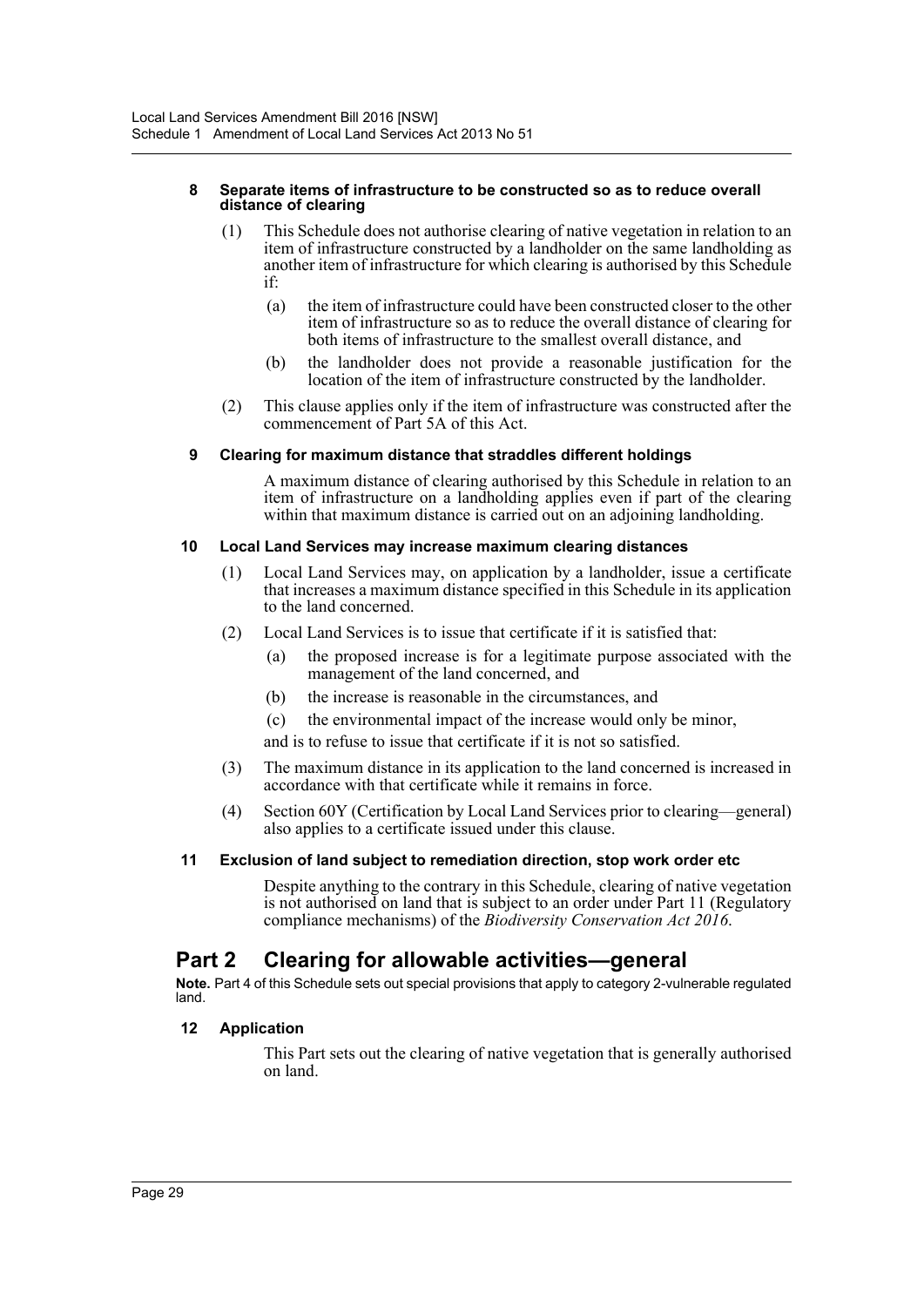#### **13 Imminent risk**

Clearing of native vegetation that is reasonably necessary to remove or reduce an imminent risk of serious personal injury or damage to property.

#### **14 Construction timber**

- (1) Clearing of native vegetation to obtain timber for the purpose of, and used in, the construction, operation or maintenance of rural infrastructure on the same landholding from which the native vegetation was cleared.
- (2) The clearing must not cause land degradation, including soil erosion, rising water tables, increase in salinity, mass movement by gravity of soil or rock, stream bank instability and any process that results in declining water quality.
- (3) The native vegetation must not comprise (or be likely to comprise):
	- (a) a threatened species or part of a threatened ecological community or the habitat of a threatened species under the *Biodiversity Conservation Act 2016*, or
	- (b) the habitat of threatened species, populations or ecological communities of fish under the *Fisheries Management Act 1994*.

This subclause does not apply to habitat that the landholder concerned does not know is habitat of the relevant kind.

(4) The clearing of native vegetation to obtain timber for use in the construction, operation or maintenance of rural infrastructure is not authorised if timber suitable for the purpose could be obtained from any other clearing that is authorised under this Schedule or by a land management (native vegetation) code.

# **15 Collection of firewood**

- (1) Clearing native vegetation on land for the purpose of obtaining firewood for use by the landholder on that land or on other land of the landholder.
- (2) Clearing for that purpose is not authorised if the firewood could be obtained from any other clearing authorised under this Schedule or by a land management (native vegetation) code.
- (3) The native vegetation must not comprise (or be likely to comprise):
	- (a) a threatened species or part of a threatened ecological community or the habitat of a threatened species under the *Biodiversity Conservation Act 2016*, or
	- (b) the habitat of threatened species, populations or ecological communities of fish under the *Fisheries Management Act 1994*.

This subclause does not apply to habitat that the landholder concerned does not know is habitat of the relevant kind.

#### **16 Exempt farm forestry**

Clearing of native vegetation that is exempt farm forestry within the meaning of section 6 of the *Plantations and Reafforestation Act 1999*.

# **17 Planted native vegetation**

(1) The clearing of native vegetation that has been planted.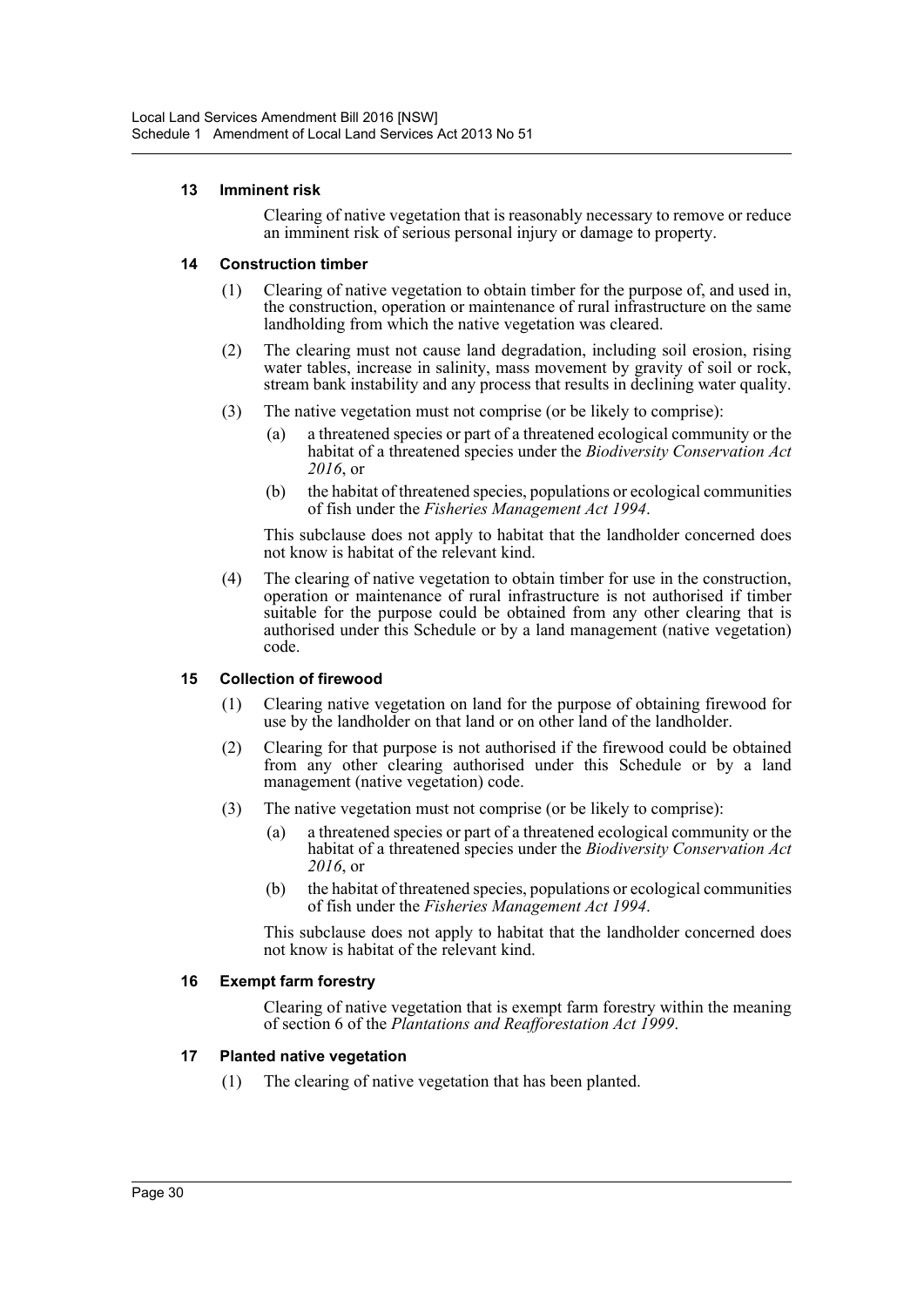(2) Clearing for that purpose is not authorised if the native vegetation was planted with the assistance of public funds granted for any purpose other than for forestry purposes.

### **18 Traditional Aboriginal cultural activities**

Clearing native vegetation for a traditional Aboriginal cultural activity (other than a commercial cultural activity).

#### **19 Environmental protection works**

- (1) Clearing native vegetation for the purpose of environmental protection works.
- (2) *Environmental protection works* means works associated with the rehabilitation of land towards its natural state or any work to protect land from environmental degradation, and includes re-vegetation or bush regeneration works, wetland protection works, erosion protection works, dune restoration works and the like, but does not include coastal protection works (within the meaning of the *Coastal Protection Act 1979*).

### **20 Public works**

- (1) Clearing native vegetation for the construction, operation or maintenance of infrastructure by a public or local authority in the exercise of its land management activities.
- (2) The native vegetation must not comprise (or be likely to comprise):
	- (a) a threatened species or part of a threatened ecological community or the habitat of a threatened species under the *Biodiversity Conservation Act 2016*, or
	- (b) the habitat of threatened species, populations or ecological communities of fish under the *Fisheries Management Act 1994*.
- (3) For the purposes of this clause, *infrastructure* includes cemeteries.

# **21 Gravel pits**

- (1) Clearing native vegetation for the construction, operation or maintenance of gravel pits.
- (2) The clearing of native vegetation for gravel pits is authorised only if:
	- (a) the clearing is carried out by or on behalf of a local council, and
		- (b) the clearing is, in the case of each gravel pit, limited to a single area of land of no more than:
			- (i) in relation to the construction, operation or maintenance of gravel pits in the Western Zone—5 hectares, and
			- (ii) in relation to the construction, operation or maintenance of gravel pits (other than in the Western Zone)—2 hectares, and
		- (c) the native vegetation must not comprise (or be likely to comprise):
			- (i) a threatened species or threatened ecological community or the habitat of a threatened species under the *Biodiversity Conservation Act 2016*, or
			- (ii) a protected plant under the *Biodiversity Conservation Act 2016*, or
			- (iii) habitat of threatened species, populations or ecological communities of fish under the *Fisheries Management Act 1994*, and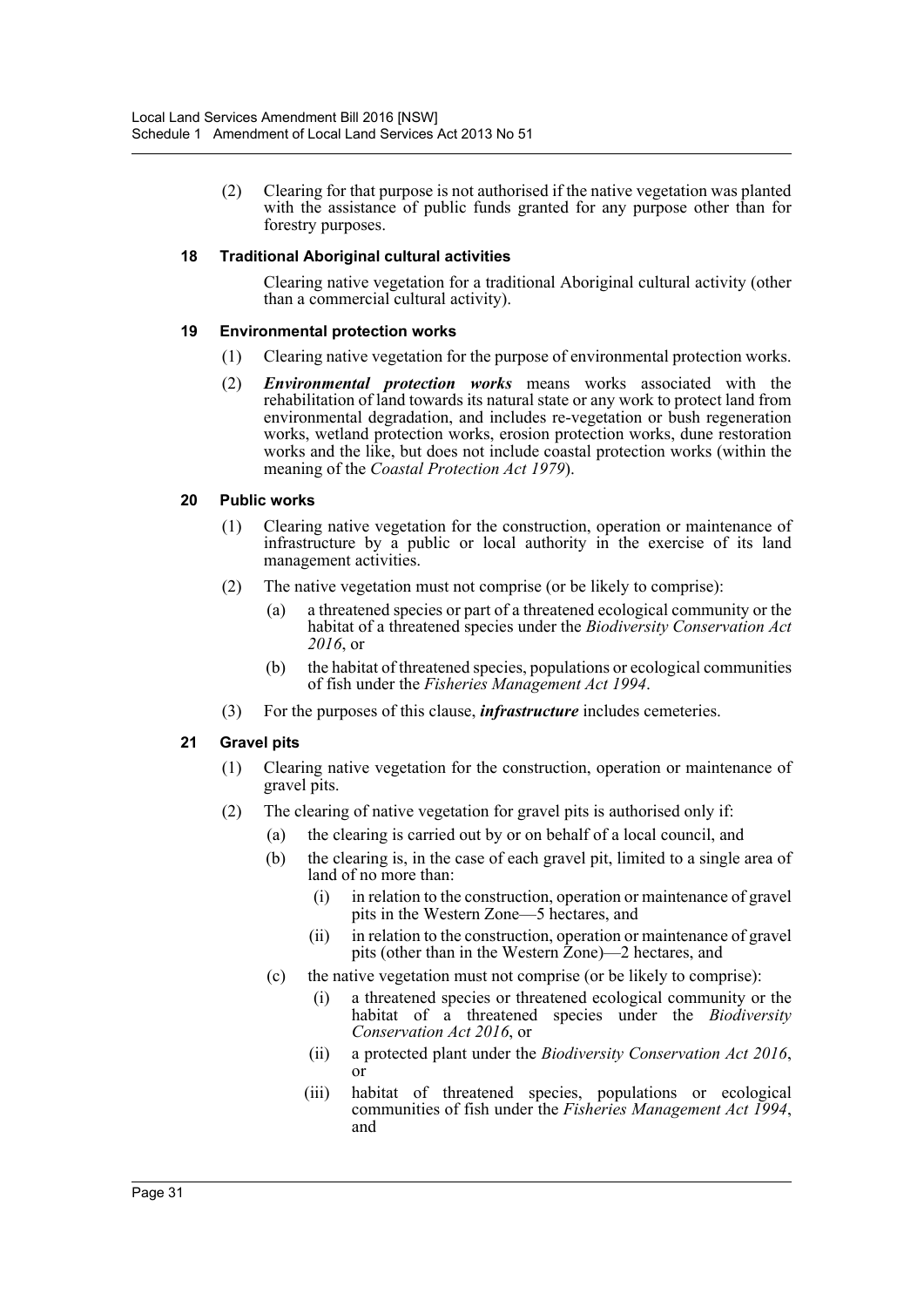- (d) the clearing is carried out in a way that does not harm any animal that is (or is part of) a threatened species or threatened ecological community under the *Biodiversity Conservation Act 2016* or that is a protected animal under that Act, and
- (e) the clearing is carried out in conjunction with a restoration program or other arrangements that will ensure the restoration of native vegetation on the cleared land of the same or a similar species as the native vegetation cleared and to the same or a similar extent as existed on the cleared land.

### **22 Telecommunications infrastructure**

- (1) Clearing native vegetation for the construction, operation or maintenance of telecommunications infrastructure.
- (2) The clearing is authorised if carried out by or on behalf of the owner of the infrastructure (in addition to by or on behalf of the landholder).

### **23 Private power lines**

Clearing native vegetation that is reasonably necessary for the construction, operation or maintenance of privately owned power lines on private land.

### **24 Electricity transmission infrastructure**

- (1) Clearing native vegetation for the maintenance of public utilities associated with the transmission of electricity.
- (2) The maintenance of those public utilities includes the following activities but only when those activities are being undertaken by or at the written direction of the body in which the public utility concerned is vested or that has the responsibility for that public utility's safe operation:
	- (a) maintaining the necessary safety clearances under power lines (conductors and structures) and around communication sites associated with the supply of electricity,
	- (b) minimising fuel loads under power lines to minimise the chance of smoke from a fire resulting in a line trip,
	- (c) maintaining existing access roads and tracks.
- (3) The maintenance of those public utilities does not include any of the following activities:
	- (a) construction of new access roads or tracks,
	- (b) removal of low growing groundcover,
	- (c) maintaining safety clearances from power lines that exceed either of the following:
		- (i) the maximum distance set out in the following table:

| Nominal operating voltage of power<br>line | <b>Maximum clearing</b><br>distance |
|--------------------------------------------|-------------------------------------|
| Not more than 11 kV                        | 20 metres                           |
| Above 11 kV up to and including 33 kV      | 25 metres                           |
| Above 33 kV up to and including 66 kV      | 30 metres                           |
| Above 66 kV up to and including 132 kV     | 45 metres                           |
| Above 132 kV up to and including 330 kV    | 60 metres                           |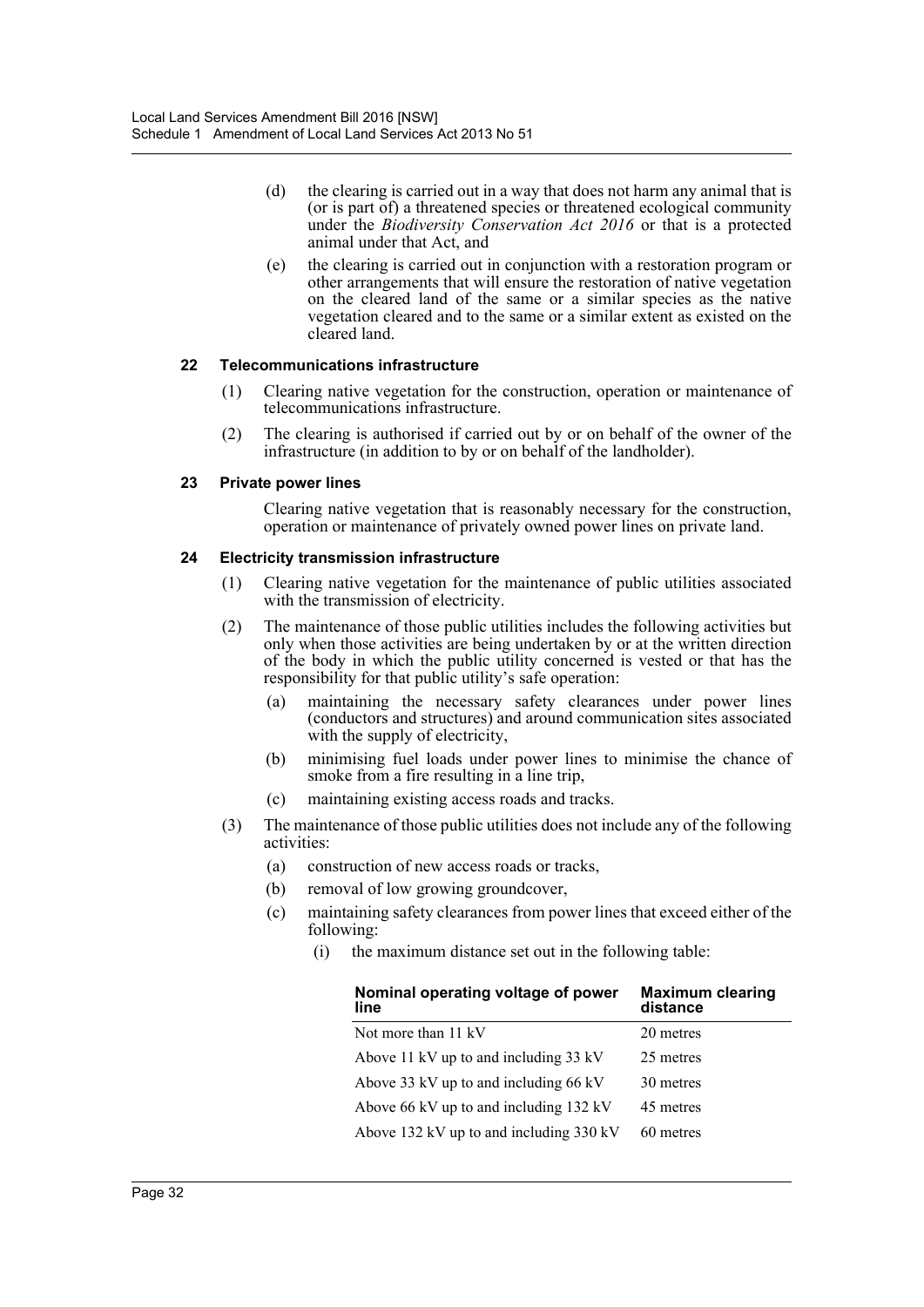| Nominal operating voltage of power | <b>Maximum clearing</b> |
|------------------------------------|-------------------------|
| line                               | distance                |
| Above 330 kV                       | 70 metres               |

(ii) the minimum distance that will ensure reliability of supply under all loading and environmental conditions and minimise the risk of arcing.

#### **25 Sustainable grazing**

- (1) Clearing of native vegetation during the course of sustainable grazing.
- (2) Sustainable grazing is grazing by livestock, and the management of grasslands used for grazing, that is not likely to result in the substantial long-term decline in the structure and composition of native vegetation. Management of grasslands includes (without limitation) the over-sowing or fertilisation of grasslands.

### **26 Airstrips**

- (1) Clearing of native vegetation for the construction, operation or maintenance of an airstrip.
- (2) The clearing is limited to the minimum clearing required to meet civil aviation standards for airstrips.

### **27 Firebreaks**

Clearing of native vegetation for a firebreak in the Western Zone to a maximum distance of 100 metres where the native vegetation predominantly comprises mallee species.

# **Part 3 Clearing for rural infrastructure**

**Note.** Part 4 of this Schedule sets out special provisions that apply to category 2-vulnerable regulated land.

# **28 Application**

This Part sets out the clearing of native vegetation that is authorised on land for rural infrastructure to which this Part applies.

# **29 Definition of "rural infrastructure"**

- (1) For the purposes of this Schedule:
	- (a) *infrastructure* is a building, structure or work, and
	- (b) *rural infrastructure* is infrastructure of a kind referred to in this clause that is used for the purposes of, or in connection with, an activity that is being carried out in a regulated rural area or other area of the State to which Part 5A of this Act applies, but only if the activity may be carried out without development consent or State significant infrastructure approval under the *Environmental Planning and Assessment Act 1979*.
- (2) In the Western and Central Zones (other than on small holdings), infrastructure includes (but is not limited to) the following:
	- (a) fences, roads, tracks, irrigation channels or pipelines, stock or domestic water supply pipelines, soil conservation earthworks, cut lines for stock movement, bore drains, drains to water storages, telephone lines or cables, power lines or cables or areas for movement of large machinery,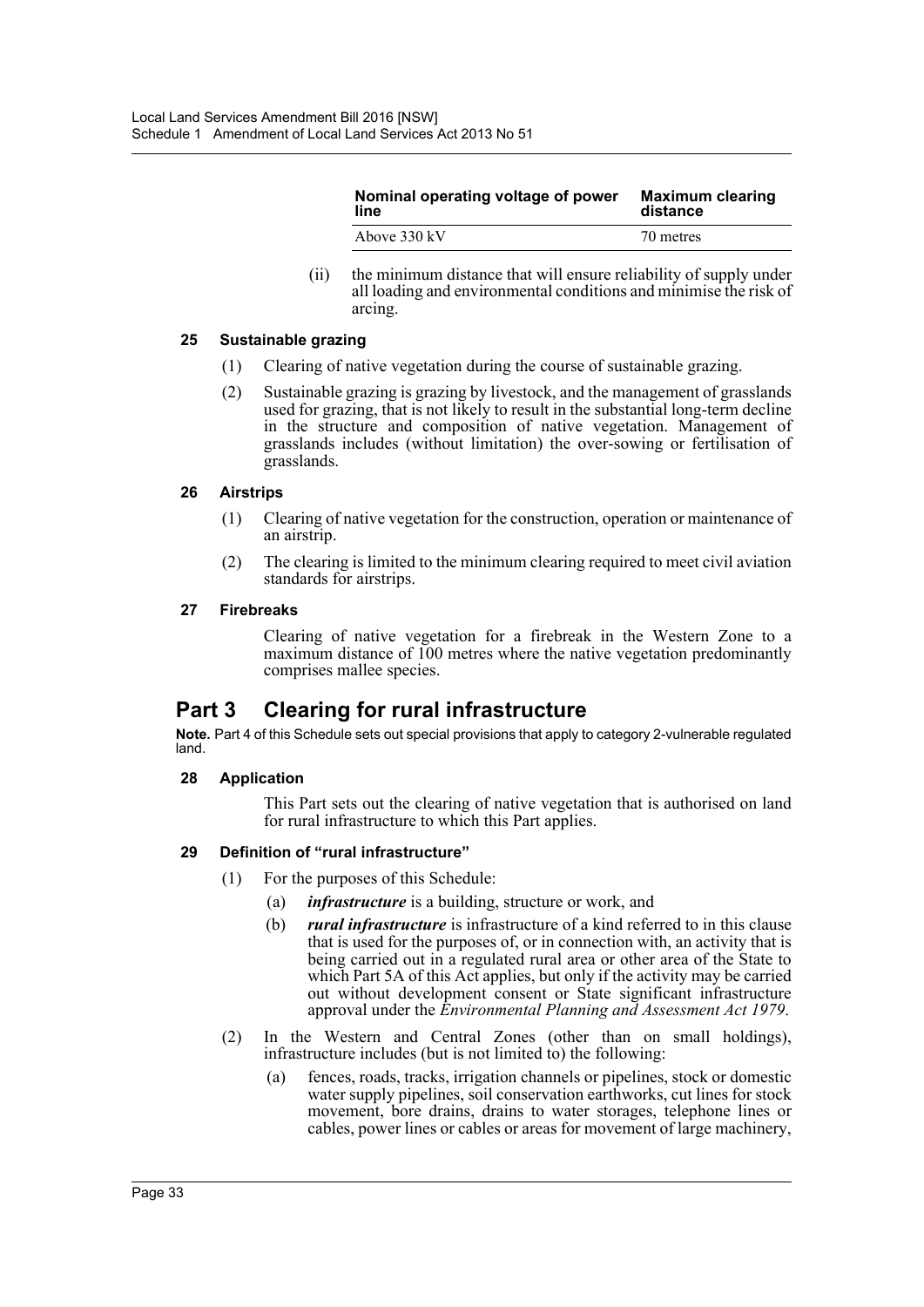(b) shearing, machinery, grain, hay or similar sheds, stock handling facilities, dams, ground tanks, windmills, bores, pumps, tanks or water points.

The infrastructure is limited to stationary infrastructure, and does not include any moveable component of infrastructure that extends the area of operation of the infrastructure when it is used.

- (3) In the Coastal Zone (other than on small holdings), infrastructure is limited to the following:
	- (a) permanent boundary fences, permanent internal fences, roads, tracks or pipelines,
	- (b) shearing or machinery sheds, tanks, dams, stockyards, bores, pumps, water points or windmills.
- (4) On small holdings in any Zone, infrastructure is limited to the following:
	- (a) permanent boundary fences, permanent internal fences, roads, tracks or pipelines,
	- (b) windmills, bores, stockyards, buildings other than habitable buildings, dams, pumps, tanks or water points.
- (5) Local Land Services may, on application by a landholder in the Coastal Zone or of a small holding, issue a certificate that infrastructure on the land concerned includes any additional infrastructure specified in the certificate. While the certificate remains in force, this clause has effect as if the additional infrastructure concerned was infrastructure in relation to the land concerned.
- (6) Local Land Services is to issue that certificate if it is satisfied that the additional infrastructure is required by the landholder for a genuine agricultural activity purpose, and is to refuse to issue that certificate if it is not so satisfied.
- (7) Section 60Y (Certification by Local Land Services prior to clearing—general) also applies to a certificate issued under this clause.

#### **30 Clearing for construction, operation or maintenance of rural infrastructure allowable**

The clearing of native vegetation for the construction, operation or maintenance of rural infrastructure on land if:

- (a) the infrastructure is rural infrastructure in the relevant Zone or holding in which it is located, and
- (b) the clearing does not exceed the maximum distance of clearing authorised by this Part in relation to the rural infrastructure.

#### **31 Maximum authorised clearing for rural infrastructure**

The maximum distance of clearing for rural infrastructure that is authorised by this Part is as follows:

- (a) in the Western Zone (except on small holdings and for temporary fences)—40 metres,
- (b) in the Central Zone (except on small holdings and for temporary fences)—30 metres,
- (c) in the Coastal Zone (except on small holdings and for temporary fences)—15 metres,
- (d) on a small holding or for temporary fences (in any Zone)—12 metres.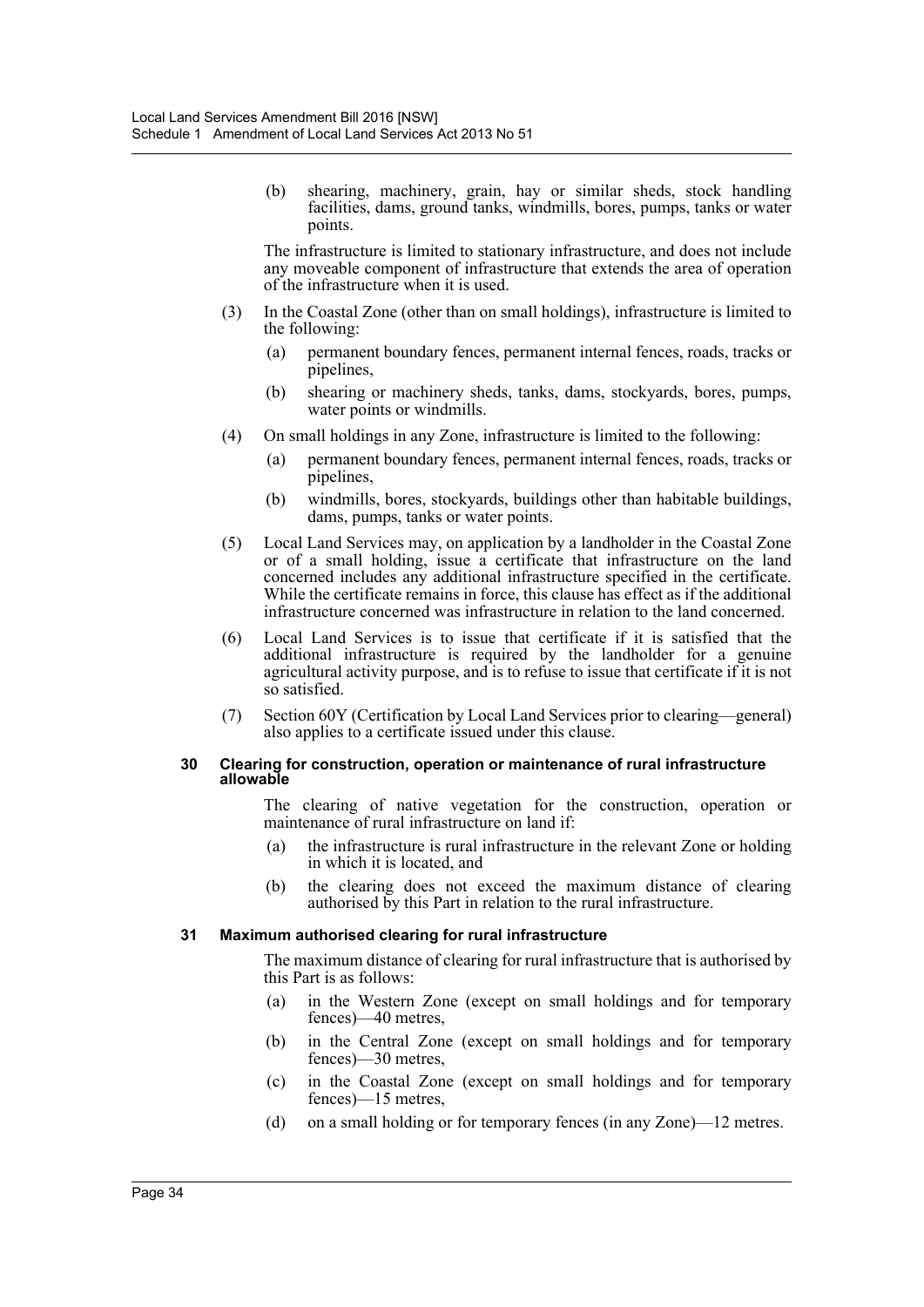#### **32 Landholders of large holdings may be authorised to use allowable activities rules applicable to adjoining zones**

- (1) Local Land Services may, on application by a landholder, issue a certificate that the applicable maximum distances of authorised clearing under this Part for a landholding (other than a small holding) are the maximum distances for an adjoining allowable activity zone.
- (2) Local Land Services is to issue that certificate if it is satisfied that the landholding displays landscape characteristics consistent with the adjoining zone, and is to refuse to issue that certificate if it is not so satisfied.
- (3) While the certificate remains in force, this Part has effect as if the land concerned was situated in the adjoining zone.
- (4) Section 60Y (Certification by Local Land Services prior to clearing—general) also applies to a certificate issued under this clause.

### **33 Stockyards**

Clearing for stockyards is not authorised by this Part if the stockyard can reasonably be placed on another part of the landholding that does not require the clearing of native vegetation or that is category 1-exempt land.

# **Part 4 Special provisions applying to category 2-vulnerable regulated land**

### **34 Application**

This Part sets out the only clearing of native vegetation (and of dead and non-native vegetation) that is authorised on category 2-vulnerable regulated land.

#### **35 Protected riparian land—special provisions relating to any clearing**

(1) The clearing of native vegetation for allowable activities under the other Parts of this Schedule does not apply to the clearing of native vegetation on category 2-vulnerable regulated land that is shown on the native vegetation regulatory map as protected riparian land, and the clearing authorised by this clause applies instead.

#### (2) **Imminent risk**

Clearing of native vegetation that is reasonably necessary to remove or reduce an imminent risk of serious personal injury or damage to property.

#### (3) **Environmental protection works**

Clearing native vegetation for the purpose of environmental protection works.

*Environmental protection works* means works associated with the rehabilitation of land towards its natural state or any work to protect land from environmental degradation, and includes re-vegetation or bush regeneration works, wetland protection works, erosion protection works, dune restoration works and the like, but does not include coastal protection works (within the meaning of the *Coastal Protection Act 1979*).

#### (4) **Electricity transmission infrastructure**

The clearing of native vegetation for the maintenance of public utilities associated with the transmission of electricity.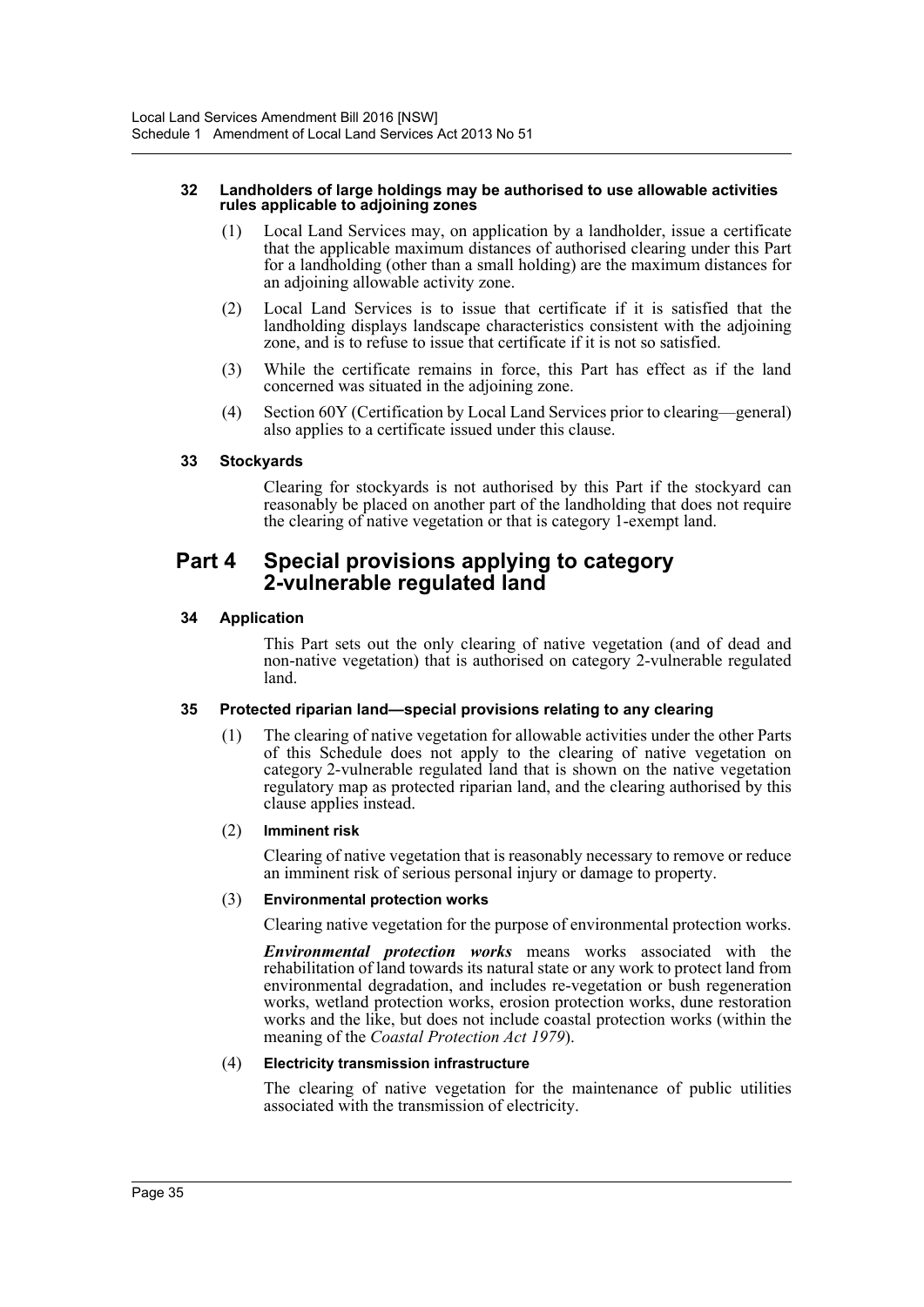The maintenance of those public utilities includes the following activities, but only when those activities are being undertaken by or at the written direction of the body in which the public utility concerned is vested or that has the responsibility for that public utility's safe operation:

- (a) maintaining the necessary safety clearances under power lines (conductors and structures) and around communication sites associated with the supply of electricity,
- (b) minimising fuel loads under power lines to minimise the chance of smoke from a fire resulting in a line trip,
- (c) maintaining existing access roads and tracks.

The maintenance of those public utilities does not include any of the following activities:

- (a) construction of new access roads or tracks,
- (b) removal of low growing groundcover,
- (c) maintaining safety clearances from power lines that exceed either of the following:
	- (i) the maximum distance set out in the following table:

| Nominal operating voltage of power<br>line | <b>Maximum clearing</b><br>distance |
|--------------------------------------------|-------------------------------------|
| Not more than 11 kV                        | 20 metres                           |
| Above 11 kV up to and including 33 kV      | 25 metres                           |
| Above 33 kV up to and including 66 kV      | 30 metres                           |
| Above 66 kV up to and including 132 kV     | 45 metres                           |
| Above 132 kV up to and including 330 kV    | 60 metres                           |
| Above 330 kV                               | 70 metres                           |

(ii) the minimum distance that will ensure reliability of supply under all loading and environmental conditions and minimise the risk of arcing.

#### (5) **Permanent boundary fence**

The clearing of native vegetation for the construction or maintenance of boundary fencing, with a maximum distance of clearing for the purposes of a boundary fence not exceeding 6 metres.

#### (6) **Permanent internal or temporary fence**

The clearing of native vegetation for the construction or maintenance of fencing (other than boundary fencing) to improve the management of the land, with a maximum distance of clearing for the purposes of a fence not exceeding 6 metres and only for fencing that is reasonably required to be constructed on the land.

#### (7) **Farm access track**

The clearing of native vegetation for the construction or maintenance of farm tracks, with a total width of clearing not exceeding 6 metres and only if:

(a) the track is reasonably required to access sites within or on the other side of the land, and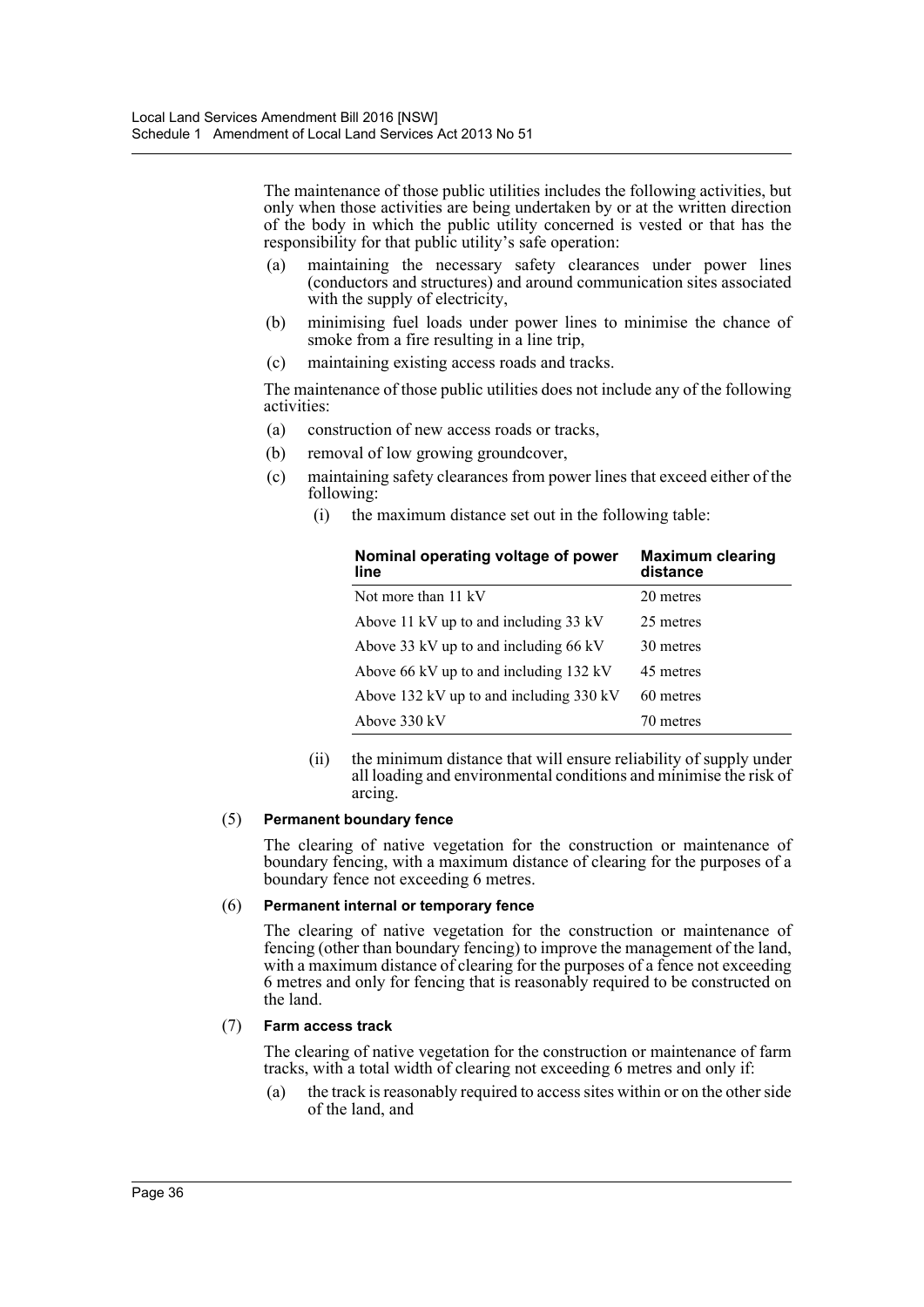(b) the route of the track minimises the clearing that is required to be undertaken on the land.

#### (8) **Sustainable grazing**

Clearing of native vegetation during the course of sustainable grazing.

Sustainable grazing is grazing by livestock, and the management of grasslands used for grazing, that is not likely to result in the substantial long-term decline in the structure and composition of native vegetation. Management of grasslands includes (without limitation) the over-sowing or fertilisation of grasslands.

#### **36 Steep or highly erodible land (including former mapped State protected land) additional limitations on clearing native vegetation (including dead or non-native plants)**

- (1) This clause applies to category 2-vulnerable regulated land that is shown on the native vegetation regulatory map as steep or highly erodible land or that was, immediately before the repeal of clause 4 of Schedule 3 to the *Native Vegetation Act 2003*, State protected land within the meaning of that clause.
- (2) Clearing of native vegetation (and dead or non-native plants) on land to which this clause applies is subject to the limitations on clearing that applied, before the commencement of Part 5A of this Act, under clause 4 of Schedule 3 to the *Native Vegetation Act 2003* in relation to State protected land.

# **[9] Schedule 5B**

Insert in appropriate order:

# **Schedule 5B Provisions relating to members and procedure of the Panel**

(Section 60ZE)

# **Part 1 Preliminary**

# **1 Definitions**

In this Schedule: *member* means the chairperson or other member of the Panel. *Panel* means the Native Vegetation Panel established under section 60ZE.

# **Part 2 Provisions relating to members of Panel**

# **2 Terms of office of members**

- (1) A member of the Panel holds office, subject to this Act and the regulations, for such period (not exceeding 3 years) as is specified in the member's instrument of appointment.
- (2) A member is eligible (if otherwise qualified) for re-appointment.

# **3 Part-time office**

The office of a member is a part-time office.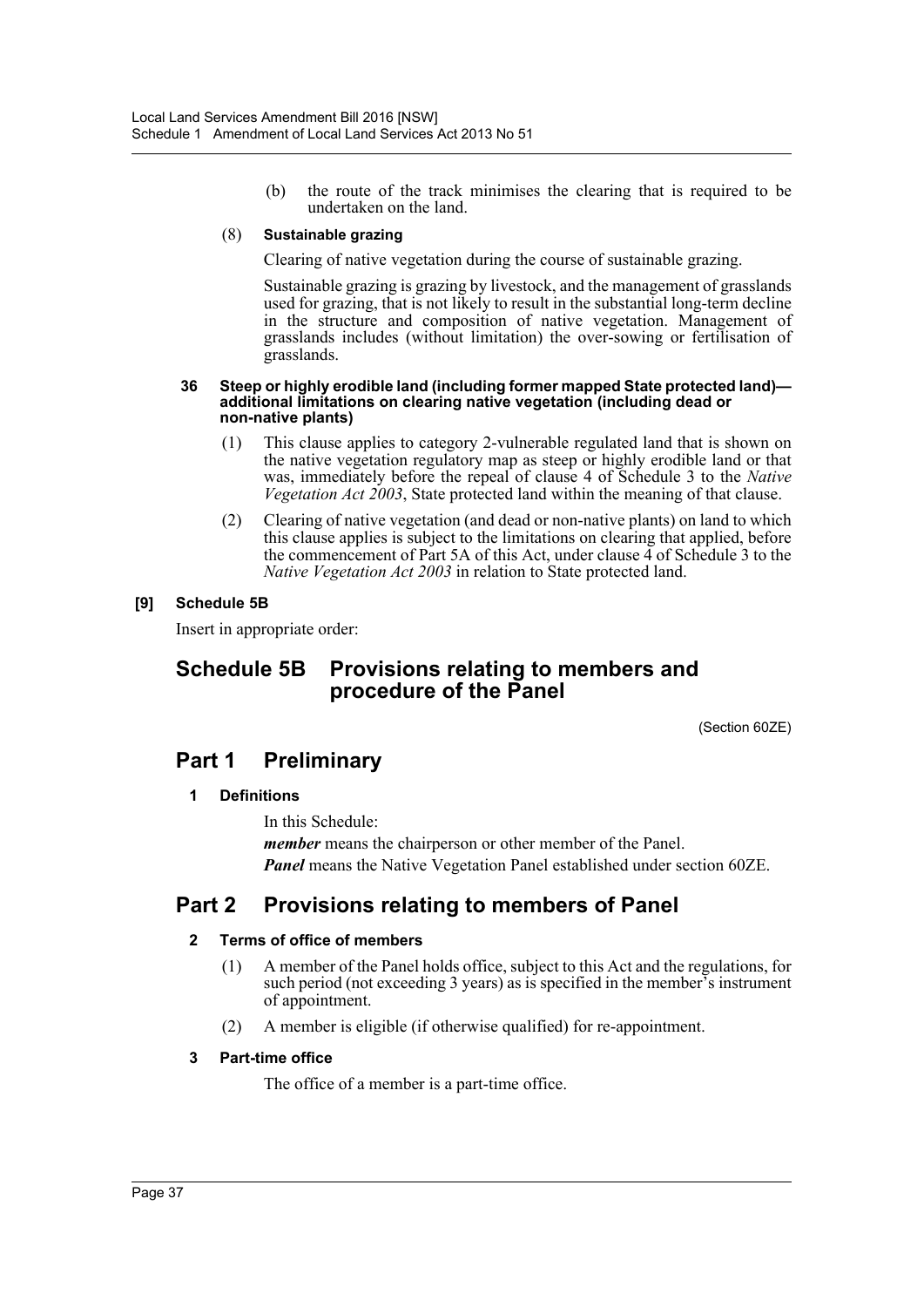#### **4 Remuneration of members**

A member is entitled to be paid such remuneration (including travelling and subsistence allowances) as the Minister may from time to time determine in respect of the member.

### **5 Alternate members**

- (1) The Minister may, from time to time, appoint a person to be the alternate of a member, and may revoke any such appointment.
- (2) In the absence of a member, the member's alternate may, if available, act in the place of the member.
- (3) While acting in the place of a member, a person has all the functions of the member and is taken to be a member.
- (4) A person while acting in the place of a member is entitled to be paid such remuneration (including travelling and subsistence allowances) as the Minister may from time to time determine in respect of the person.
- (5) The alternate of a member who is the chairperson has the member's functions as chairperson.

### **6 Removal from office of members**

- (1) The Minister may remove a member from office at any time for any reason and without notice. However, the Minister must provide a written statement of the reasons for removing the member from office and make the statement publicly available.
- (2) The Minister may remove a member from office if the Independent Commission Against Corruption, in a report referred to in section 74C of the *Independent Commission Against Corruption Act 1988*, recommends that consideration be given to the removal of the member from office because of corrupt conduct by the member.

# **7 Vacancy in office of member**

- (1) The office of a member becomes vacant if the member:
	- (a) dies, or
	- (b) completes a term of office and is not re-appointed, or
	- (c) resigns the office by instrument in writing addressed to the Minister, or
	- (d) is removed from office under this or any other Act, or
	- (e) is absent from 3 consecutive meetings of the Panel of which reasonable notice has been given to the member, except on leave granted by the Panel or unless the member is excused by the Panel for having been absent from those meetings, or
	- (f) becomes bankrupt, applies to take the benefit of any law for the relief of bankrupt or insolvent debtors, compounds with his or her creditors or makes an assignment of his or her remuneration for their benefit, or
	- (g) becomes a mentally incapacitated person, or
	- (h) is convicted in New South Wales of an offence that is punishable by imprisonment for 12 months or more or is convicted elsewhere than in New South Wales of an offence that, if committed in New South Wales, would be an offence so punishable.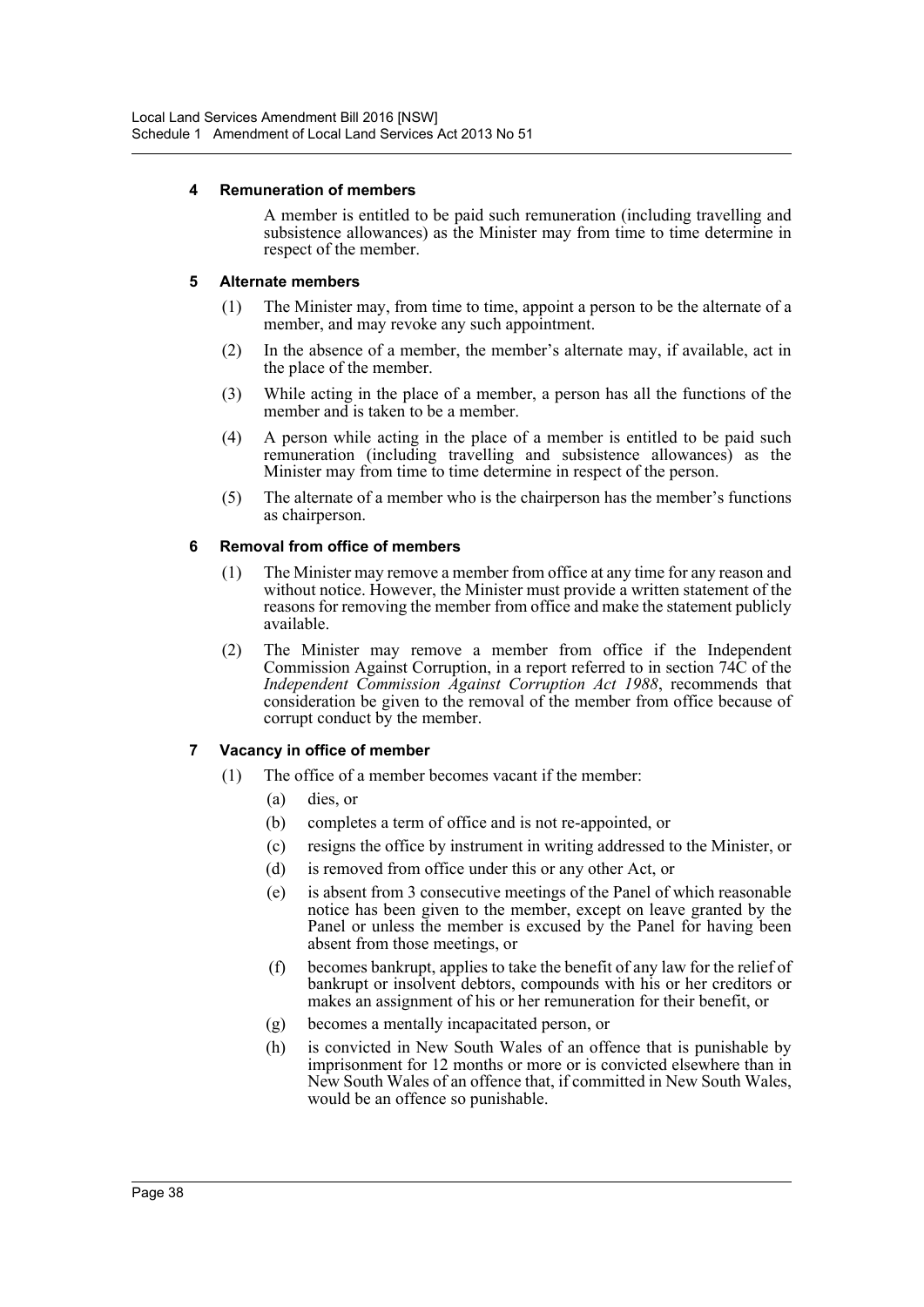(2) If the office of a member becomes vacant, a person may, subject to this Act and the regulations, be appointed to fill the vacancy.

## **8 Effect of certain other Acts**

- (1) The provisions of the *Government Sector Employment Act 2013* relating to the employment of Public Service employees do not apply to the appointment or office of a member.
- (2) If by or under any Act provision is made:
	- (a) requiring a person who is the holder of a specified office to devote the whole of his or her time to the duties of that office, or
	- (b) prohibiting the person from engaging in employment outside the duties of that office,

the provision does not operate to disqualify the person from holding that office and also the office of a member or from accepting and retaining any remuneration payable to the person under this Schedule as a member.

# **Part 3 Provisions relating to procedure of Panel**

### **9 General procedure**

The procedure for the calling of meetings of the Panel and for the conduct of business at those meetings is, subject to this Act and the regulations, to be as determined by the Panel.

#### **10 Quorum**

The quorum for a meeting of the Panel is 3 members.

#### **11 Presiding member**

- (1) The chairperson is to preside at a meeting of the Panel.
- (2) The chairperson has a deliberative vote and, in the event of an equality of votes, has a second or casting vote.

# **12 Voting**

A decision supported by a majority of the votes cast at a meeting of the Panel at which a quorum is present is the decision of the Panel.

#### **13 Transaction of business outside meetings or by telephone etc**

- (1) The Panel may, if it thinks fit, transact any of its business by the circulation of papers among all the members of the Panel for the time being, and a resolution in writing approved in writing by a majority of those members is taken to be a decision of the Panel.
- (2) The Panel may, if it thinks fit, transact any of its business at a meeting at which members (or some members) participate by telephone, closed-circuit television or other means, but only if any member who speaks on a matter before the meeting can be heard by the other members.
- (3) For the purposes of:
	- (a) the approval of a resolution under subclause (1), or
	- (b) a meeting held in accordance with subclause (2),

the chairperson and each member of the Panel have the same voting rights as they have at an ordinary meeting of the Panel.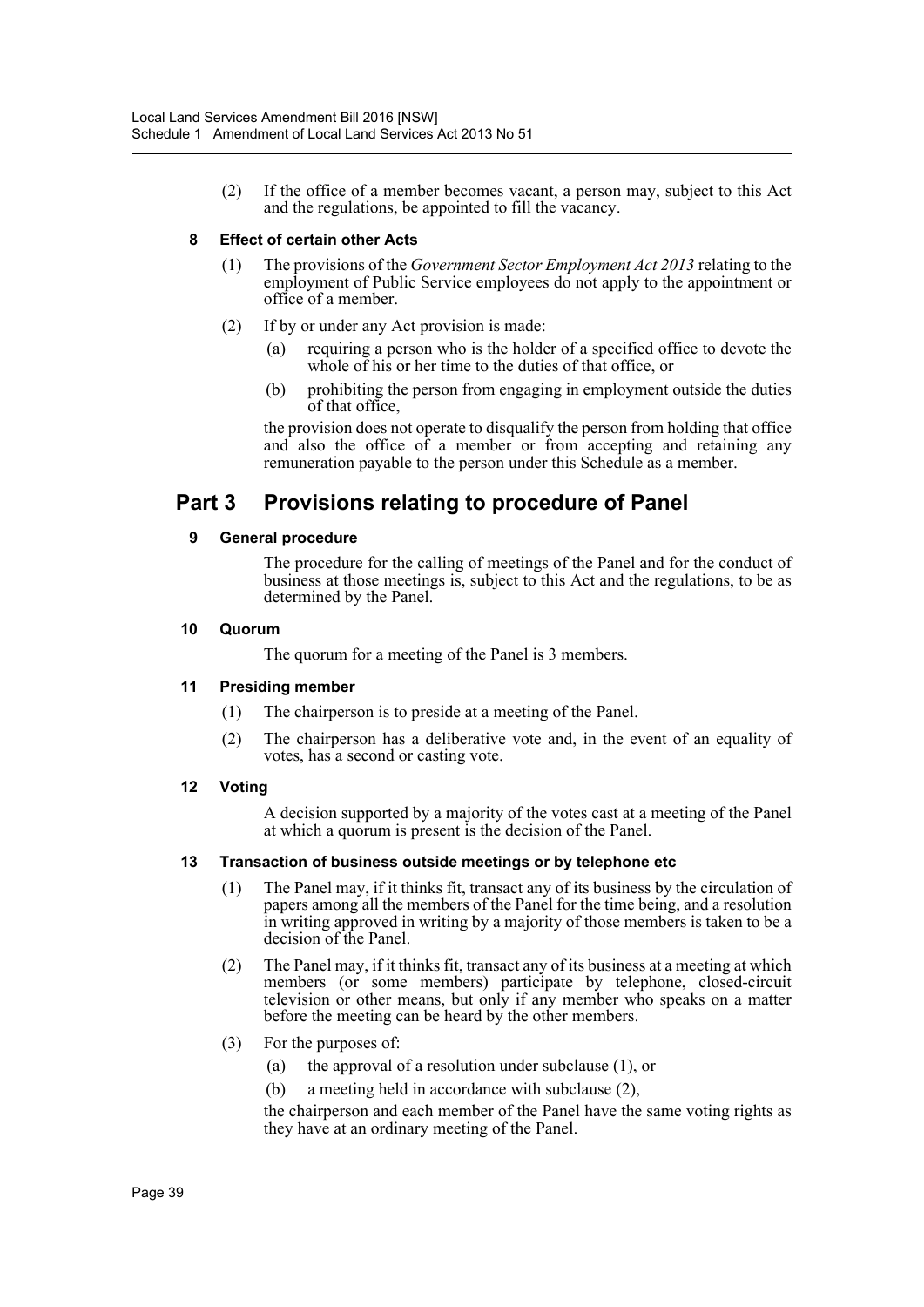- (4) A resolution approved under subclause (1) is to be recorded in the minutes of the meetings of the Panel.
- (5) Papers may be circulated among the members for the purposes of subclause (1) by electronic transmission of the information in the papers concerned.

#### **14 Disclosure of pecuniary interests**

- (1) If:
	- (a) a member has a pecuniary interest in a matter being considered or about to be considered at a meeting of the Panel, and
	- (b) the interest appears to raise a conflict with the proper performance of the member's duties in relation to the consideration of the matter,

the member must, as soon as possible after the relevant facts have come to the member's knowledge, disclose the nature of the interest at a meeting of the Panel.

- (2) A member has a pecuniary interest in a matter if the pecuniary interest is the interest of:
	- (a) the member, or
	- (b) the member's spouse or de facto partner or a relative of the member, or a partner or employer of the member, or
	- (c) a company or other body of which the member, or a nominee, partner or employer of the member, is a member.
- (3) However, a member is not taken to have a pecuniary interest in a matter as referred to in subclause (2) (b) or (c):
	- (a) if the member is unaware of the relevant pecuniary interest of the spouse, de facto partner, relative, partner, employer or company or other body, or
	- (b) just because the member is a member of, or is employed by, a council or a statutory body or is employed by the Crown, or
	- (c) just because the member is a member of a company or other body that has a pecuniary interest in the matter, so long as the member has no beneficial interest in any shares of the company or body.
- (4) A disclosure by a member at a meeting of the Panel that the member, or a spouse, de facto partner, relative, partner or employer of the member:
	- (a) is a member, or is in the employment, of a specified company or other body, or
	- (b) is a partner, or is in the employment, of a specified person, or
	- (c) has some other specified interest relating to a specified company or other body or to a specified person,

is a sufficient disclosure of the nature of the interest in any matter relating to that company or other body or to that person which may arise after the date of the disclosure and which is required to be disclosed under subclause (1).

(5) Particulars of any disclosure made under this clause must be recorded by the Panel and that record must be open at all reasonable hours to inspection by any person.